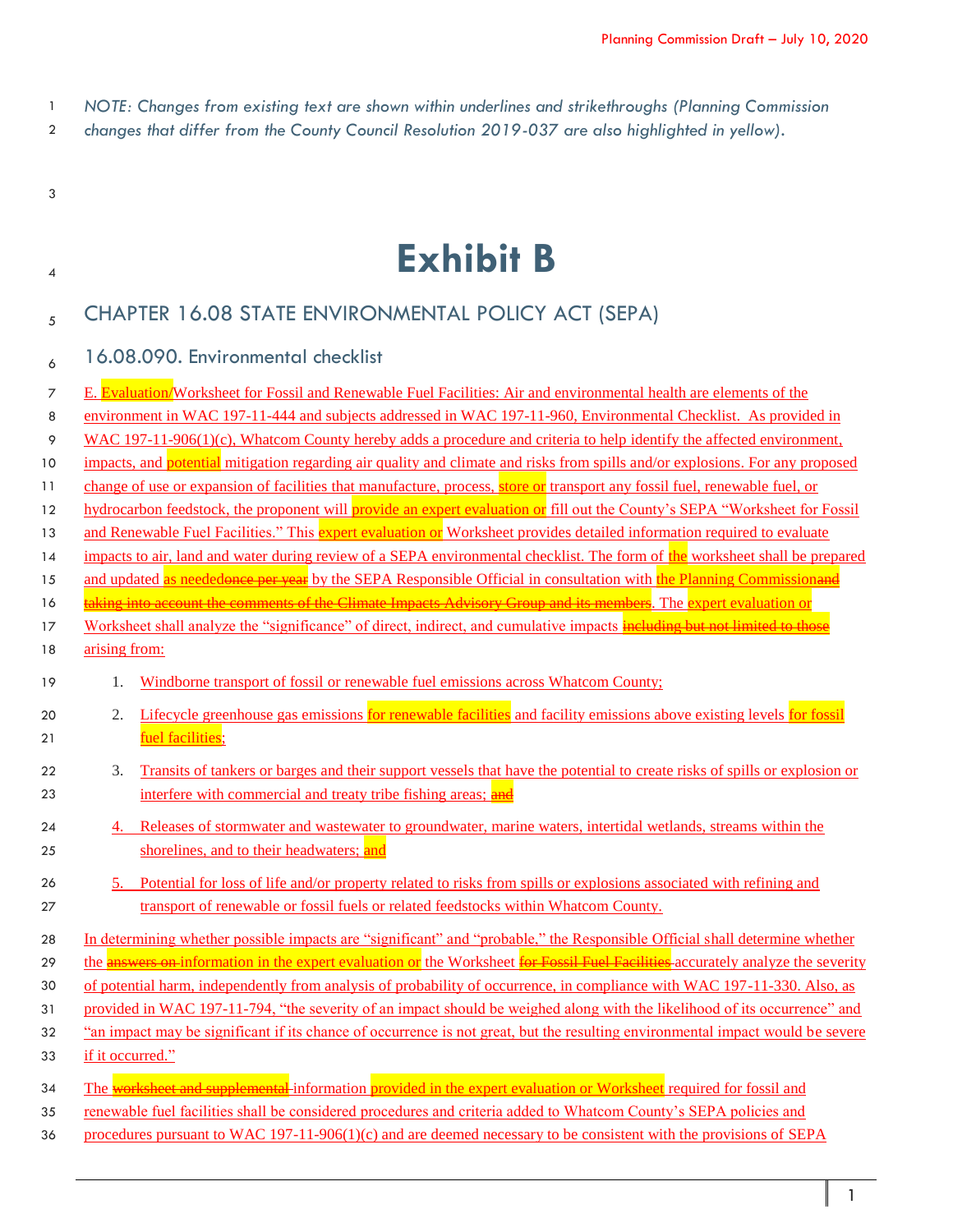- 37 contained in RCW 43.21C.020, RCW 43.21C.030 and RCW 43.21C.031. However, the expert evaluation or Worksheet may 38 not be required if an environmental impact statement is prepared.
- 39 *Discussion/Notes: Suggest reference to WAC 197-11-906(1)(c) as basis to require worksheet*
- 40 *since it allows for additional procedures and criteria. WAC 197-11-315 refers to Ecology and 30-* 41 *day review for planned actions, which is not proposed.*
- 42 43 44 Rationale for Changes (shown within highlighting): The worksheet will take time to develop and likely will not be available when Council adopts the ordinance. Additionally, larger or more complex projects would benefit from expert evaluation of the issues listed above.
- 45 46 47 48 49 It may not be necessary to update the worksheet every year. Therefore, the proposed change is to update the worksheet "as needed." On January 30, 2020, the Planning Commission passed a motion to remove the reference to the Climate Impact Advisory Committee, as the SEPA Official may consult with any committee (including but not limited to the Climate Impact Advisory Committee) when preparing/updating the worksheet. On February 27, 2020, the Planning Commission inserted a clause that requires the SEPA Official to consult with the Planning Commission when preparing/updating the worksheet.
	- The proposed SEPA rules authorize GHG mitigation for "facility emissions" for fossil fuel facilities (proposed WCC 16.08.160.F.1.b.i(a) – Exhibit B, page 4). The proposed SEPA rules require "lifecycle" GHG emission analysis for renewable facilities (proposed WCC 16.08.160.F.1.b.ii – Exhibit B, page 5). The information required in the evaluation/worksheet should correspond to these SEPA requirements.
- 53 54 The evaluation/worksheet addresses impacts "including but not limited to" the five listed issues. The phrase "including but not limited to" has been deleted because it is open-ended and undefined. Applicants will not know what they are required to address if this phrase is retained.
	- Finally, if an environmental impact statement (EIS) is required, then the evaluation/worksheet will not be needed since significant adverse impacts will be addressed in the EIS.
- $16.08.160$  Substantive authority.

50

51

52

55

- 58 A. The policies and goals set forth in this chapter are supplementary to those in the existing authorization of Whatcom 59 County.
- 60 B. The county may attach conditions to a permit or approval for a proposal so long as:
- 61 1. Such conditions are necessary to mitigate specific probable adverse environmental impacts identified in 62 environmental documents prepared pursuant to this chapter; and
- 63 2. Such conditions are in writing; and
- 64 3. The mitigation measures included in such conditions are reasonable and capable of being accomplished; and
- 65 4. The county has considered whether other local, state, or federal mitigation measures applied to the proposal are 66 sufficient to mitigate the identified impacts; and
- 67 5. Such conditions are based on one or more policies or provisions in subsection  $D_1 E$ , or  $F$  of this section and cited in 68 the license or other decision document.
- 69 70 Rationale for Changes (shown with highlighting): Subsections E and F below include provisions relating to placing conditions on projects.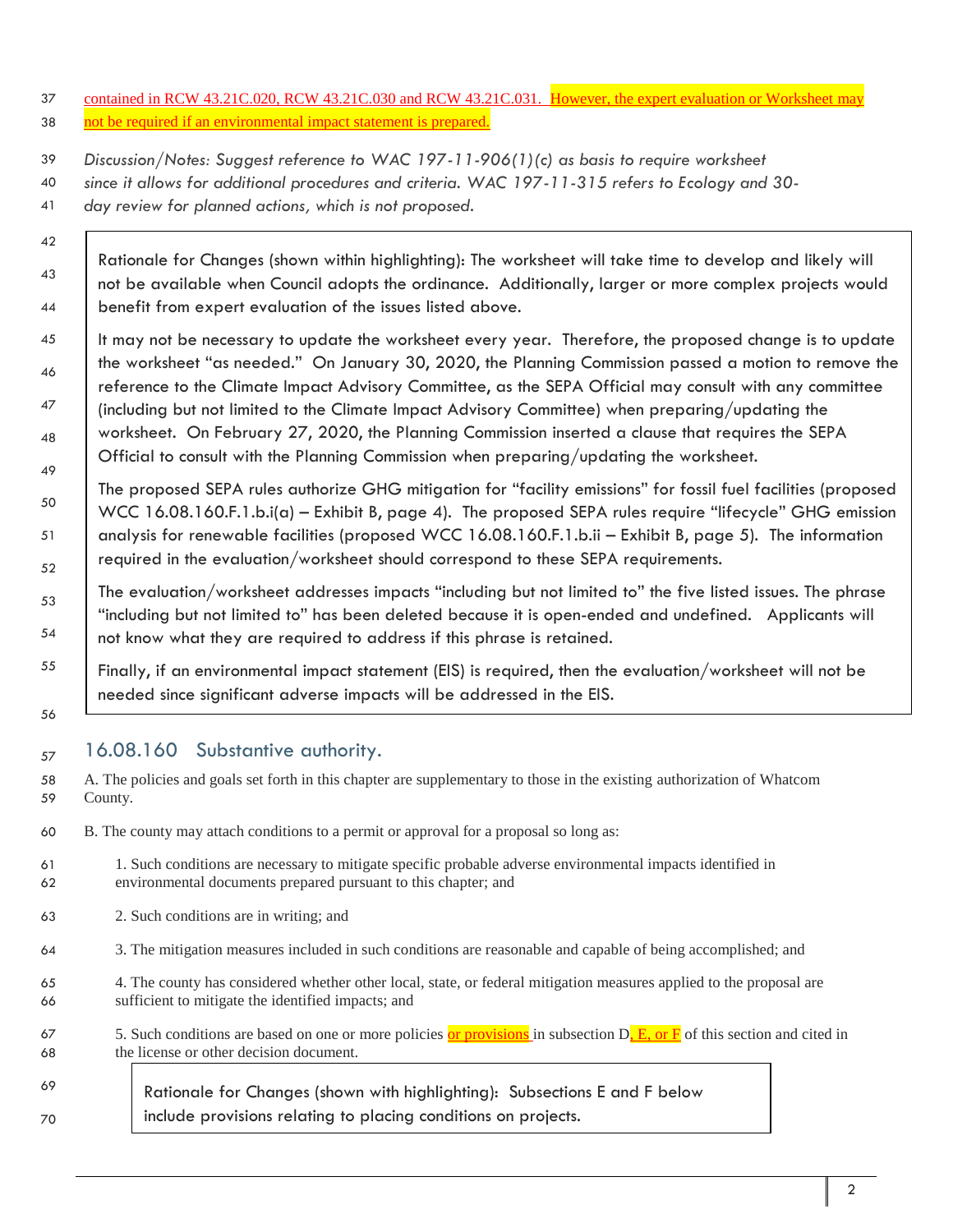- C. The county may deny a permit or approval for a proposal on the basis of SEPA so long as:
- 1. A finding is made that approving the proposal would result in probable significant adverse environmental impacts that are identified in a FEIS or final SEIS prepared pursuant to this chapter; and
- 2. A finding is made that there are no reasonable mitigation measures capable of being accomplished that are sufficient to mitigate the identified impact; and
- 76 3. The denial is based on one or more policies or provisions identified in subsection D or  $\overline{F}$  of this section and identified in writing in the decision document.
- Rationale for Changes (shown with highlighting): Subsection F below includes a provision relating to denying projects.
- D. The county designates and adopts by reference the following policies as the basis for the county's exercise of SEPA authority pursuant to this section:
- 82 1. The county shall use all practicable means, consistent with other essential considerations of state policy, to improve and coordinate plans, functions, programs, and resources to the end that the state and its citizens may:
- a. Fulfill the responsibilities of each generation as trustee of the environment for succeeding generations;
- b. Assure for all people of Washington safe, healthful, productive, and aesthetically and culturally pleasing surroundings;
- c. Attain the widest range of beneficial uses of the environment without degradation, risk to health or safety, or other undesirable and unintended consequences;
- d. Preserve important historic, cultural, and natural aspects of our national heritage;
- e. Maintain, wherever possible, an environment which supports diversity and variety of individual choice;
- f. Achieve a balance between population and resource use which will permit high standards of living and a wide sharing of life's amenities; and
- g. Enhance the quality of renewable resources and approach the maximum attainable recycling of depletable resources.
- 2. The county recognizes that each person has a fundamental and inalienable right to a healthful environment and that each person has a responsibility to contribute to the preservation and enhancement of the environment.
- 3. The county adopts by reference the policies in the following county documents:
- Whatcom County Comprehensive Land Use Plan (inclusive of goal statements and all subarea components)
- Whatcom County Shoreline Management Program
- Whatcom County Subdivision Ordinance
- Whatcom County Solid Waste Management Plan
- Whatcom County Critical Areas Ordinance
- All official land use controls adopted by Whatcom County.
- E. Relationship to Federal, State and Regional Regulations. Many of the environmental impacts addressed by these 105 SEPA policies are also the subject of federal, state and regional regulations. In deciding whether a project specific 106 adverse environmental impact has been adequately addressed by an existing rule or law of another agency with 107 jurisdiction, the County shall consult orally or in writing with that agency and may expressly defer to that agency. In 108 making this deferral, the County shall base or condition its project approval on compliance with these other existing 109 rules or laws. In deciding whether these regulations provide sufficient impact mitigation, the County shall consult orally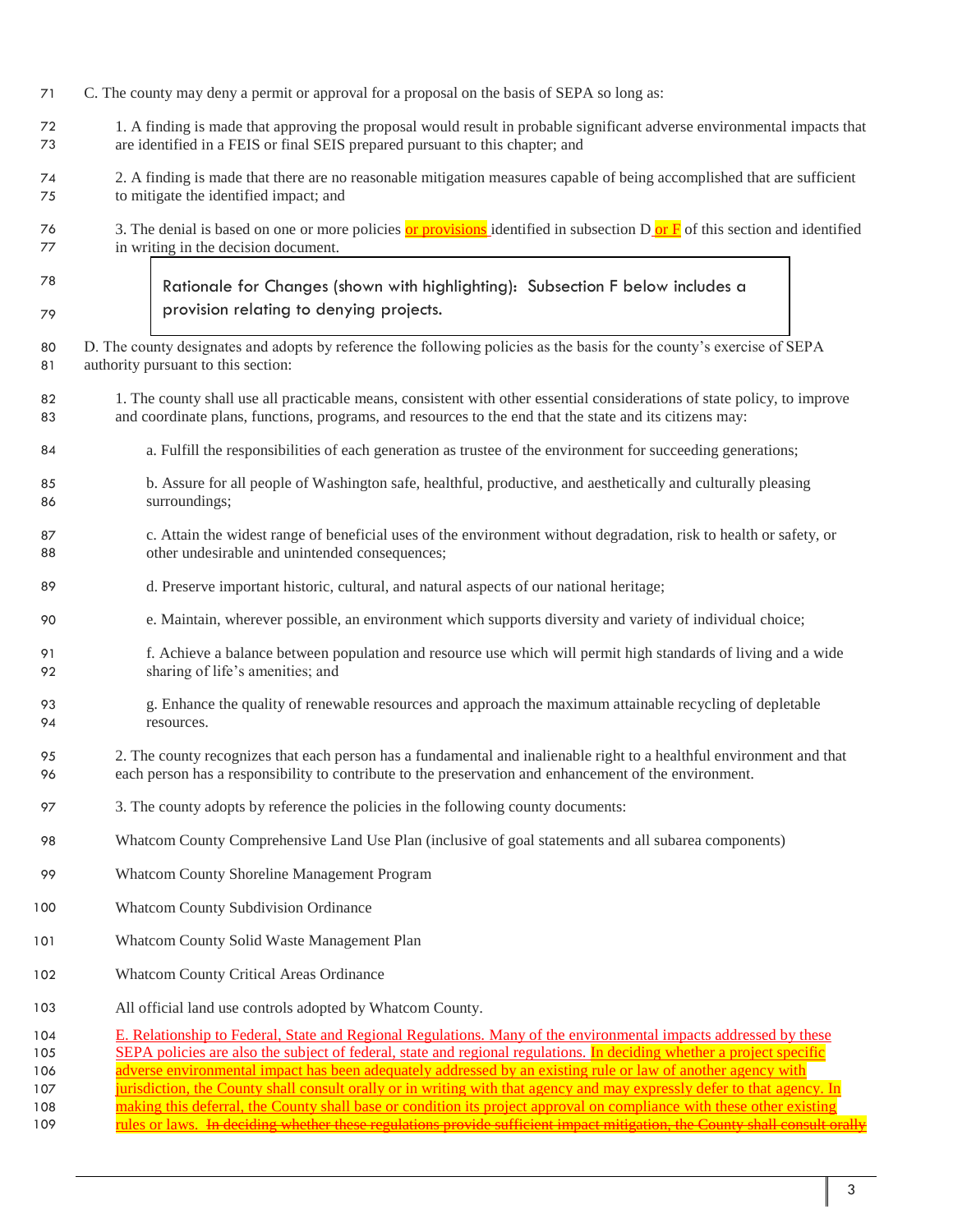| 110<br>111                      | essly defer to that agency. The County shall base or condition its project decision on compliance with thes                                                                                                                                                                                                                                                                                                                                                                                                                                                                                                |
|---------------------------------|------------------------------------------------------------------------------------------------------------------------------------------------------------------------------------------------------------------------------------------------------------------------------------------------------------------------------------------------------------------------------------------------------------------------------------------------------------------------------------------------------------------------------------------------------------------------------------------------------------|
| 112<br>113                      | i <del>sting regulations, rules, laws, or adopted enforceable plans.</del> The County needshall not so defer if such regulations did<br>not anticipate or are otherwise inadequate to address a particular impact of a project.                                                                                                                                                                                                                                                                                                                                                                            |
| 114                             |                                                                                                                                                                                                                                                                                                                                                                                                                                                                                                                                                                                                            |
| 115                             | Rationale for Changes (shown with highlighting): The replacement language                                                                                                                                                                                                                                                                                                                                                                                                                                                                                                                                  |
| 116                             | above (the 2 <sup>nd</sup> and 3 <sup>rd</sup> sentences) is taken from the State SEPA rules (WAC 197-<br>11-158(4)) to better reflect these State rules.                                                                                                                                                                                                                                                                                                                                                                                                                                                  |
| 117<br>118                      |                                                                                                                                                                                                                                                                                                                                                                                                                                                                                                                                                                                                            |
| 119                             | <b>F. Specific Environmental Policies</b>                                                                                                                                                                                                                                                                                                                                                                                                                                                                                                                                                                  |
| 120                             | 1. Air Quality and Climate:                                                                                                                                                                                                                                                                                                                                                                                                                                                                                                                                                                                |
| 121<br>122<br>123<br>124<br>125 | a. Air pollution can be damaging to human health, plants and animals, visibility, aesthetics, and the overall quality<br>of life. Mitigation of <b>eriteriaair</b> pollutant impacts will normally be the subject of air permits required by the<br>Northwest Clean Air Agency (NWCAA) and/or State Department of Ecology (DOE) and no further mitigation by<br>the County shall be required. However, where a project being reviewed by the County generates public nuisance<br>impacts <sub>r</sub> -or odors or greenhouse gas emissions impacts not addressed through the regulations of NWCAA or DOE, |
| 126                             | the County may require mitigation under SEPA.                                                                                                                                                                                                                                                                                                                                                                                                                                                                                                                                                              |
| 127                             | Rationale for Changes (shown with highlighting): Criteria pollutants are specific                                                                                                                                                                                                                                                                                                                                                                                                                                                                                                                          |
| 128                             | types of pollutants identified in the Federal Clean Air Act. The NWCAA addresses                                                                                                                                                                                                                                                                                                                                                                                                                                                                                                                           |
| 129                             | a wider variety of pollutants. Additionally, the State Department of Ecology may                                                                                                                                                                                                                                                                                                                                                                                                                                                                                                                           |
| 130                             | require a "Prevention of Significant Deterioration" permit for certain industrial                                                                                                                                                                                                                                                                                                                                                                                                                                                                                                                          |
| 131                             | sources of air pollution (e.g. refineries). Using the term "public" nuisance in the text                                                                                                                                                                                                                                                                                                                                                                                                                                                                                                                   |
| 132                             | above will maintain consistency with WCC 20.66.704 and WCC 20.68.704, the<br>Light Impact Industrial and Heavy Impact Industrial provisions relating to odors.                                                                                                                                                                                                                                                                                                                                                                                                                                             |
| 133                             |                                                                                                                                                                                                                                                                                                                                                                                                                                                                                                                                                                                                            |
| 134<br>135                      | b. Climate change is resulting in increased temperatures, reduced summertime snowpack, reduced stream flows<br>and increased stream temperatures, more intense storms with increased potential for flooding and damage to roads,                                                                                                                                                                                                                                                                                                                                                                           |
| 136                             | dikes and critical infrastructure such as water and waste treatment facilities. While climate change is a global                                                                                                                                                                                                                                                                                                                                                                                                                                                                                           |
| 137<br>138                      | phenomenon, it is the policy of Whatcom County to do its fair share to reduce local emissions and to ensure that<br>projects with a likelihood of more than a moderate adverse impact on air quality and climate that may be                                                                                                                                                                                                                                                                                                                                                                               |
| 139                             | authorized by the County address greenhouse gas emissions impacts. Mitigation may be achieved through the                                                                                                                                                                                                                                                                                                                                                                                                                                                                                                  |
| 140                             | ovisions contained in County land use and development regulations or through the State Environmental Delion                                                                                                                                                                                                                                                                                                                                                                                                                                                                                                |
| 141                             | <u>st address mitigation of greenl</u>                                                                                                                                                                                                                                                                                                                                                                                                                                                                                                                                                                     |
| 142                             |                                                                                                                                                                                                                                                                                                                                                                                                                                                                                                                                                                                                            |
| 143                             | Rationale for Changes (shown with highlighting): On October 24, 2019, the                                                                                                                                                                                                                                                                                                                                                                                                                                                                                                                                  |
| 144                             | Planning Commission approved a motion to remove the proposed GHG mitigation                                                                                                                                                                                                                                                                                                                                                                                                                                                                                                                                |
| 145                             | requirements from the Zoning Code and keep proposed GHG provisions in SEPA                                                                                                                                                                                                                                                                                                                                                                                                                                                                                                                                 |
| 146                             | (with further discussion on the SEPA language at a later date). The above changes                                                                                                                                                                                                                                                                                                                                                                                                                                                                                                                          |
| 147                             | would delete the reference to GHG mitigation in the Zoning Code. GHG<br>mitigation through SEPA is addressed below.                                                                                                                                                                                                                                                                                                                                                                                                                                                                                        |
| 148                             |                                                                                                                                                                                                                                                                                                                                                                                                                                                                                                                                                                                                            |
| 149<br>150                      | i. Greenhouse Gas Emissions – Fossil Fuel Facilities and Fossil Fuel Transshipment Facilities: The following<br>policies shall apply to fossil fuel facilities and fossil fuel transshipment facilities.                                                                                                                                                                                                                                                                                                                                                                                                   |
| 151                             | (a) Emissions Calculated: The SEPA Responsible Official may require mitigation for greenhouse gas                                                                                                                                                                                                                                                                                                                                                                                                                                                                                                          |
| 152                             | emissions of fossil fuel facilities and fossil fuel transshipment facilities, as calculated consistent with the                                                                                                                                                                                                                                                                                                                                                                                                                                                                                            |
| 153                             | definition of facility emissions in WCC 16.08.17520.97.124.1.                                                                                                                                                                                                                                                                                                                                                                                                                                                                                                                                              |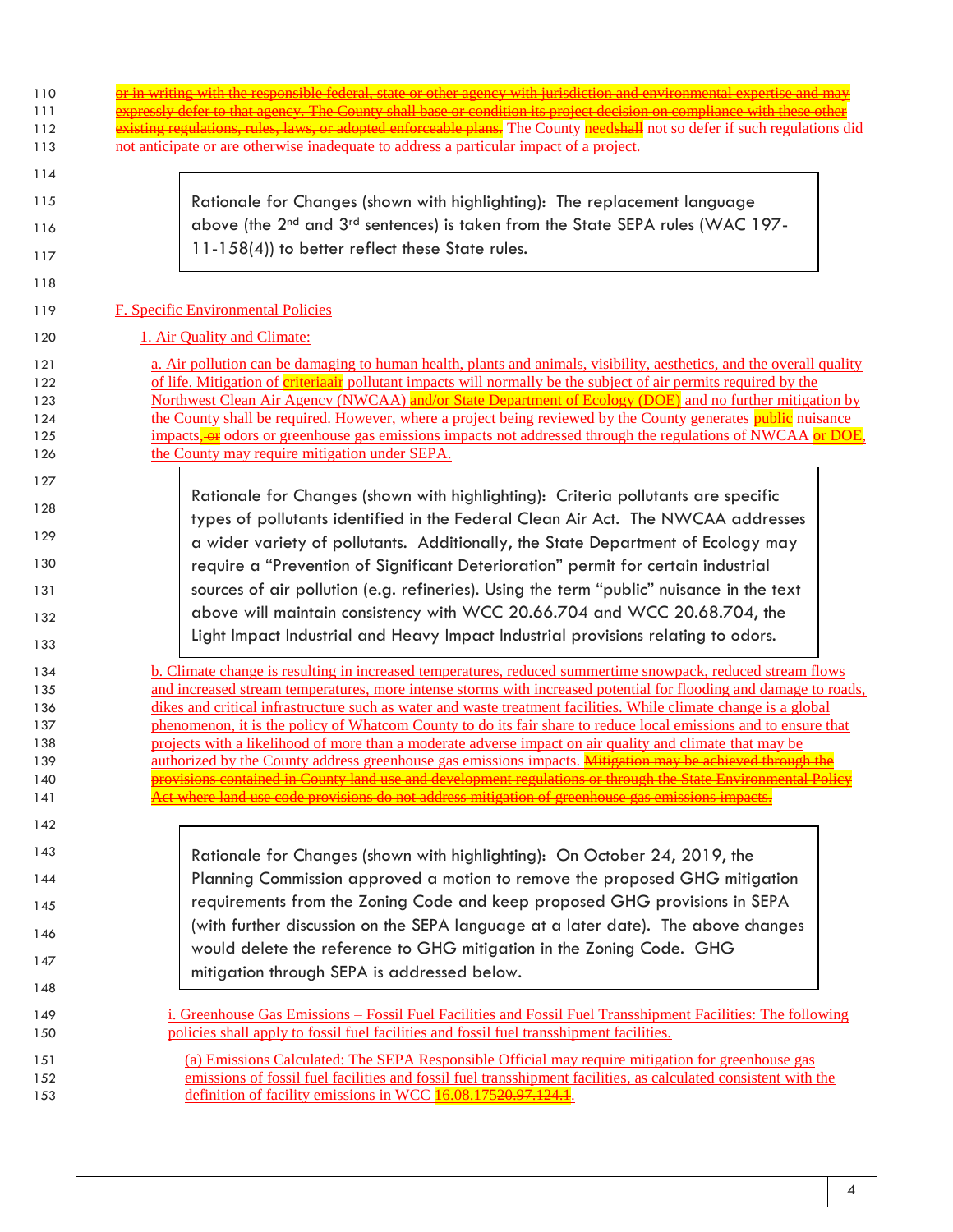| 154<br>155 | (b) Assessment: Greenhouse gas emissions impacts shall be assessed using the most-current scientifically<br>alid modeling techniques version of the GREET Model developed by Argonne National Laboration                      |
|------------|-------------------------------------------------------------------------------------------------------------------------------------------------------------------------------------------------------------------------------|
| 156        | dstocks are from Canada, using the latest version of the GH Genius model developed by Canadian                                                                                                                                |
| 157        | <u>icies for quantification of upstream emissions from production of feedstocks produced in Canada.</u>                                                                                                                       |
| 158        |                                                                                                                                                                                                                               |
| 159        | Rationale for Changes (shown with highlighting): Industry representatives have                                                                                                                                                |
| 160        | indicated concern about the models referenced above. The proposed changes                                                                                                                                                     |
| 161        | would allow appropriate methods to be used in calculating greenhouse gas                                                                                                                                                      |
| 162        | emissions.                                                                                                                                                                                                                    |
| 163        |                                                                                                                                                                                                                               |
| 164        | (c) Mitigation: Greenhouse gas emissions that create specific adverse environmental impacts may be offset<br>ls subject to WCC 20.68.801 through either code requirements or, if not addressed through code                   |
| 165        |                                                                                                                                                                                                                               |
| 166        | equirements, through mitigation projects that provide real, additional and quantifiable greenhouse gas<br>mitigation. <del>Such mitigation must not be required by any other regulatory mechanism and there shall be no</del> |
| 167        |                                                                                                                                                                                                                               |
| 168        | <u>buble counting of emission reductions where identified as mitigation of greenhouse gas emissions impacts</u>                                                                                                               |
| 169        | r permits subject to WCC 20.68.801                                                                                                                                                                                            |
| 170        |                                                                                                                                                                                                                               |
| 171        | Rationale for Changes (shown with highlighting): On October 24, 2019, the<br>Planning Commission approved a motion to remove the proposed GHG mitigation                                                                      |
| 172        | requirements from the Zoning Code and keep proposed GHG provisions in SEPA                                                                                                                                                    |
| 173        | (with further discussion on the SEPA language at a later date). The above changes                                                                                                                                             |
| 174        | would delete the reference to GHG mitigation in the Zoning Code. The double                                                                                                                                                   |
| 175        | counting language above is somewhat confusing. It seems to indicate that, if                                                                                                                                                  |
| 176        | mitigation is required by a different agency, then County-required mitigation must<br>be different and additional. But a general concept is that, if another agency                                                           |
| 177        | requires adequate mitigation, County mitigation is not required. Therefore, this                                                                                                                                              |
| 178        | language has been deleted.                                                                                                                                                                                                    |
| 179        | Additionally, SEPA allows for mitigation of "specific adverse environmental                                                                                                                                                   |
| 180        | impacts" (RCW 43.21C.060). This language has been inserted above.                                                                                                                                                             |
| 181        |                                                                                                                                                                                                                               |
| 182        | ii. Greenhouse Gas Emissions – Renewable Fuels Facilities and Renewable Fuel Transshipment Facilities: The                                                                                                                    |
| 183        | <u>SEPA Responsible Official shall require documentation of lifecycle greenhouse gas emissions associated with</u>                                                                                                            |
| 184        | renewable fuel facilities. The SEPA Responsible Official will consider the lifecycle greenhouse gas emissions                                                                                                                 |
| 185        | analysis when making the threshold determination. The SEPA Responsible Official shall require                                                                                                                                 |
| 186        | documentation of emissions consistent with b.i(a) and b.i(b) above. The applicant shall demonstrate that the                                                                                                                  |
| 187        | ycle greenhouse gas reductions associated with the renewable fuels provide a net reduction                                                                                                                                    |
| 188        | psidering transportation and unstream emissions. If there is a net increase in emission                                                                                                                                       |
| 189        | esponsible official may require mitigation per b.i(c) above.                                                                                                                                                                  |
| 190        |                                                                                                                                                                                                                               |
| 191        | On October 10, 2019, the Planning Commission provided direction that renewable fuel                                                                                                                                           |
| 192        | facilities should not be required to mitigate greenhouse gas emissions if they reduce<br>lifecycle greenhouse gas emissions. Therefore, the greenhouse gas language above has                                                 |
| 193        | been modified, including deletion of the mitigation language.                                                                                                                                                                 |
| 194        |                                                                                                                                                                                                                               |
| 195        |                                                                                                                                                                                                                               |
| 196        |                                                                                                                                                                                                                               |
| 197        |                                                                                                                                                                                                                               |

 $\mathbb I$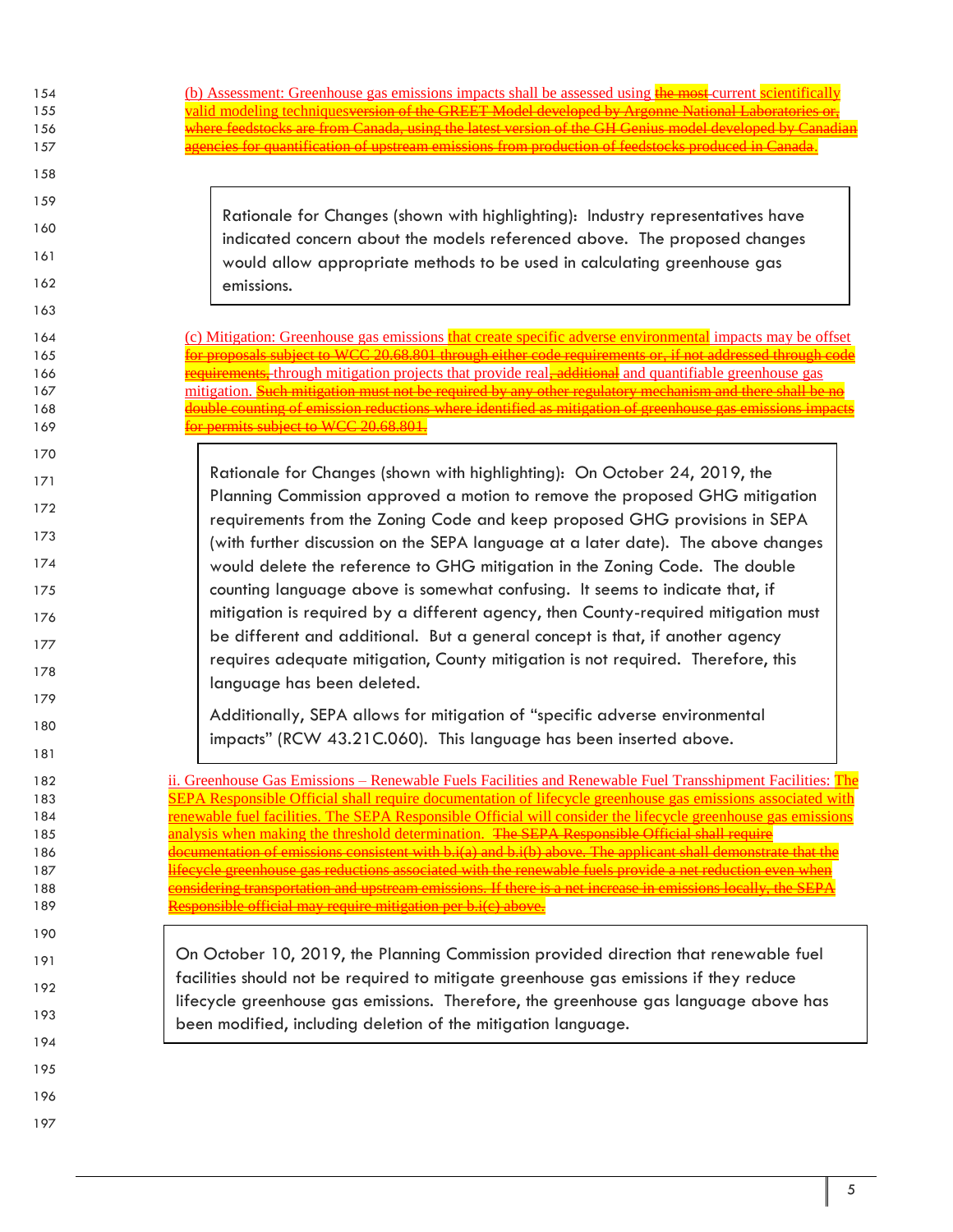| 198        | iii. Greenhouse Gas Emissions – Other Uses Within the Heavy Impact Industrial District:                                                                                                                                             |
|------------|-------------------------------------------------------------------------------------------------------------------------------------------------------------------------------------------------------------------------------------|
| 199        | (a) Method of analysis: Determined by SEPA Responsible Official following consultation with federal and                                                                                                                             |
| 200        | state agencies with jurisdiction or expertise.                                                                                                                                                                                      |
| 201        | (b) Mitigation: Determined by SEPA Responsible Official. See 1.c.                                                                                                                                                                   |
| 202        | c. It is the County's policy to minimize or prevent adverse air quality impacts. Federal, state, regional, and county                                                                                                               |
| 203        | regulations and programs cannot always anticipate or adequately mitigate adverse air quality impacts. If the                                                                                                                        |
| 204        | decision-maker makes a written finding that the applicable federal, state, regional, and/or County regulations did                                                                                                                  |
| 205        | not anticipate or are inadequate to address the particular impact(s) of the project, the decision-maker may                                                                                                                         |
| 206        | condition the proposal to mitigate its adverse impacts or, if impacts cannot be mitigated, may deny a project under                                                                                                                 |
| 207        | the provisions of the State Environmental Policy Act.                                                                                                                                                                               |
| 208        | 2. Plants and Animals:                                                                                                                                                                                                              |
| 209        | a. Many species of birds, mammals, fish, and other classes of animals and plants living in both rural and urban                                                                                                                     |
| 210        | environments and are of ecological, educational, and economic value. Fish and wildlife populations are threatened                                                                                                                   |
| 211        | by habitat loss and by the reduction of habitat diversity. For the purposes of this policy, animals and plants of                                                                                                                   |
| 212        | ecological, educational, and economic value include priority habitats and species as listed in the Washington                                                                                                                       |
| 213        | Department of Fish and Wildlife's Priority Habitats and Species, as amended, consistent with WCC 16.16.710,                                                                                                                         |
| 214        | and High Biodiversity Value Areas per the Whatcom County 2017 Ecosystem Report, as amended.                                                                                                                                         |
| 215        | b. It is the County's policy to minimize or prevent the loss of fish and wildlife habitat that have substantial                                                                                                                     |
| 216        | ecological, educational, and economic value. A high priority shall also be given to meeting the needs of state and                                                                                                                  |
| 217        | federal threatened, endangered, and sensitive species of both plants and animals. Special consideration shall be                                                                                                                    |
| 218        | given to anadromous fisheries and marine mammals.                                                                                                                                                                                   |
|            | c. It is the County's policy to ensure applicants provide verifiable documentation of consistency with federal and                                                                                                                  |
| 219        | state laws regarding treaty rights, clean water rights (both water quality and water quantity), and endangered                                                                                                                      |
| 220        | <del>species protection such as through attaining permits or conducting consultations. T</del> he decision-maker may                                                                                                                |
| 221        |                                                                                                                                                                                                                                     |
| 222<br>223 | condition or deny the project to mitigate its specific adverse environmental impacts if the decision-maker finds<br>that a proposed project would reduce or damage rare, uncommon, unique or exceptional plant or wildlife habitat, |
| 224        | designated wildlife corridors, or habitat diversity for plants or animals species of substantial educational,                                                                                                                       |
| 225        | ecological, or economic value, or interfere with treaty rights, clean water rights, or endangered species protection.                                                                                                               |
|            |                                                                                                                                                                                                                                     |
| 226        | Discussion/Notes: If amendments are made to the Comprehensive Plan policies then the County                                                                                                                                         |
| 227        | will in effect update policies under the County's SEPA substantive authority.                                                                                                                                                       |
| 228        |                                                                                                                                                                                                                                     |
| 229        | Rationale for Changes (shown with highlighting): Federal and state agencies                                                                                                                                                         |
| 230        | would typically determine compliance with federal and state laws when they issue                                                                                                                                                    |
| 231        | or deny a permit or other authorization for a project. The language above implies                                                                                                                                                   |
| 232        | that certain federal and state permits/authorizations must be issued before the<br>County can do SEPA review on a project. The State SEPA rules (WAC 197-11-                                                                        |
| 233        | $158(4)$ ) indicate:                                                                                                                                                                                                                |
| 234        | In deciding whether a project specific adverse environmental impact has                                                                                                                                                             |
| 235        | been adequately addressed by an existing rule or law of another agency                                                                                                                                                              |
| 236        | with jurisdiction, the GMA county/city shall consult orally or in writing with                                                                                                                                                      |
| 237        | that agency and may expressly defer to that agency. In making this                                                                                                                                                                  |
| 238        | deferral, the GMA county/city shall base or condition its project approval                                                                                                                                                          |
|            | on compliance with these other existing rules or laws.                                                                                                                                                                              |
| 239        | This concept of consultation is already embodied in the proposed amendments in                                                                                                                                                      |
| 240        | WCC 16.08.160.E above. Therefore, the language highlighted above should be<br>deleted.                                                                                                                                              |
| 241<br>242 |                                                                                                                                                                                                                                     |
|            |                                                                                                                                                                                                                                     |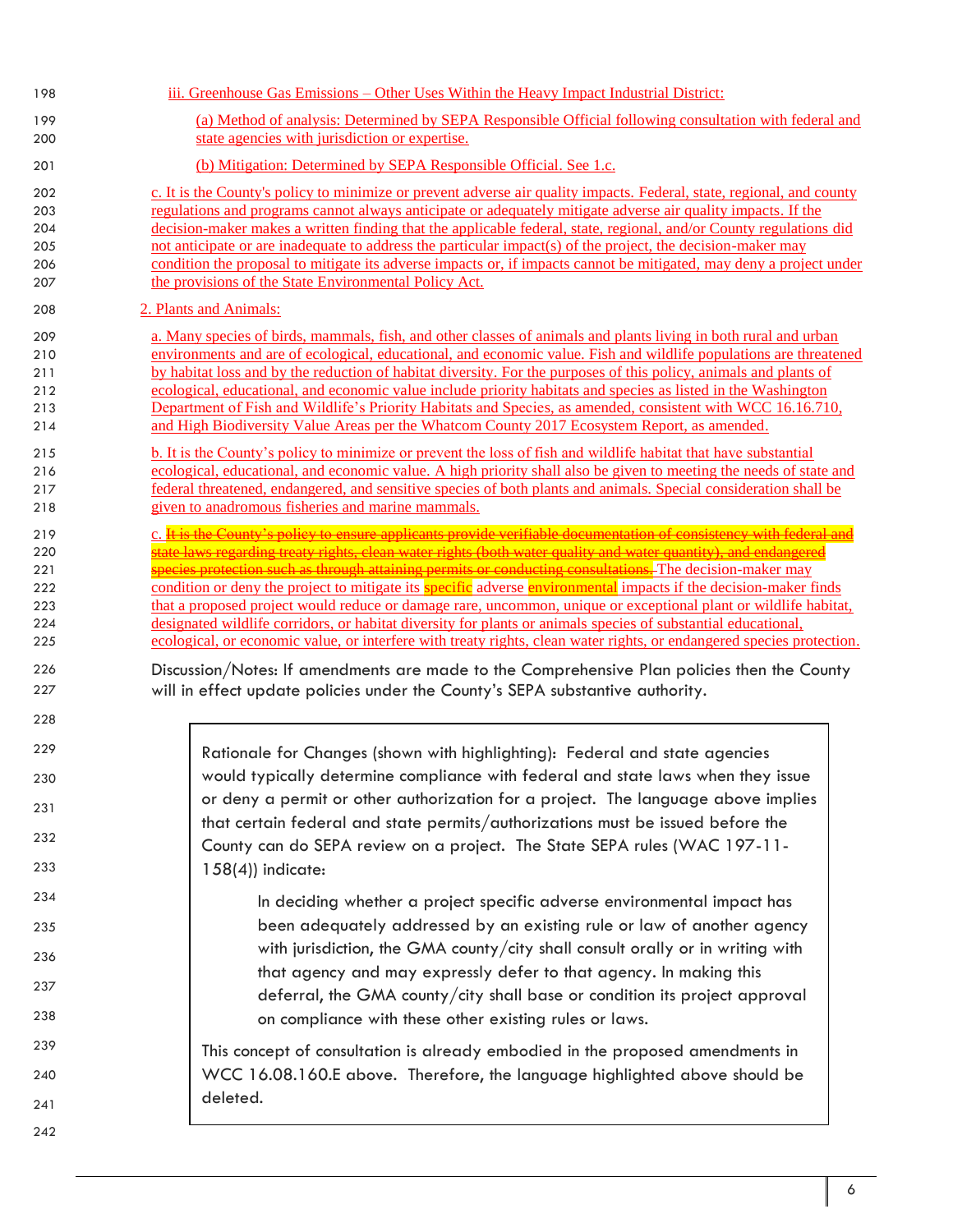# 16.08.175 Purpose of this article and adoption by reference.

 This article contains uniform usage and definitions of terms under SEPA. The county adopts the following sections by reference, as supplemented by WAC 173-806-040:

 WAC 197-11-700 Definitions. 249 197-11-702 Act. 197-11-704 Action. 197-11-706 Addendum. 197-11-708 Adoption. 197-11-710 Affected tribe. 197-11-712 Affecting. 197-11-714 Agency. 197-11-716 Applicant. 197-11-718 Built environment. 197-11-720 Categorical exemption. 197-11-721 Closed record appeal. 197-11-722 Consolidated appeal. 197-11-724 Consulted agency. 197-11-726 Cost-benefit analysis. 197-11-728 County/city. 197-11-730 Decision maker. 197-11-732 Department. 197-11-734 Determination of nonsignificance (DNS). 197-11-736 Determination of significance (DS). 197-11-738 EIS. 197-11-740 Environment. 197-11-742 Environmental checklist. 197-11-744 Environmental document. 272 197-11-746 Environmental review. 197-11-750 Expanded scoping. 197-11-752 Impacts. 197-11-754 Incorporation by reference. 197-11-756 Lands covered by water. 197-11-758 Lead agency. 197-11-760 License. 197-11-762 Local agency. 197-11-764 Major action. 197-11-766 Mitigated DNS.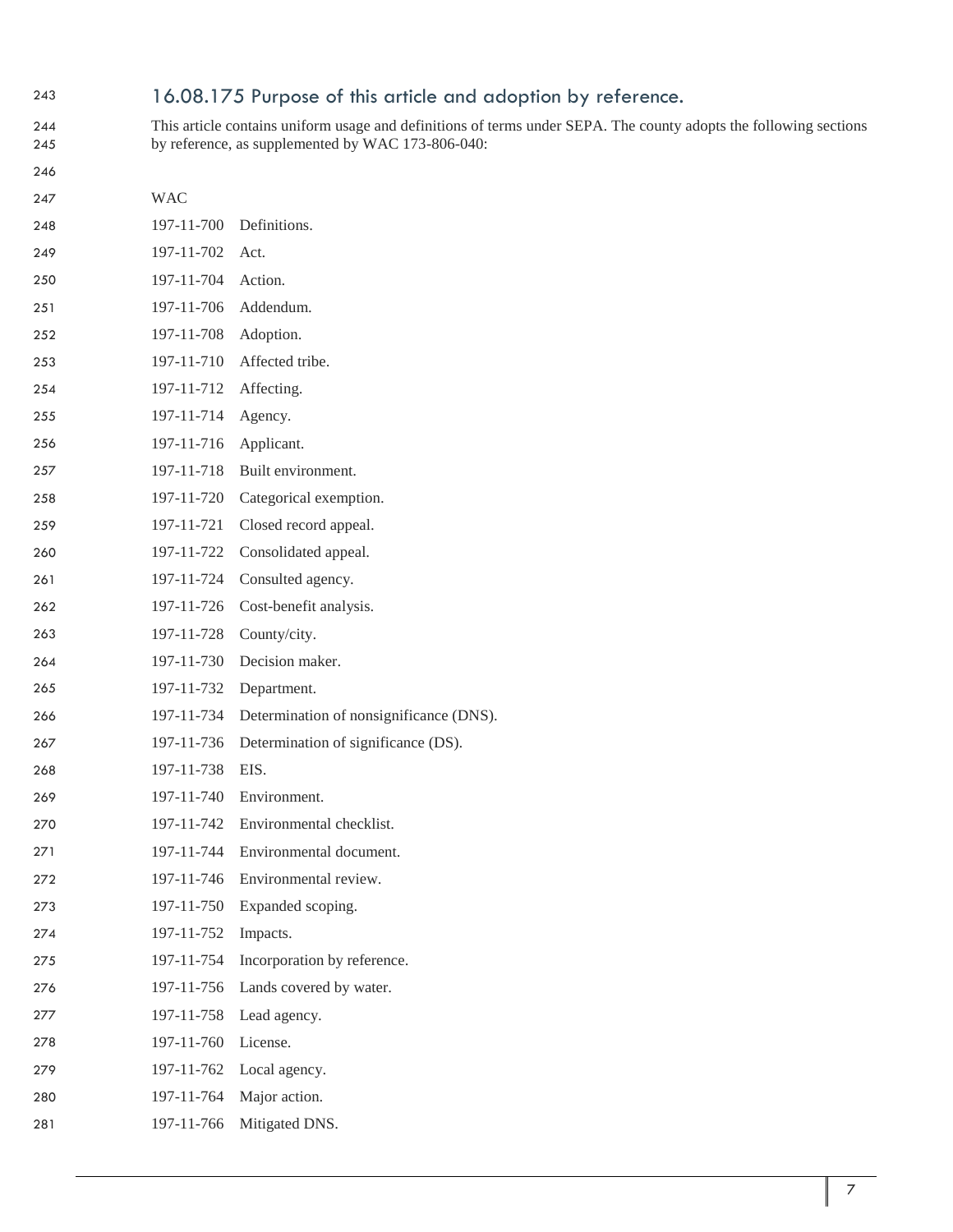| 282               | 197-11-768<br>Mitigation.                                                                                                                                                                                                                              |
|-------------------|--------------------------------------------------------------------------------------------------------------------------------------------------------------------------------------------------------------------------------------------------------|
| 283               | 197-11-770<br>Natural environment.                                                                                                                                                                                                                     |
| 284               | 197-11-772<br>NEPA.                                                                                                                                                                                                                                    |
| 285               | 197-11-774<br>Nonproject.                                                                                                                                                                                                                              |
| 286               | 197-11-775<br>Open record hearing.                                                                                                                                                                                                                     |
| 287               | 197-11-776<br>Phased review.                                                                                                                                                                                                                           |
| 288               | 197-11-778<br>Preparation.                                                                                                                                                                                                                             |
| 289               | 197-11-780<br>Private project.                                                                                                                                                                                                                         |
| 290               | 197-11-782<br>Probable.                                                                                                                                                                                                                                |
| 291               | 197-11-784<br>Proposal.                                                                                                                                                                                                                                |
| 292               | 197-11-786<br>Reasonable alternative.                                                                                                                                                                                                                  |
| 293               | 197-11-788<br>Responsible official.                                                                                                                                                                                                                    |
| 294               | 197-11-790<br>SEPA.                                                                                                                                                                                                                                    |
| 295               | 197-11-792<br>Scope.                                                                                                                                                                                                                                   |
| 296               | 197-11-793<br>Scoping.                                                                                                                                                                                                                                 |
| 297               | 197-11-794<br>Significant.                                                                                                                                                                                                                             |
| 298               | 197-11-796<br>State agency.                                                                                                                                                                                                                            |
| 299               | 197-11-797<br>Threshold determination.                                                                                                                                                                                                                 |
| 300               | 197-11-799<br>Underlying governmental action.                                                                                                                                                                                                          |
| 301<br>302        | In addition to those definitions contained within WAC 197-11-700 through 197-11-799, when used in this article,<br>the following terms shall have the following meanings, unless the context indicates otherwise:                                      |
| 303<br>304<br>305 | A. "Early notice" means the county's response to an applicant stating whether it considers issuance of a<br>determination of significance (DS) likely for the applicant's proposal (mitigated determination of<br>nonsignificance (MDNS) procedures).  |
| 306               | B. "ERC" means environmental review committee established in WCC 16.08.045.                                                                                                                                                                            |
| 307<br>308<br>309 | "Facility Emissions" means greenhouse gas emissions associated with fossil fuel refineries or fossil fuel<br>transshipment facilities based upon the refining and processing of fossil fuels located within the Cherry Point<br>Heavy Industrial area. |
| 310               |                                                                                                                                                                                                                                                        |
| 311               | Rationale for Changes (shown with highlighting): On October 24, 2019, the Planning Commission                                                                                                                                                          |
| 312               | approved a motion to remove the proposed GHG mitigation requirements from the Zoning Code and                                                                                                                                                          |
| 313               | keep proposed GHG provisions in SEPA (with further discussion on the SEPA language at a later date).<br>The definition of "facility emissions" was in the proposed Zoning Code language. However, this term no                                         |
| 314               | longer is used in the Zoning Code. Therefore, the definition was moved from the Zoning Code to the                                                                                                                                                     |
| 315               | County's SEPA rules. On June 25, 2020, the Planning Commission approved a motion to remove the                                                                                                                                                         |
| 316               | following elements from the original Council definition of facility emissions:                                                                                                                                                                         |
| 317               | The transportation within the borders of Whatcom County of refined and unrefined fossil fuels to                                                                                                                                                       |
| 318               | and from a facility located within the Cherry Point Heavy Industrial area, and                                                                                                                                                                         |
| 319               | The upstream emissions generated by the production and transport of raw products to the facility                                                                                                                                                       |
| 320               | such as crude oil feedstocks or other fuels used in production or energy generation at facilities.                                                                                                                                                     |
| 321<br>322        |                                                                                                                                                                                                                                                        |
|                   |                                                                                                                                                                                                                                                        |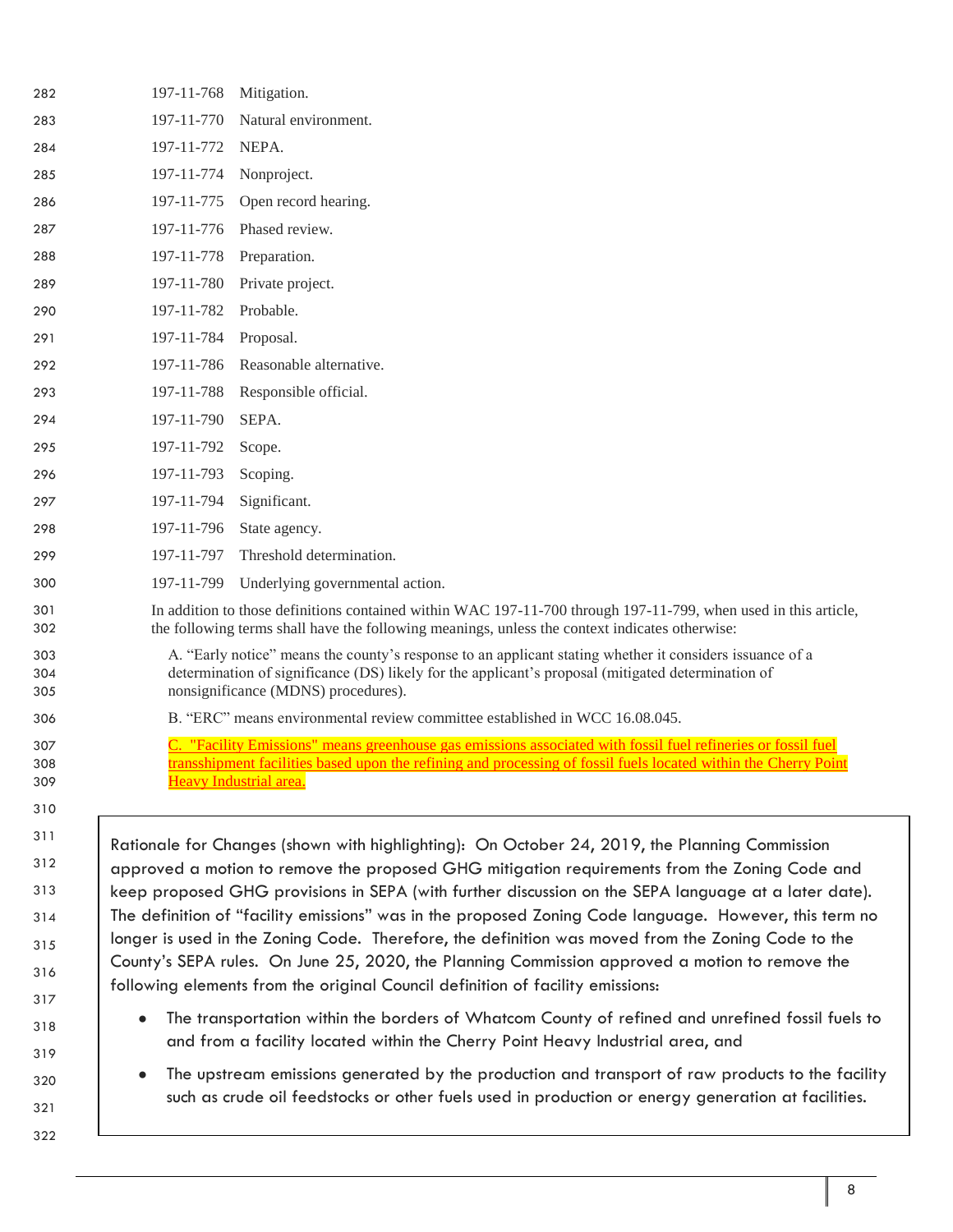| 323<br>324<br>325<br>326<br>327<br>328<br>329 | D. "Greenhouse Gas Emissions" means gases that trap heat in the atmosphere. "Greenhouse gas," "greenhouse"<br>gases," "GHG," and "GHGs" includes carbon dioxide, methane, nitrous oxide, hydrofluorocarbons<br>perfluorocarbons, and sulfur hexafluoride, and any other gas or gases designated by the federal clean air act<br>(United States Code Title 42, Chapter 85), state clean air act (Chapter 70.94 RCW) or state limiting greenhouse<br>gas emissions law (Chapter 70.235 RCW).<br>E. "Lifecycle greenhouse gas emissions" means the aggregate quantity of greenhouse gas emissions (including |
|-----------------------------------------------|-----------------------------------------------------------------------------------------------------------------------------------------------------------------------------------------------------------------------------------------------------------------------------------------------------------------------------------------------------------------------------------------------------------------------------------------------------------------------------------------------------------------------------------------------------------------------------------------------------------|
| 330                                           | direct emissions and significant indirect emissions), related to the full fuel lifecycle, including all stages of fuel                                                                                                                                                                                                                                                                                                                                                                                                                                                                                    |
| 331<br>332                                    | and feedstock production and distribution, from feedstock generation or extraction through the distribution and<br>delivery and use of the finished fuel to the ultimate consumer, where the mass values for all greenhouse gases are                                                                                                                                                                                                                                                                                                                                                                     |
| 333                                           | adjusted to account for their relative global warming potential.                                                                                                                                                                                                                                                                                                                                                                                                                                                                                                                                          |
| 334                                           |                                                                                                                                                                                                                                                                                                                                                                                                                                                                                                                                                                                                           |
| 335                                           | Rationale for Changes (shown with highlighting): On October 24, 2019, the                                                                                                                                                                                                                                                                                                                                                                                                                                                                                                                                 |
| 336                                           | Planning Commission approved a motion to remove the proposed GHG mitigation                                                                                                                                                                                                                                                                                                                                                                                                                                                                                                                               |
| 337                                           | requirements from the Zoning Code and keep proposed GHG provisions in SEPA<br>(with further discussion on the SEPA language at a later date). The definitions of                                                                                                                                                                                                                                                                                                                                                                                                                                          |
| 338                                           | "greenhouse gas emissions" and "lifecycle greenhouse gas emissions" are in the                                                                                                                                                                                                                                                                                                                                                                                                                                                                                                                            |
| 339                                           | proposed Zoning Code language. However, these terms are only used in the                                                                                                                                                                                                                                                                                                                                                                                                                                                                                                                                  |
| 340                                           | definition of "renewable fuels" in the Zoning Code. They are most often used in                                                                                                                                                                                                                                                                                                                                                                                                                                                                                                                           |
| 341                                           | the proposed SEPA rules. Therefore, these terms were inserted into the County's<br>SEPA rules.                                                                                                                                                                                                                                                                                                                                                                                                                                                                                                            |
| 342                                           |                                                                                                                                                                                                                                                                                                                                                                                                                                                                                                                                                                                                           |
| 343                                           |                                                                                                                                                                                                                                                                                                                                                                                                                                                                                                                                                                                                           |
| 344                                           |                                                                                                                                                                                                                                                                                                                                                                                                                                                                                                                                                                                                           |
| 345                                           | $E\ll$ "Ordinance" means the procedure used by the county to adopt regulatory requirements.                                                                                                                                                                                                                                                                                                                                                                                                                                                                                                               |
| 346                                           |                                                                                                                                                                                                                                                                                                                                                                                                                                                                                                                                                                                                           |
| 347<br>348                                    | GD. "Responsible official" shall mean the director of the department which bears responsibilities for the SEPA<br>process or his/her designee.                                                                                                                                                                                                                                                                                                                                                                                                                                                            |
| 349                                           |                                                                                                                                                                                                                                                                                                                                                                                                                                                                                                                                                                                                           |
| 350<br>351                                    | HE. "SEPA rules" means Chapter 197-11 WAC adopted by the Department of Ecology. (Ord. 98-048 Exh. A;<br>Ord. 84-122 Part 8).                                                                                                                                                                                                                                                                                                                                                                                                                                                                              |
| 352                                           |                                                                                                                                                                                                                                                                                                                                                                                                                                                                                                                                                                                                           |
| 353                                           |                                                                                                                                                                                                                                                                                                                                                                                                                                                                                                                                                                                                           |
| 354                                           |                                                                                                                                                                                                                                                                                                                                                                                                                                                                                                                                                                                                           |
| 355                                           |                                                                                                                                                                                                                                                                                                                                                                                                                                                                                                                                                                                                           |
| 356                                           |                                                                                                                                                                                                                                                                                                                                                                                                                                                                                                                                                                                                           |
| 357                                           |                                                                                                                                                                                                                                                                                                                                                                                                                                                                                                                                                                                                           |
| 358                                           |                                                                                                                                                                                                                                                                                                                                                                                                                                                                                                                                                                                                           |
| 359                                           |                                                                                                                                                                                                                                                                                                                                                                                                                                                                                                                                                                                                           |
| 360                                           |                                                                                                                                                                                                                                                                                                                                                                                                                                                                                                                                                                                                           |
| 361                                           |                                                                                                                                                                                                                                                                                                                                                                                                                                                                                                                                                                                                           |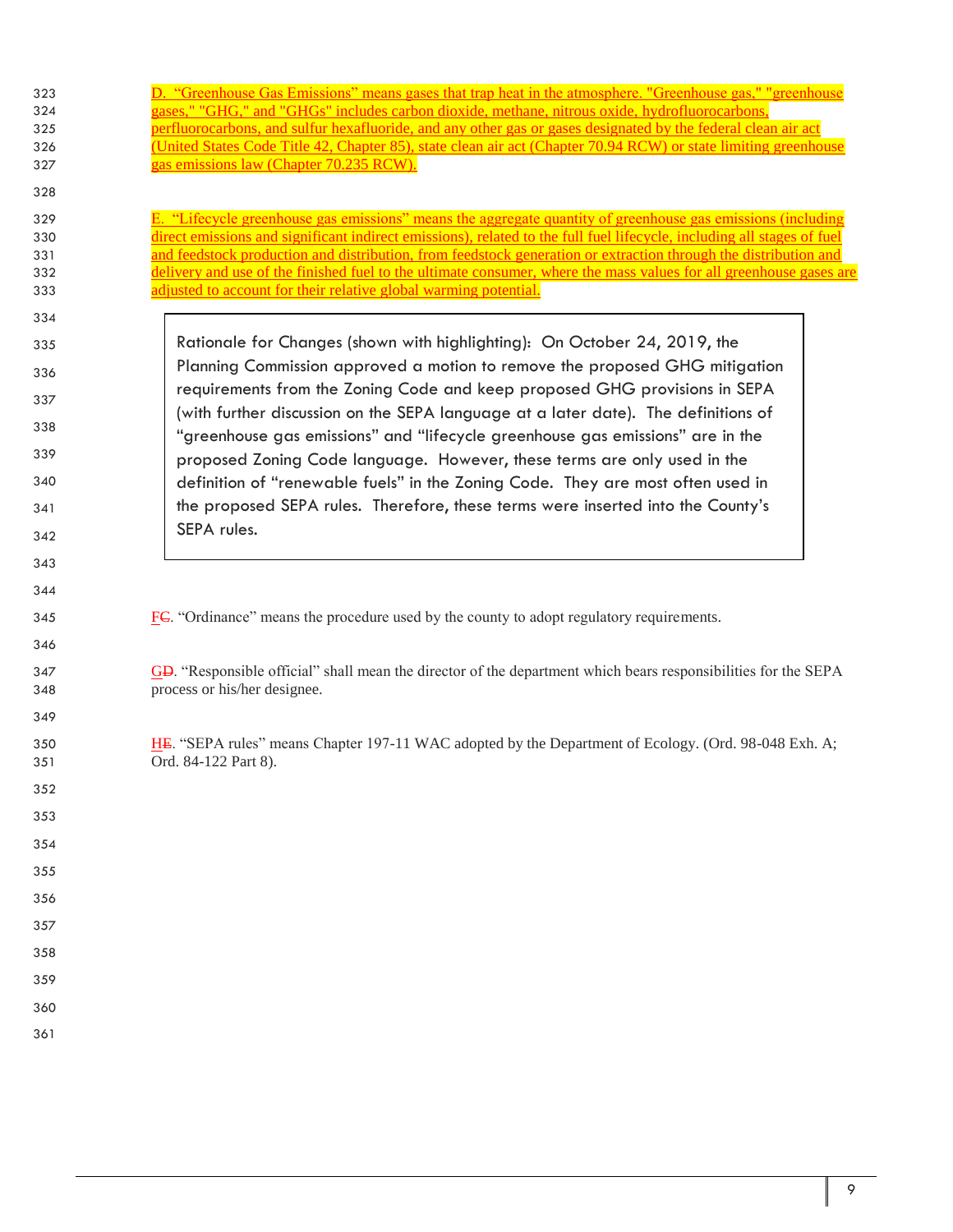| 362               |                                                                                                                                                                                                         | <b>Exhibit C</b>                                                                                                                                                                                                                                                                                         |  |
|-------------------|---------------------------------------------------------------------------------------------------------------------------------------------------------------------------------------------------------|----------------------------------------------------------------------------------------------------------------------------------------------------------------------------------------------------------------------------------------------------------------------------------------------------------|--|
| 363               |                                                                                                                                                                                                         |                                                                                                                                                                                                                                                                                                          |  |
| 364               |                                                                                                                                                                                                         | CHAPTER 20.66 LIGHT IMPACT INDUSTRIAL (LII) DISTRICT                                                                                                                                                                                                                                                     |  |
| 365               | 20.66.200                                                                                                                                                                                               | Prohibited uses.                                                                                                                                                                                                                                                                                         |  |
| 366<br>367        | All uses not listed as permitted, accessory, administrative approval, or conditional uses are prohibited, including but not<br>limited to the following, which are listed here for purposes of clarity: |                                                                                                                                                                                                                                                                                                          |  |
| 368               | .201 Reserved.                                                                                                                                                                                          |                                                                                                                                                                                                                                                                                                          |  |
| 369               |                                                                                                                                                                                                         | .202 Adult businesses except those allowed as an administrative approval use under WCC 20.66.131.                                                                                                                                                                                                        |  |
| 370<br>371<br>372 |                                                                                                                                                                                                         | .203 In the Bellingham Urban Growth Area the following uses are prohibited: petroleum refinery and the primary<br>manufacturing of products thereof, primary manufacturing and processing of rubber, plastics, chemicals, paper, asbestos and<br>products derived thereof, and primary metal industries. |  |
| 373               |                                                                                                                                                                                                         | .204 New fossil-fuel refinery <del>,</del> or new fossil fuel transshipment or facility unless permitted as a part of an existing refinery<br>modification otherwise permitted under this code.                                                                                                          |  |
| 374<br>375        |                                                                                                                                                                                                         |                                                                                                                                                                                                                                                                                                          |  |
| 376               |                                                                                                                                                                                                         | Rationale for Changes (shown with highlighting): The existing refineries are south                                                                                                                                                                                                                       |  |
| 377               |                                                                                                                                                                                                         | of Grandview Rd., in the Heavy Impact Industrial zone. There are no refineries<br>north of Grandview in the Light Impact Industrial zone.                                                                                                                                                                |  |
| 378               |                                                                                                                                                                                                         |                                                                                                                                                                                                                                                                                                          |  |
| 379               |                                                                                                                                                                                                         | Discussion/Notes: Prohibit fossil fuel related industries in the LII District; already                                                                                                                                                                                                                   |  |
| 380<br>381        |                                                                                                                                                                                                         | prohibited in the Bellingham UGA. It does not appear that such uses exist in the LII zone;<br>thus, we have only addressed the prohibition of fossil-fuel refinery and fossil fuel                                                                                                                       |  |
| 382               |                                                                                                                                                                                                         | transshipment facility unless part of an existing refinery (e.g. transshipment).                                                                                                                                                                                                                         |  |
| 383               |                                                                                                                                                                                                         |                                                                                                                                                                                                                                                                                                          |  |
| 384               |                                                                                                                                                                                                         |                                                                                                                                                                                                                                                                                                          |  |
| 385               |                                                                                                                                                                                                         |                                                                                                                                                                                                                                                                                                          |  |
| 386               |                                                                                                                                                                                                         |                                                                                                                                                                                                                                                                                                          |  |
| 387               |                                                                                                                                                                                                         |                                                                                                                                                                                                                                                                                                          |  |
| 388               |                                                                                                                                                                                                         |                                                                                                                                                                                                                                                                                                          |  |
| 389               |                                                                                                                                                                                                         |                                                                                                                                                                                                                                                                                                          |  |
| 390               |                                                                                                                                                                                                         |                                                                                                                                                                                                                                                                                                          |  |
| 391               |                                                                                                                                                                                                         |                                                                                                                                                                                                                                                                                                          |  |
| 392               |                                                                                                                                                                                                         |                                                                                                                                                                                                                                                                                                          |  |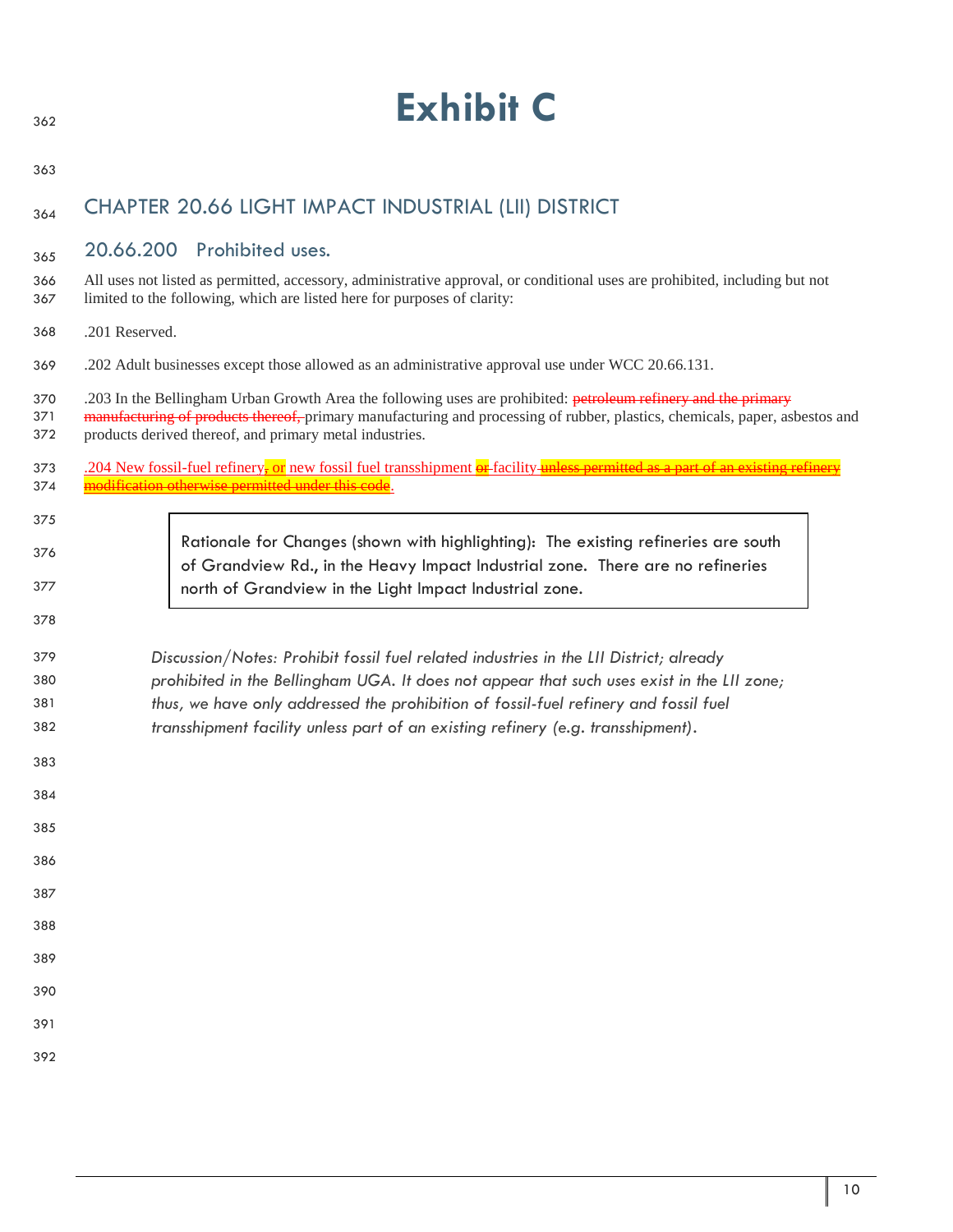# <sub>393</sub> CHAPTER 20.68 HEAVY IMPACT INDUSTRIAL (HII) DISTRICT

# $_{394}$  20.68.050 Permitted uses.

Unless otherwise provided herein, permitted and accessory uses shall be administered pursuant to the applicable provisions of

Chapter 20.80 WCC, Supplementary Requirements, and Chapter 20.84 WCC, Variances, Conditional Uses, Administrative

 Uses and Appeals, the Whatcom County SEPA Ordinance, the Whatcom County Subdivision Ordinance and the Whatcom 398 County Shoreline Management Program- and implementing regulations. The purpose of the SIC numbers listed within this

399 chapter is to adopt by reference other activities similar in nature to the use identified herein. (Policies of the subarea

Comprehensive Plan may preclude certain permitted uses to occur in particular subareas. Please refer to the policies of the

- 401 applicable subarea plan to determine the appropriateness of a land use activity listed below.)
- .051 The manufacture and processing of food including meat (including packinghouses and slaughterhouses), dairy, fruits, vegetables, seafood, grain mill, large scale bakery, sugar and beverage products, provided the following criteria are met:
- (1) Holding pens associated with packinghouses and slaughterhouses shall be limited to that necessary to accommodate animals intended for processing within 24 hours.
- (2) The facility shall comply with the solid waste handling standards as set forth in Chapter 173-350 WAC, as administered by the Whatcom County health department as adopted by reference in Chapter 24.06 WAC.
- (3) If required by the Washington State Department of Ecology, the following permits shall be obtained:
- (a) State waste discharge permit (Chapter 173-216 WAC);
- (b) Industrial stormwater permit general permit (Chapter 173-226 WAC);
- (c) An NPDES permit (Chapter 90.48 RCW and Chapter 173-220 WAC).

 .052 Manufacturing and processing of textiles including weaving cotton, synthetic, silk or wool fabrics; knitting yarn and thread mills; textile bleaching, dyeing and printing; and carpet manufacture.

- .053 The manufacture and processing of lumber and wood including sawmills; planing mills; millwork; veneer, plywood and prefabricated wood products; wooden containers and cooperage.
- .054 The following are permitted uses except as otherwise prohibited:
- (1) The manufacture and process of paper including pulp, paper and paperboard mills; and building paper and board mill products.
- (2) The manufacture and processing of chemicals and allied products including industrial inorganic and organic chemicals;
- synthetic resins, rubber, fibers and plastic materials; soap, detergents and cleaning preparations; paint, linseed oil, shellac, lacquer and allied products; chemicals from gum and wood; and agricultural chemicals.

| 422 | Refining and storage of petroleum and asphalt fossil fuels, limited as follows:                                                      |
|-----|--------------------------------------------------------------------------------------------------------------------------------------|
| 423 | (a) fossil fuel refineries, existing legally as of [XXX effective date]                                                              |
| 424 | <del>.) fossil fuel transshipment facilities existing legally as of [XXX effective c</del>                                           |
| 425 | Discussion/Notes: Allow existing legal fossil fuel                                                                                   |
| 426 |                                                                                                                                      |
| 427 | Rationale for Changes (shown with highlighting): Existing fossil fuel facilities have<br>been moved to proposed WCC 20.68.068 below. |
| 428 |                                                                                                                                      |
| 429 | $(34)$ The manufacture and processing of rubber and plastic products.                                                                |

(45) Leather tanning and finishing.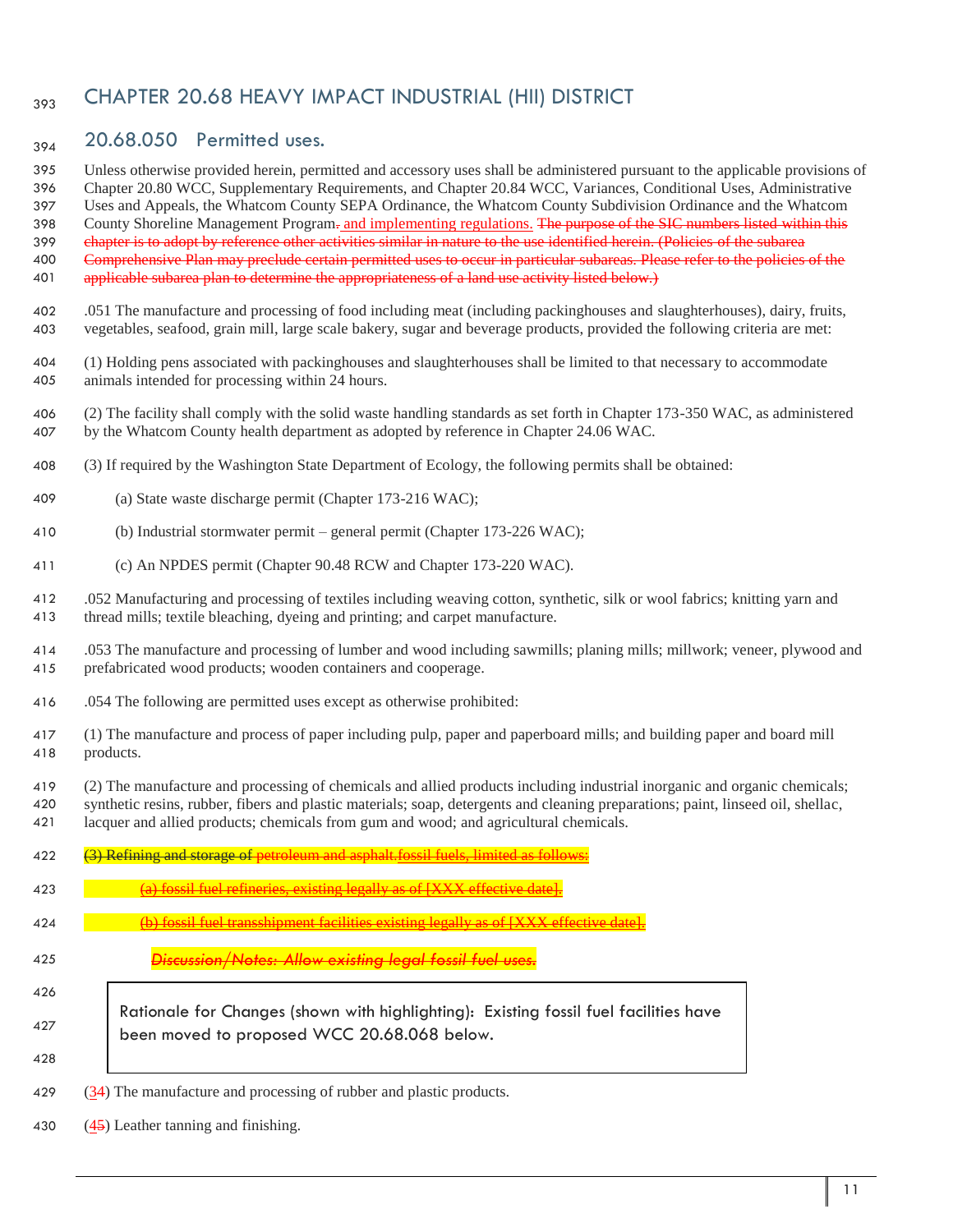- 431 (56) The manufacture and processing of cement and glass; and concrete, gypsum, plaster, abrasive, asbestos and nonmetallic mineral products.
- (67) Primary metal industries including blast furnaces and steel works; mills for primary smelting, secondary smelting,
- refining, reducing, finishing, rolling, drawing, extruding, and casting of ferrous and nonferrous metals; and the manufacture of miscellaneous metal products.
- (7) Storage of asphalt in the Heavy Impact Industrial Zone.
- *Discussion/Notes: Retained from (3) above in case of construction related businesses.*
- 438 (9) The refining, storage, blending, manufacture and transshipment of renewable 439 date]. Expansions of such existing facilities are subject to the provisions of Section 20.68.153.

|  | ٦<br>۰,<br>× |  |
|--|--------------|--|
|  |              |  |

- Rationale for Changes (shown with highlighting): Existing renewable facilities are addressed in proposed WCC 20.68.068 and 20.68.071 below.
- .055 The fabrication of metal products including metal cans, hardware, hand tools, cutlery, heating apparatus, plumbing fixtures, structural metal and stamping.
- .056 The manufacture of machinery including engines; turbines; farm machinery and equipment; construction, mining and materials handling equipment; machine tools and dies; and special and general industrial equipment.
- .057 The manufacture of electrical machinery including transmission and distribution equipment, and industrial apparatus.
- .058 The manufacture of transportation equipment including automobiles, trucks, buses, airplanes, boat building and repair, railroad equipment, bicycles and motorcycles.
- 450 .059 Bulk commodity storage facilities, and truck, rail, vessel and **pipeline** transshipment terminals and facilities except for 451 fossil fuel facilities or fossil fuel transshipment facilities subject to the provisions of 20.68.153. New fossil fuel storage and 452 transshipment facilities are expressly prohibited except as provided in Section
- Rationale for Changes (shown with highlighting): Proposed WCC 20.68.068, WCC 20.68.153, and WCC 20.68.205 address permitted, conditionally permitted, and prohibited fossil fuel facilities. The above change would simplify the proposed language by indicating that fossil fuel facilities are not addressed by WCC 20.68.059.
- .060 Stationary thermal power plants with generating capacity of less than 250,000 kilowatts, floating thermal power plants with generating capacity of less than 50,000 kilowatts, and other power plants utilizing renewable resources from solar, wind 458 (Chapter 20.14 WCC) or water sources, except that coal-fired power plants are prohibited.
- Rationale for Changes (shown with highlighting): The Council's proposed amendments would prohibit coal fired power plants (proposed WCC 20.68.207). However, power plants are already permitted in the HII zone (WCC 20.68.060). Therefore, WCC 20.68.060 should be modified to clarify that permitted power plants do not include coal fired power plants.
- .061 Heavy construction contractors.
- .062 Public uses and community facilities including police and fire stations, libraries, activity centers, community centers, park and recreation facilities identified in an adopted city or county Comprehensive Plan or Park Plan, and other similar noncommercial uses, excluding state education facilities and correction facilities.
- .063 One one-story detached accessory storage building per lot; provided, that the floor area shall not exceed 200 square feet and shall only be used for personal storage and not for habitation or business; and provided further, that the storage building shall contain no indoor plumbing but may be served with electrical power for lighting.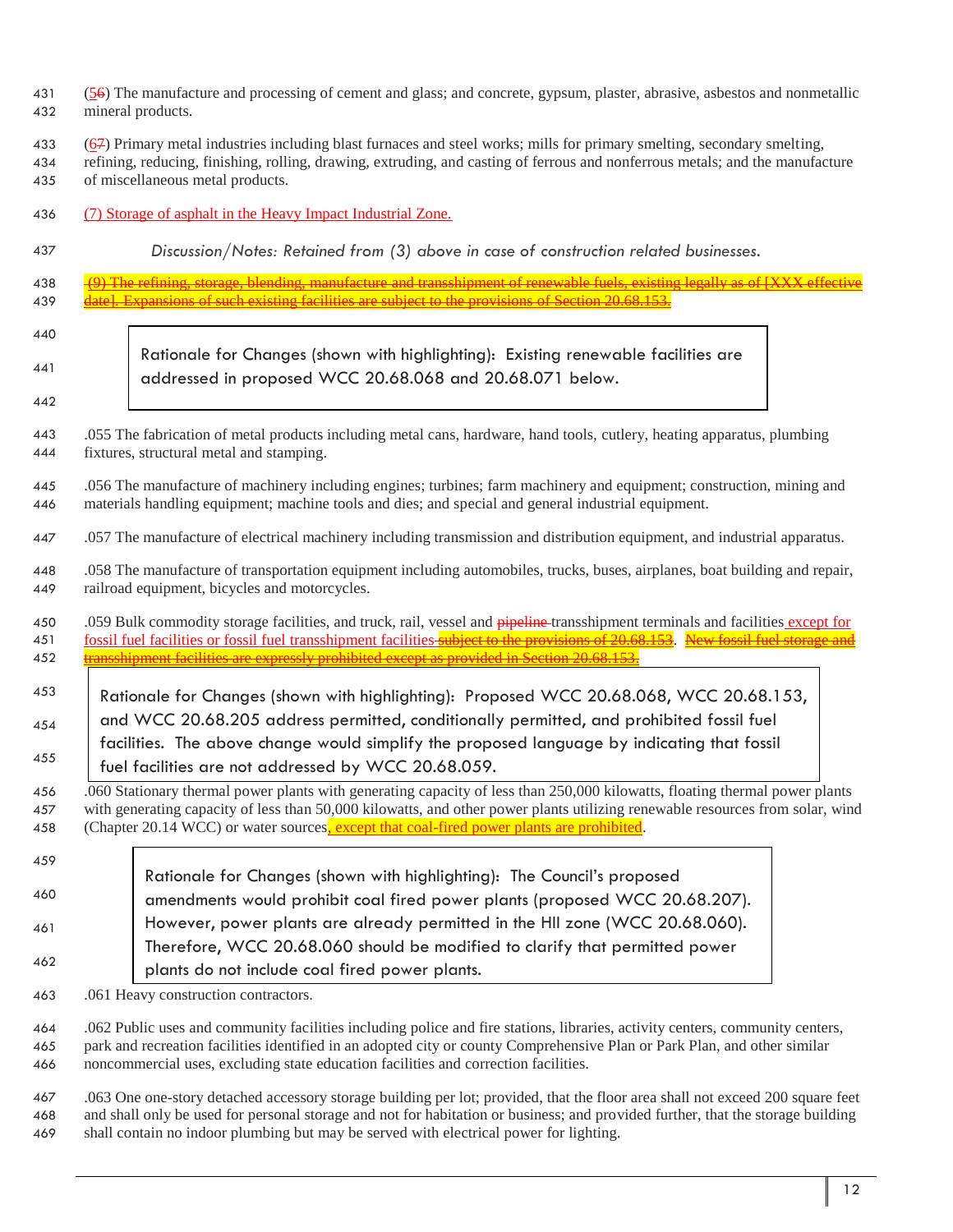- 470 .064 Uses allowed in the Light Impact Industrial Zone as permitted uses, WCC 20.66.100, shall be permitted outright within
- 471 the Heavy Impact Industrial District in the Bellingham UGA.
- 472 .065 Trails, trailheads, restroom facilities and associated parking areas for no more than 30 vehicles.
- 473 .066 Marijuana production or processing facility.
- 474 .068 Existing fossil-fuel refineries, fossil-fuel transshipment facilities, renewable fuel refineries, renewable fuel
- 475 transshipment facilities, piers and docks legally established as of [XXX effective date of ordinance], uses including repairs,
- 476 improvements, maintenance, modifications, remodeling or other changes including but not limited to the following, provided 477 that a conditional use permit is not required by WCC 20.68.153:
- 478 (1) Accessory and appurtenant buildings, structures, and processing equipment.
- 479 (2) Office space.
- 480 (3) Parking lots.
- 481 (4) Radio communications facilities.
- 482 (5) Security buildings, fire stations, and operation centers.
- 483 (6) Storage buildings.
- 484 (7) Routine maintenance and repair.
- 485 (8) Environmental improvements and other projects that are required on the subject site by federal, state, regional, or local 486 regulations.
- 487 (9) Road projects and bridges.
- 488 (10) Temporary trailers.
- 489 (11) Heating and cooling systems.
- 490 (12) Cable installation.
- 491 (13) Information technology improvements.
- 492 (14) Continuous emissions monitoring systems or analyzer shelters.
- 493 (15) Wastewater and stormwater treatment facilities.
- 494 (16) Replacement and upgrading of existing equipment.
- 495 (17) Safety upgrades.
- 496 (18) Storage tanks.
- 497 (19) Pipelines carrying petroleum or petroleum products solely within the Heavy Impact Industrial zoning district.
- 498 (20 Pipelines carrying natural gas solely within the Heavy Impact Industrial zoning district.
- 499 (21) Other similar structures or activities.
- 500 501 502 503 Rationale for Changes (shown with highlighting): Moving permitted uses associated with existing refineries and transshipment facilities from former proposed WCC 20.68.802 to the permitted use section of the Heavy Impact Industrial Zoning District for consistency with other sections of the Code. Additional items have been inserted as permitted uses to address public comments, including pipelines added on July 9, 2020.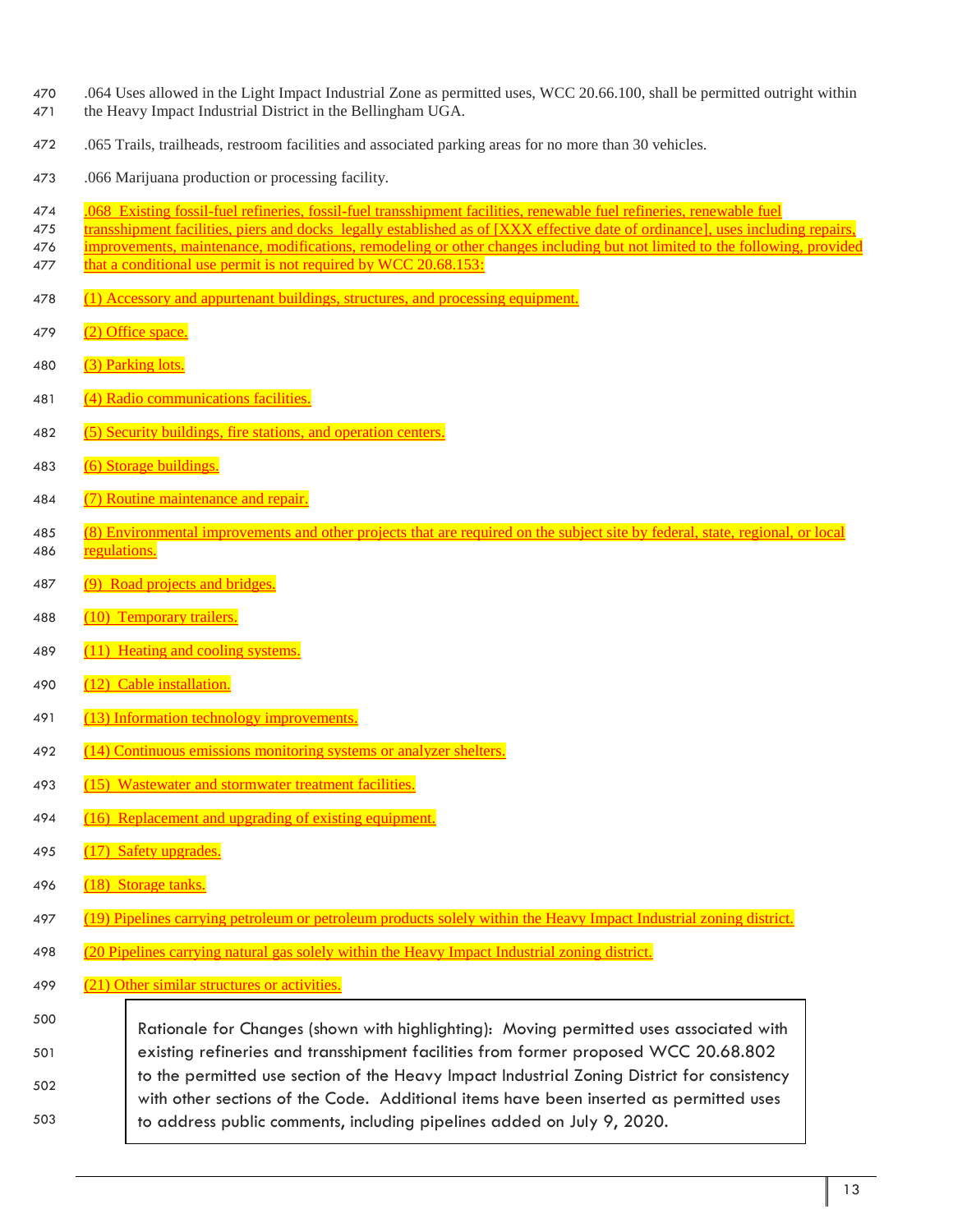| 504<br>505 | .070 New renewable fuel refineries or renewable fuel transshipment facilities, except that new piers, docks, or wharves in the<br><b>Cherry Point Industrial District are prohibited.</b>                                                              |
|------------|--------------------------------------------------------------------------------------------------------------------------------------------------------------------------------------------------------------------------------------------------------|
| 506        |                                                                                                                                                                                                                                                        |
| 507<br>508 | Rationale for Changes (shown with highlighting): On December 12, 2019, the<br>Planning Commission passed a motion that renewable fuel facilities be allowed as<br>a permitted use (instead of a conditional use, as proposed by Council).              |
|            | The Council's original proposed amendments would prohibit new piers, docks, or                                                                                                                                                                         |
| 509        | wharves in the Cherry Point Industrial District (proposed WCC 20.68.206 and                                                                                                                                                                            |
| 510        | 20.74.055). This is recognized in proposed WCC 20.68.070 by indicating that                                                                                                                                                                            |
| 511        | this provision does not apply to piers, docks, or wharves.                                                                                                                                                                                             |
| 512        |                                                                                                                                                                                                                                                        |
| 513        |                                                                                                                                                                                                                                                        |
| 514<br>515 | 0.71 Expansion of existing legal renewable fuel refineries or renewable fuel transshipment facilities, provided that the<br>expansion is for renewable fuels only.                                                                                     |
| 516        |                                                                                                                                                                                                                                                        |
| 517        | Rationale for Changes (shown with highlighting): On January 16, 2020, the                                                                                                                                                                              |
|            | Planning Commission passed a motion that expansion of renewable fuel facilities                                                                                                                                                                        |
| 518        | be allowed as a permitted use (instead of a conditional use, as proposed by the<br>County Council).                                                                                                                                                    |
| 519        |                                                                                                                                                                                                                                                        |
| 520        | .081 Freight railroad switching yards and terminals, excluding uses addressed in .059.                                                                                                                                                                 |
| 521        | .082 Marine port facilities, excluding uses addressed in .059, and excluding new piers, docks, or wharves.                                                                                                                                             |
| 522        | .085 Type I solid waste handling facilities.                                                                                                                                                                                                           |
| 523        | .086 Type II solid waste handling facilities.                                                                                                                                                                                                          |
| 524        | 20.68.100<br>Accessory uses.                                                                                                                                                                                                                           |
| 525        | .101 Employee recreation facilities and play areas.                                                                                                                                                                                                    |
| 526<br>527 | .102 Restaurants, cafes and cafeterias operated primarily for the convenience of employees, clients and customers of the<br>district.                                                                                                                  |
| 528        | .103 Temporary buildings for construction purposes for a period not to exceed the duration of such construction.                                                                                                                                       |
| 529<br>530 | .104 When auxiliary to a principally permitted use: electric utility facilities; substations; generating plants, if less than 50<br>megawatt (MW) net plant capability; gas works; sewage disposal facilities; solid waste landfills and incinerators. |
| 531        | .105 Other accessory uses and buildings, including security services, customarily appurtenant to a principally permitted use.                                                                                                                          |
| 532<br>533 | .106 On-site treatment and storage facilities for hazardous wastes associated with outright permitted uses or approved<br>conditional uses subject to the most current siting criteria under Chapter 173-303 WAC.                                      |
| 534<br>535 | .107 Mini-day care centers, and day care centers operated by, maintained by or funded by business in the district for the<br>purpose of serving the child care needs of employees whose place of employment lies within this zone district.            |
| 536        | .108 Electric vehicle rapid charging stations and battery exchange facilities.                                                                                                                                                                         |

 $\mathsf I$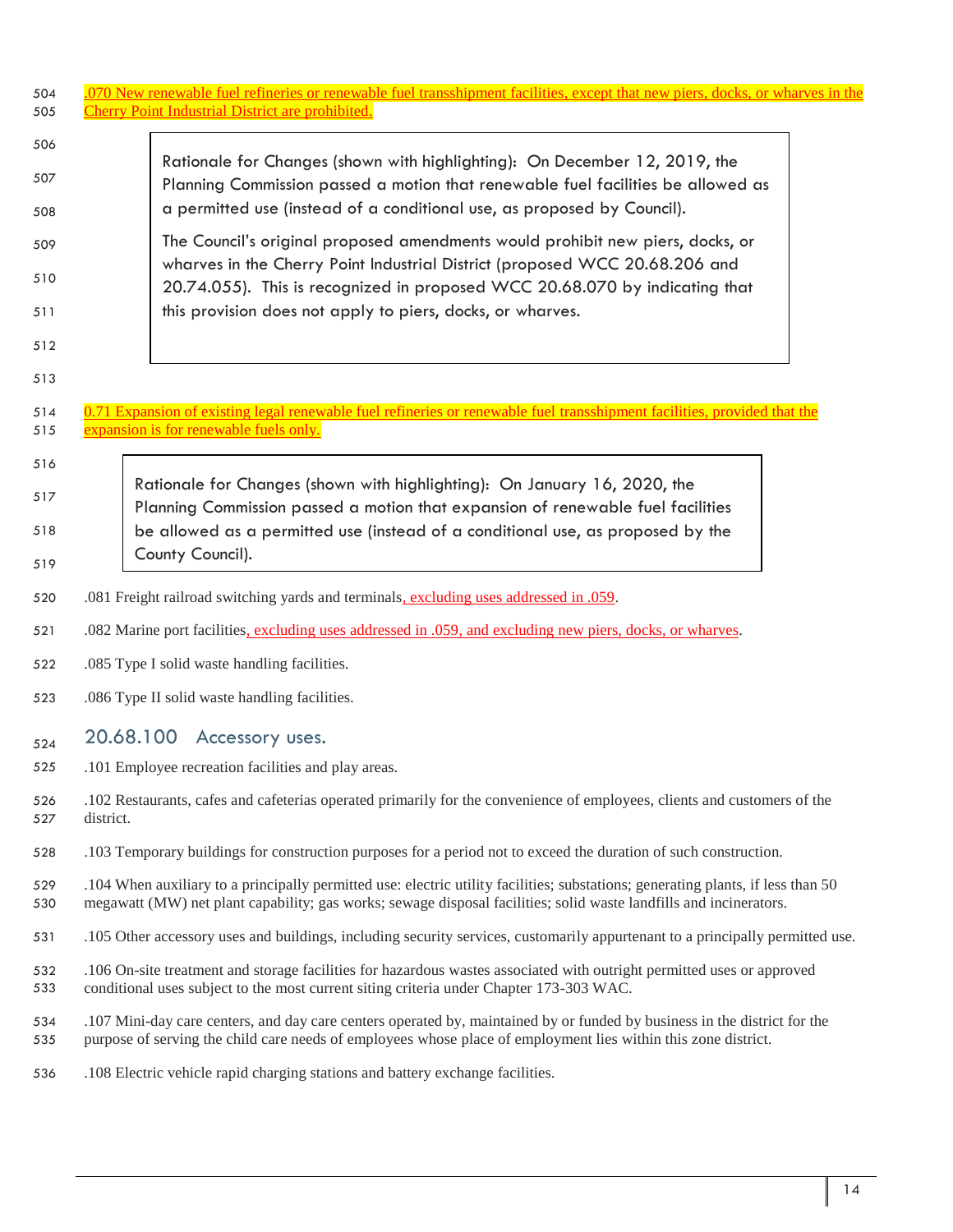# $_{537}$  20.68.130 Administrative approval uses.

- .131 Commercial mushroom substrate production limited to the Cherry Point Industrial Area and pursuant to the
- requirements as contained in WCC 20.15.020(2) (commercial mushroom substrate production facilities). (Ord. 2006-031 § 1 (Exh. A), 2006).
- $_{541}$  20.68.150 Conditional uses.
- The following uses require a conditional use permit in the HII Zoning District.
- .152 Uses allowed in the Light Impact Industrial zone as permitted uses, WCC 20.66.100, subject to the following:
- (1) Outside of the Bellingham Urban Growth Area, approval shall be supported by a finding by the hearing examiner that allowing the use will not limit the supply of land available to meet the demand for future heavy industrial uses.
- (2) Filing of a deed restriction acknowledging that heavy industrial uses are the preferred uses in the zone and agreeing not to protest proposed heavy industrial uses allowed in the zone in accordance with Chapter 20.68 WCC, and to refrain from legal action against any heavy industrial use in compliance with the regulations of WCC Title 20 and any conditions of approval which might have been proposed.
- 550 .153 Expansion of existing legal fossil **or renewable** fuel refineries **y operations and the primary manufacturing of products** 551 thereof or expansion of existing legal fossil or renewable fuel transshipment facilities. For purposes of this section, an 552 expansion is any fossil fuel refinery and/or transshipment facility development (including otherwise permitted or accessory uses), vested after the effective date of this ordinance, that meets any one of the following thresholds: A. Cumulatively increases its maximum atmospheric crude distillation capacity of fossil fuels by more than 10,000 barrels (or 420,000 gallons) per day based upon an evaluation of physical equipment limitations conducted by a licensed professional engineer; or B. Cumulatively increases the maximum transshipment capacity of the facility by more than 10,000 barrels (or 420,000 gallons) per day; or C. Cumulatively increases the maximum transshipment capacity of unrefined fossil fuels from the facility by more than 10,000 barrels (or 420,000 gallons) per day; or D. Cumulatively increases fossil fuel storage tank capacity of the facility by more than 200,000 barrels (or 8,400,000 gallons) for the transshipment of fossil fuels outside of Whatcom County without value added processing. If a conditional use permit is obtained, the baseline for determining the cumulative increases is reset. 571 Such expansions shall be subject to the conditional use criteria below: Rationale for Changes (shown with highlighting): On January 16 and 30, 2020, the Planning Commission approved motions defining what activities constitute an "expansion" and when a conditional use permit is required. On January 16, 2020, the Planning Commission also approved a motion to move expansion of renewable fuel facilities from conditional use to permitted use, as long as the expansion is for the increased production of renewable fuels.
- (1) The conditional use permit approval criteria listed under WCC 20.84.220 are met;
- (2) Within shorelines, if applicable, County approval shall be contingent upon approval of a shoreline permit;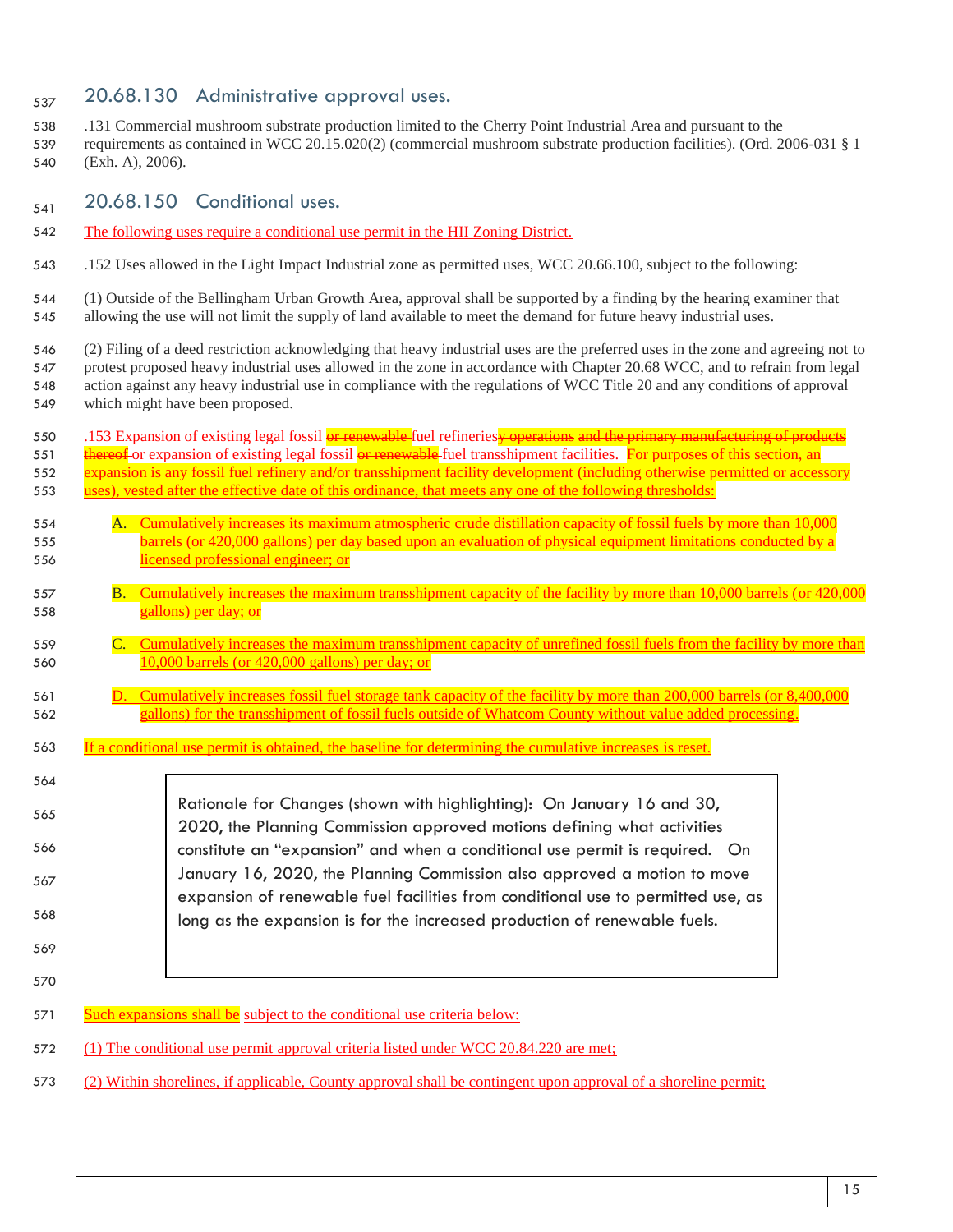| 574 | (3) The applicant has documented to the satisfaction of the County decision maker all of the anticipated sources, types, and    |
|-----|---------------------------------------------------------------------------------------------------------------------------------|
| 575 | volumes of substances transferred in bulk at the facility. The permit shall be limited exclusively to those types and volumes   |
| 576 | of materials or products as documented and approved.                                                                            |
| 577 | Rationale for Changes (shown with highlighting): Sources of raw materials may change over time                                  |
| 578 | and new sources may come on-line. It may be very difficult, if not impossible, to predict sources                               |
| 579 | of materials over the life of a project.                                                                                        |
| 580 | (4) Insurance requirements meet the provisions of WCC Section 22.05.125.                                                        |
| 581 | (5) Mitigation of transportation impacts consistent with Chapter 20.78 WCC, Transportation Concurrency Management, and          |
| 582 | Chapter 16.24 WCC, Commute Trip Reduction.                                                                                      |
| 583 | (6) Mitigation of impacts to other services including fire and emergency response capabilities, water supply and fire flow, to  |
| 584 | address risks created by expansions.                                                                                            |
| 585 | (7) Prior to issuance of any site preparation or construction permits, and prior to occupancy and/or operation of the expanded  |
| 586 | facility, the applicant shall provide verifiable documentation to the county that the facility has been constructed consister   |
| 587 | with any applicable federal or state requirements, including but not limited to water rights and use.                           |
| 588 | Rationale for Changes (shown with highlighting): Criterion 7 above, addressing federal and state                                |
| 589 | requirements appears to be unnecessary because criterion 9 already addresses federal and                                        |
| 590 | state permitting.                                                                                                               |
| 591 | (78) Plans for stormwater and wastewater releases have been approved.                                                           |
| 592 | (89) Prior to commencement of any site preparation or construction activities, all necessary state leases shall be acquired for |
| 593 | any piers or aquatic lands improvements, and it shall be demonstrated to the satisfaction of the zoning administrator that the  |
| 594 | project applicant has met any federal or state permit or consultation requirements, including properly addressing tribal treaty |
| 595 | rights or the provisions of the Magnuson Amendment through state and federal permitting decisions; and                          |
| 596 | (9) The County decision maker may approve a conditional use permit with a condition to obtain relevant leases and complete      |
| 597 | any necessary federal and state permitting requirements, and may restrict the conditional use permittee from undertaking site   |
| 598 | <u>preparation or construction activities until it has fulfilled that condition.</u>                                            |
| 599 |                                                                                                                                 |
| 600 | Rationale for Changes (shown with highlighting): On October 24, 2019, the Planning Commission                                   |
| 601 | approved a motion to remove the proposed GHG mitigation requirements from the Zoning Code                                       |
| 602 | and keep proposed GHG provisions in SEPA (with further discussion on the SEPA language at a                                     |
| 603 | later date).                                                                                                                    |
| 604 |                                                                                                                                 |
| 605 | Rationale for Changes (shown with highlighting): On January 30, 2020, the Planning Commission                                   |
| 606 | approved a motion to delete the living wage job language from the conditional use permit                                        |
| 607 | approval criteria.                                                                                                              |
| 608 | .154 Treatment and storage facilities for hazardous wastes subject to the following:                                            |
| 609 | (1) The eight criteria for a conditional use listed under WCC 20.84.200.                                                        |
| 610 | (2) The most current state siting criteria under Chapter 173-303 WAC.                                                           |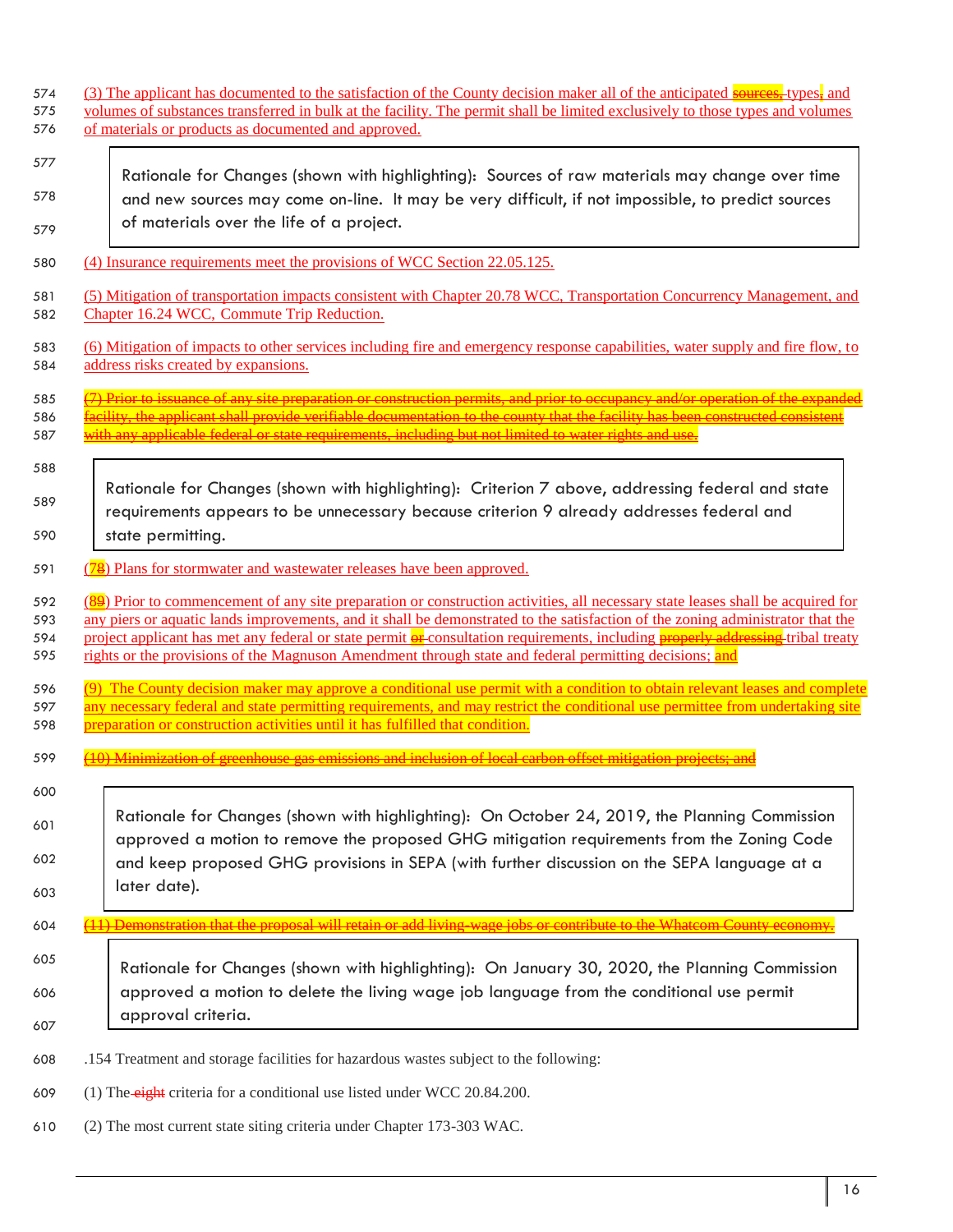- (3) It shall be the responsibility of the applicant to document to the satisfaction of the approving body the anticipated sources,
- types, volumes and final disposition of hazardous wastes to be collected and the type of treatments associated with those
- wastes. The permit shall be limited exclusively to those types of wastes and treatments as documented and approved.

(4) Total off-site facility capacity shall be limited to that needed to treat and store wastes generated within Whatcom County

by generators requiring off-site management of hazardous wastes; provided, however, waste streams may be sourced from

other jurisdictions through interagency zone designation agreements as approved by the county council, not to exceed 10

- percent of the total local hazardous waste stream.
- (5) Prior to occupancy of the facility, the State Department of Ecology shall certify to the county that the facility has been constructed consistent with state requirements.

 (6) As a condition of approval, the applicant shall be required to keep and maintain accurate and current records of the types, amounts, sources, and final disposition of hazardous wastes collected. The applicant shall provide such records annually to the county, or sooner upon county request. If the facility is found to be exceeding the waste stream limitations or permit restrictions, the county staff shall so report to the approving body who shall have the authority to revoke the permit, following a public hearing, if the limitation has been exceeded absent an emergency situation. Any emergency must be

documented by county staff.

 (7) Annual inspections of the facility shall be a minimum requirement. The applicant shall be required to forward copies of all facility inspection reports to the county. If deficiencies are found, the operator shall, within 15 days, submit to the county for approval an implementation schedule of corrective measures. Such schedule shall include specific completion dates and inspection reporting procedures.

 If the state does not inspect the facility within the year, the applicant shall be required to arrange and bear all costs for an inspection by a qualified and independent inspection agency satisfactory to the county.

 (8) Should the facility be found to consistently operate in a manner unsatisfactory to the county in regard to the public health and safety, the permit may be revoked by the approving body following a public hearing.

- .156 Public and private parks facilities not included in an adopted city or county Comprehensive Plan or Park Plan.
- .157 Trailheads with parking areas for more than 30 vehicles.
- .158 Athletic fields.
- 637 .159 New renewable fuel refineries or renewable fuel transshipment facilities, subject to the conditional use permit criteria identified in WCC 20.68.153.
- Rationale for Changes (shown with highlighting): On December 12, 2019, the Planning Commission passed a motion that new renewable fuel facilities should be allowed as a permitted use (instead of a conditional use, as proposed by Council). Therefore, a new code section, WCC 20.68.070, has been inserted indicating that new renewable fuel facilities would be permitted outright uses.
- 

.180 Major passenger intermodal terminals.

.187 Type III solid waste handling facilities; provided, that:

 (1) The facility or site will not be located within the 100-year floodplain or the Lake Whatcom watershed. The facility or site will not be located within any area identified in an adopted critical areas ordinance unless outside of the floodplain and at least three feet in elevation higher than the floodway elevation;

- (2) Solid waste handling facilities shall be located at least 1,500 feet from the following:
- (a) All zoning district boundaries, except Commercial Forestry and Industrial Zones;
- (b) Public parks, public recreation areas, or publicly-owned wildlife areas;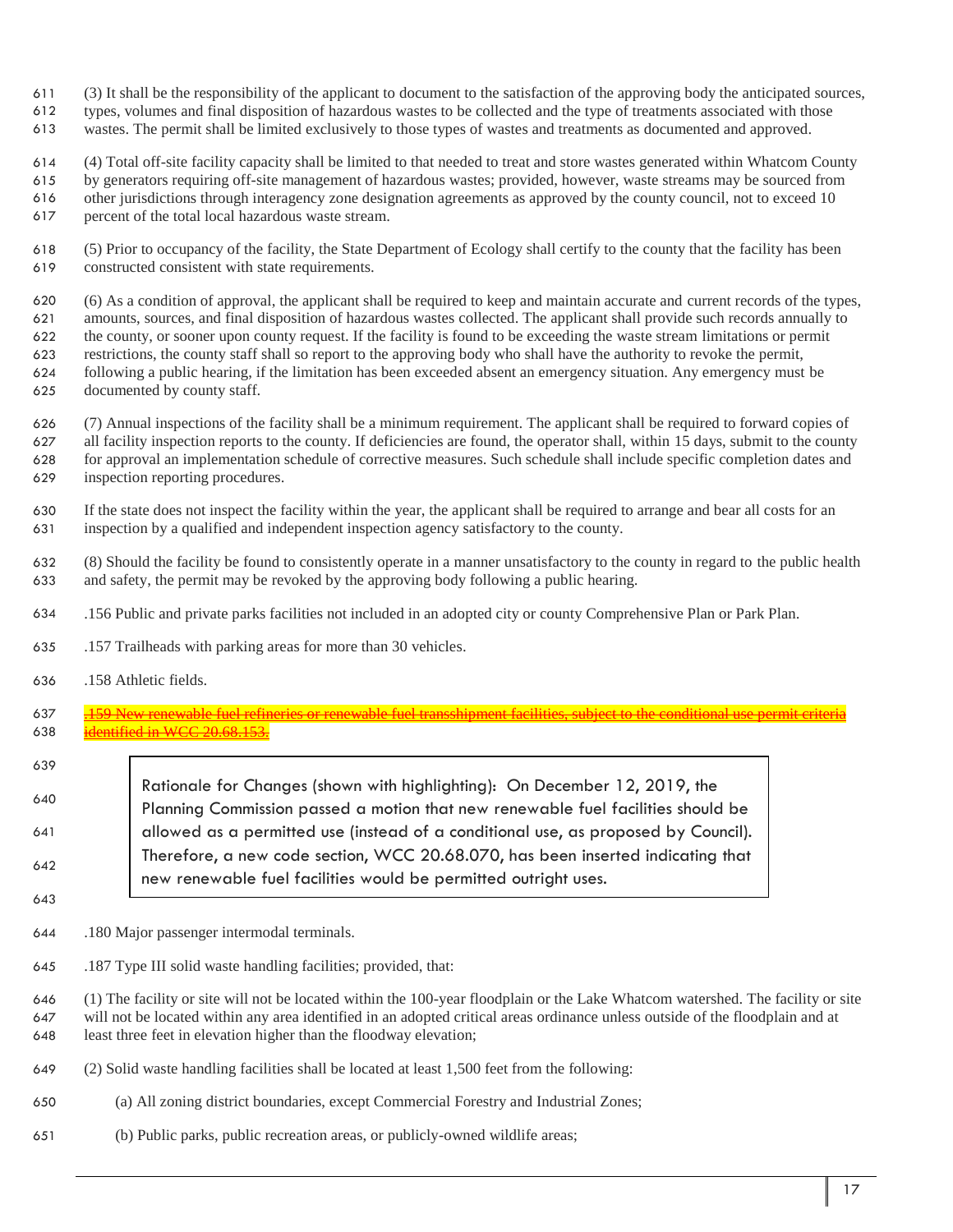- (c) Archaeological and historical sites that are registered with the State Office of Archaeology and Historic Preservation;
- (d) Shorelines that are within the jurisdiction of the Shoreline Management Program;
- (e) Rivers, streams or creeks that contain documented threatened or endangered fish species;
- (f) This 1,500-foot buffer does not apply to:
- (i) Structures used for offices, storage areas for equipment, and weigh scales. These facilities shall be set back from the property line 100 feet or the standard zoning district setback, whichever is greater;
- (ii) Inert landfills;
- (3) Inert landfills shall be located at least 500 feet from the following:
- (a) All zoning district boundaries, except Commercial Forestry and Industrial Zones;
- (b) Public parks, public recreation areas, or publicly-owned wildlife areas;
- (c) Archaeological and historical sites that are registered with the State Office of Archaeology and Historic Preservation;
- (d) Shorelines that are within the jurisdiction of the Shoreline Management Program;
- (e) Rivers, streams or creeks that contain documented threatened or endangered fish species;
- (f) This 500-foot buffer does not apply to:
- (i) Structures used for offices, storage areas for equipment, and weigh scales. These facilities shall be set back from the property line 100 feet or the standard zoning district setback, whichever is greater;

 (4) The facility or site will not result in filling or excavation, location of structures or buildings, driveways or machinery use except for vegetation maintenance within 100 feet of any property line and except for driveways within 150 feet of any county or state road right-of-way;

 (5) The facility or site will have vehicular approaches designed to minimize conflict between automobile and truck traffic, will maintain the carrying capacity of county roads, and will be located on a road classified as all weather, except where use is shown to be intermittent and easily delayed until emergency conditions have passed;

 (6) The facility or site has complied with the provisions of WCC 20.84.200 and all other ordinances and laws regulating solid waste facilities and sites, such as but not limited to WCC Title 24, the Whatcom County SEPA Ordinance, as well as state and federal regulations concerning solid waste facilities and sites;

- (7) All landfills have a final closure plan meeting the requirements of WCC Title 24 and of Chapter 173-350 WAC, and the closure plan includes:
- (a) Reclamation in two to 10 acre increments, as appropriately responsive to the size and intensity of the particular activity, with seeding to be accomplished annually but no later than September 30th; and
- (b) Permanent vegetative cover that will maintain in healthy growing condition with the level of maintenance that is covered through the financial assurance for post-closure activities;
- (8) The buffer areas and visual screening shall include a minimum of 50 feet wide of landscaping meeting the requirements of WCC 20.80.300 (Landscaping);
- (9) Solid waste facilities or sites shall be located outside the 10-year time of travel boundary of a public water system's delineated wellhead protection area;
- (10) Solid waste facilities or sites that handle putrescible waste will be located at least 10,000 feet from airports serving turbine-powered aircraft and at least 5,000 feet from airports serving piston-powered aircraft. These buffers shall be measured from the boundary of the Airport Operations Zone or, if the airport is not within an Airport Operations Zone, from the boundary of the airport property;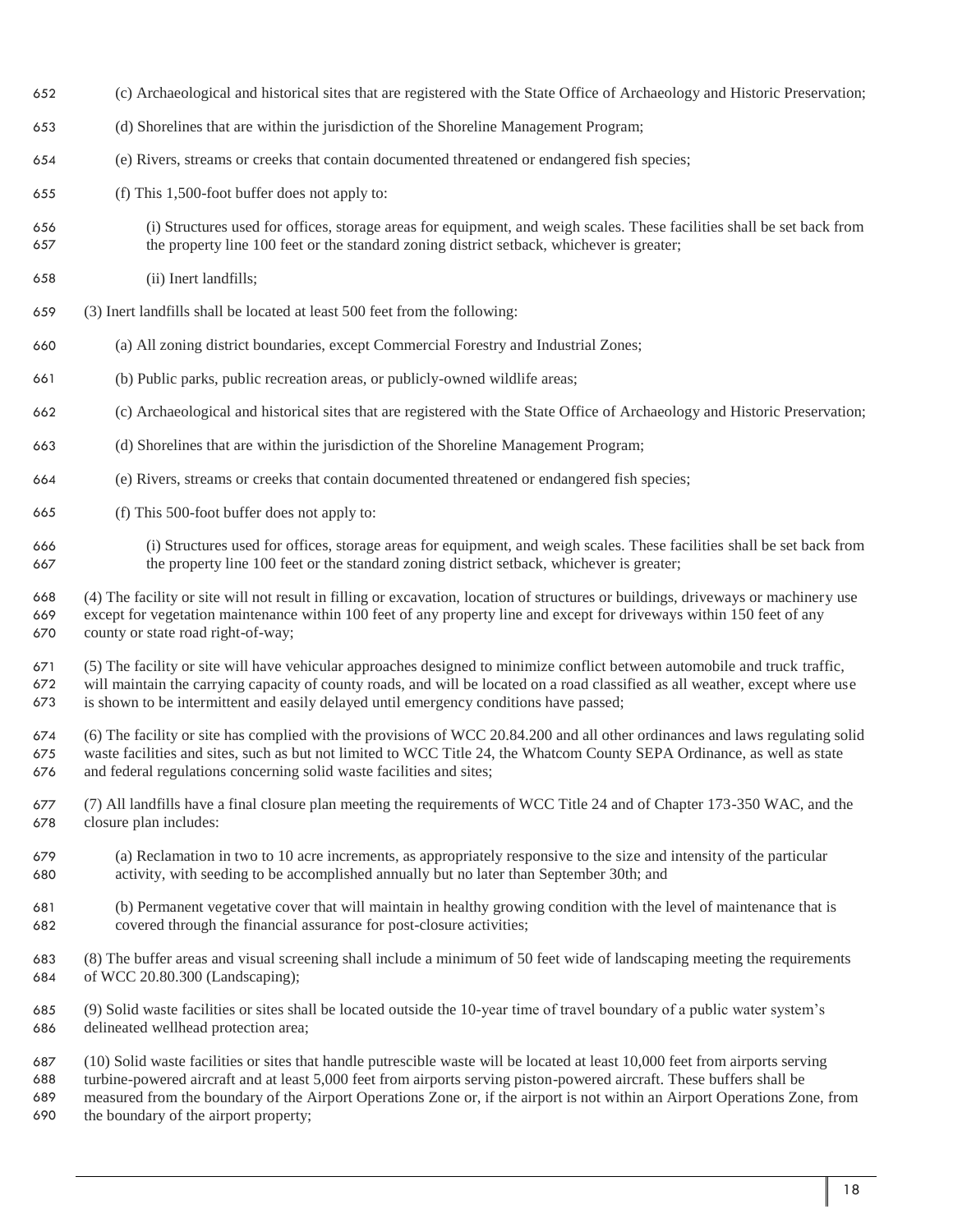- (11) In addition, the Whatcom County hearing examiner may impose conditions of approval which may be necessary to
- protect the value and enjoyment of existing adjacent uses.
- .188 Mitigation banks as a form of compensatory mitigation for wetland and habitat conservation area impacts when
- permitted in accordance with the provisions of Chapter 16.16 WCC; provided, applications for mitigation banks shall be
- processed as a major development project pursuant to Chapter 20.88 WCC.

# $20.68.200$  Prohibited uses.

- All uses not listed as permitted, accessory, administrative approval, or conditional uses are prohibited, including but not limited to the following, which are listed here for purposes of clarity:
- .201 Reserved.
- .202 Adult businesses.

 .203 In the Bellingham Urban Growth Area the following uses are prohibited: petroleum refinery and the primary manufacturing of products thereof, primary manufacturing and processing of rubber, plastics, chemicals, paper, asbestos and products derived thereof; and primary metal industries.

### 704 .204 New Fossil fuel refineries and the primary manufacturing of products thereof [XXX effective date]

- Rationale for Changes (shown with highlighting): On December 12, 2019, the Planning Commission passed a motion that new fossil fuel refineries should be prohibited, as proposed by Council. "Fossil fuel refinery" is defined by proposed WCC 20.97.160.4. The "primary manufacturing" text is unnecessary. It is also unnecessary to insert the effective date into the code.
- 709 .205. New Fossil fuel transshipment facilities, including bulk storage or transfer facilities for fossil fuels **[XXX effective**
- 710 date.
- 711 .206. New piers, docks, or wharves in Cherry Point **Industrial** District.

#### Rationale for Changes (shown with highlighting): Cite the full name of the zoning district.

 *Discussion/Notes: Prohibit New Fossil Fuel Refineries. Prohibit Crude Oil and Coal Export Facilities – made broader to Fossil Fuel transshipment.* 

### .207 Coal-fired power plants.

 (Ord. 2018-006 § 3 (Exh. C), 2018; Ord. 2016-011 § 1 (Exh. L), 2016; Ord. 99-078, 1999; Ord. 99-070 § 2, 1999; Ord. 91- 075, 1991).

# $_{719}$  20.68.250 Minimum lot size.

 The minimum lot size shall be consistent with the area required to meet the building setback, lot coverage, buffer and development standards of the district. (Ord. 97-057 § 1, 1997; Ord. 96-046 § 1, 1996).

# $_{722}$  20.68.255 Minimum lot frontage.

 For the purpose of dividing property, minimum lot frontage shall be sufficient to provide adequate access and utility development, and meet applicable building setback, buffer, and development standards of the district. In no case shall the frontage be less than 30 feet. (Ord. 99-045 § 1, 1999).

# $_{726}$  20.68.350 Building setbacks.

Building setbacks shall be administered pursuant to WCC 20.80.200, 20.80.254 and 20.68.550. (Ord. 99-078, 1999).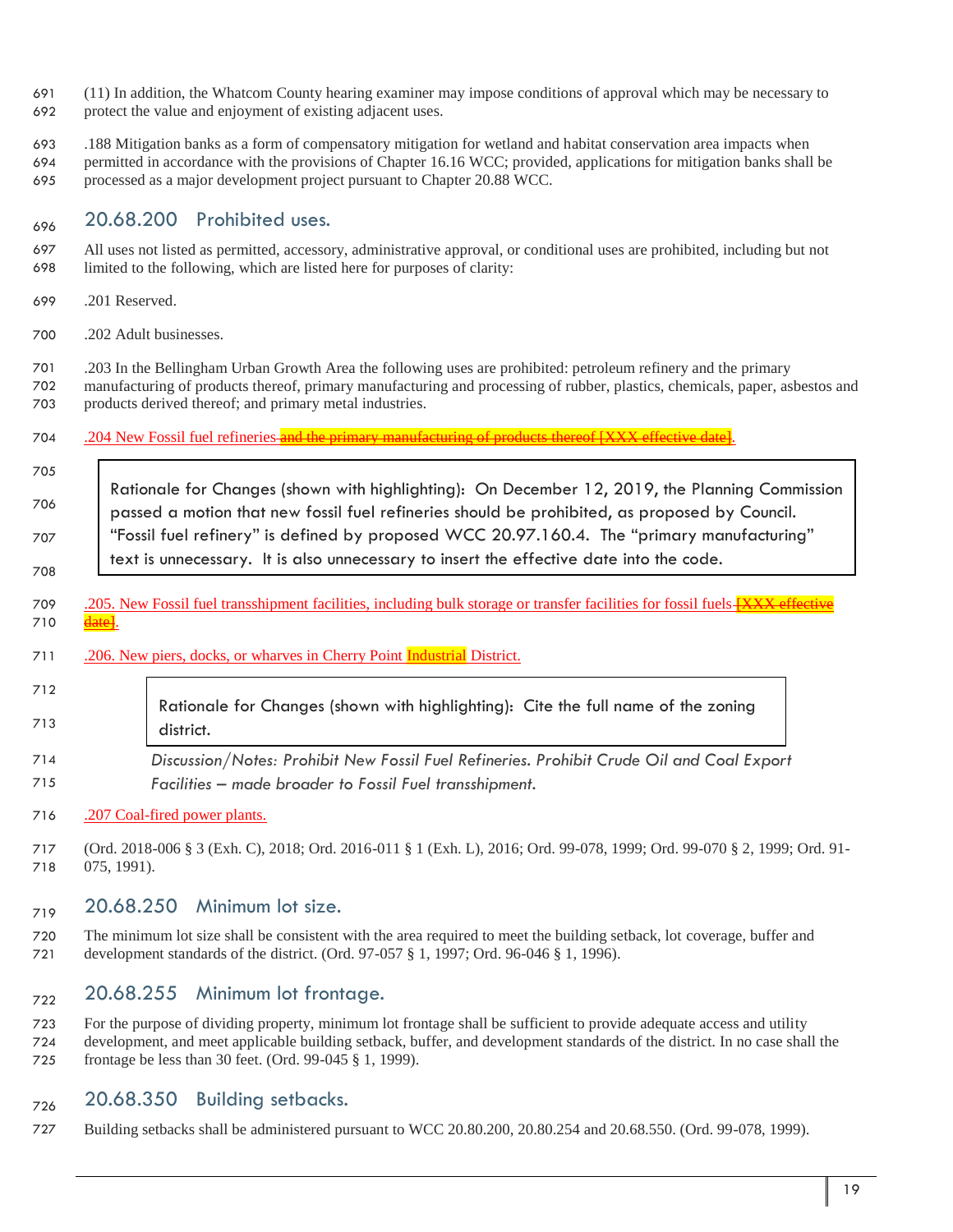# $_{728}$  20.68.400 Height limitations.

 No maximum height is established; however, when a building exceeds 50 feet, the setback requirements of WCC 20.80.200 shall be increased by one foot for each foot of building height in excess of 50 feet, as applicable to all setbacks.

# $_{731}$  20.68.450 Lot coverage.

The maximum building or structural coverage shall not exceed 60 percent of the lot size.

### $_{733}$  20.68.500 Open space.

*Repealed by Ord. 97-057.* (Ord. 96-046, 1996).

# <sub>735</sub> 20.68.550 Buffer area.

 .551 The industrial user shall establish a buffer for building sites adjoining the boundary of the Heavy Impact Industrial District (HII), which shall be located adjacent to the district boundary. The purpose of the buffer is to optimize the visual appearance of the site by obscuring industrial activity from view by passing motorists, to contribute to on-site and off-site impact abatement, and to move towards attaining compatibility with surrounding nonindustrial land uses and character.

 .552 To implement the buffer requirements of this district, minimum setbacks for heavy industrial buildings and accessory structures shall be established consistent with the following options:

 (1) If a planting screen is not provided by the industrial user and no natural vegetative screening exists, the minimum setback(s) shall be 660 feet, as measured from the edge of the district boundary. The setback area may be used for security roads, parking, or open space.

 (2) If natural sight-obscuring and dense vegetation exists, the minimum setback(s) shall be 250 feet, as measured from the district boundary; provided, that a minimum width of 50 feet of natural vegetation is retained. The remainder of the setback(s) may be used for security roads, parking, or open space.

 (3) If a 50-foot buffer planting screen is established, pursuant to WCC 20.80.345, the minimum setback(s) shall conform to the setback requirements of WCC 20.80.200, as measured from the district boundary. In addition, security roads may be situated within the minimum buffer setback; provided, that the 50-foot-wide buffer planting is established.

 (4) When a parcel situated within this district is located within the Bellingham Urban Growth Area and adjoins an Urban Residential District or residential district within the city limits, setbacks for heavy industrial buildings and/or uses shall be increased to 100 feet and landscaped in accordance with the requirements of WCC 20.80.345.

- (5) In no case shall the setback from the northern and western boundaries of the Cherry Point heavy industrial area not contiguous to another industrial zone be less than 660 feet, nor the natural vegetation removed except for parking and
- security or protective uses.

 .553 Uses other than heavy industrial will conform to the normal setback requirements as set forth in WCC 20.80.200 and 20.80.254(3) and the buffering requirements for light impact industrial uses WCC 20.66.551.

 .554 If any part of said buffer area is separated from, or sold to any contiguous or adjacent owner, lessee or user, the parcel so separated or sold shall be used only as a buffer area in accordance with the above requirements. (Ord. 2019-013 § 1 (Exh. A), 2019; Ord. 2018-006 § 3 (Exh. C), 2018; Ord. 99-078, 1999; Ord. 97-057 § 1, 1997; Ord. 96-046 § 1, 1996; Ord. 89-117, 1989; Ord. 87-12, 1987; Ord. 87-11, 1987).

- $_{763}$  20.68.600 Sign regulations.
- Sign regulations shall be administered pursuant to WCC 20.80.400.

# $_{765}$  20.68.650 Development criteria.

(Ord. 96-056 Att. A § A1, 1996).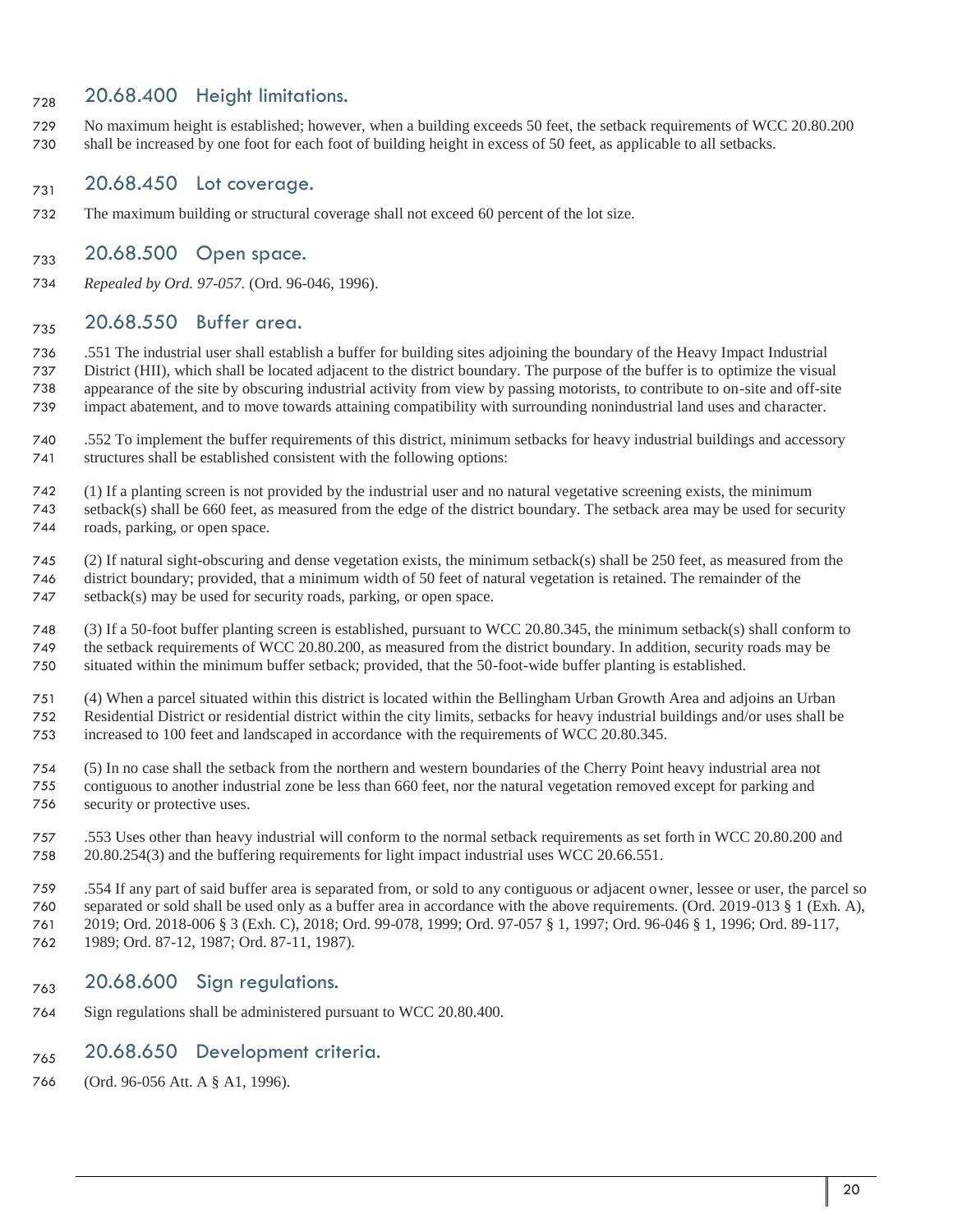# $_{767}$  20.68.651 Landscaping.

Refer to WCC 20.80.300 for landscaping requirements. (Ord. 89-117, 1989).

# $_{769}$  20.68.652 Off-street parking and loading.

 Off-street parking and loading provisions shall be administered pursuant to WCC 20.80.500. In addition, loading areas must be located in such a manner that no loading, unloading and/or maneuvering of trucks associated therewith takes place on public rights-of-way.

# 773 20.68.653 Drainage.

 All development activities are subject to the stormwater management provisions of WCC 20.80.630 through 20.80.635. No project permit shall be issued prior to meeting those requirements. (Ord. 2019-013 § 1 (Exh. A), 2019; Ord. 96-056 Att. A § A2, 1996; Ord. 94-022, 1994).

### 777 20.68.654 Driveways.

 Consistent with WCC 20.80.640, driveway plans shall be reviewed by the county engineer or State Department of Transportation, as applicable. (Ord. 2013-057 § 1 (Exh. A), 2013; Ord. 84-38, 1984).

### <sub>780</sub> 20.68.655 Access.

Access shall conform to the provisions of WCC 20.80.565 and 20.80.660. (Ord. 89-117, 1989).

### <sub>782</sub> 20.68.656 Maintenance.

 The owner, lessee or user shall be responsible for maintaining an orderly appearance of all properties, and shall be responsible for assuring the care and maintenance of any natural growth, where appropriate.

### <sub>785</sub> 20.68.657 Enclosure.

 All manufacturing or fabrication processes which have the potential to produce off-site impacts of a detrimental nature, including light, glare, odors and noise impacts, shall be sufficiently enclosed to mitigate the impacts. (Ord. 99-078, 1999).

 $_{788}$  20.68.700 Performance standards.

### *20.68.701 Pollution control and nuisance abatement.*

 Each industry is required to continuously employ the best pollution control and nuisance abatement technology when reasonably and practicably available for each particular industry; provided, that where federal, state, or regional laws or regulations provide for the level of technology to be employed, the appropriate standards shall apply.

### *20.68.702 Heat, light and glare.*

 All operations and facilities producing heat, light or glare, including exterior lights, shall be so constructed, screened or used as to not unreasonably infringe upon the use and enjoyment of property beyond the boundaries of the district.

### *20.68.703 Ground vibration.*

 No ground vibration other than that caused by highway vehicles, trains or construction activity shall be permitted, which is discernible without instruments, at or beyond the property line for the use concerned.

### *20.68.704 Odors.*

 No odors, dust, dirt, or smoke shall be emitted that are detectable, at or beyond the property line for the use concerned, in such a concentration or of such duration as to cause a public nuisance, or threaten health or safety, or to unreasonably infringe upon the use and enjoyment of property beyond the boundaries of the district. (Ord. 91-075, 1991).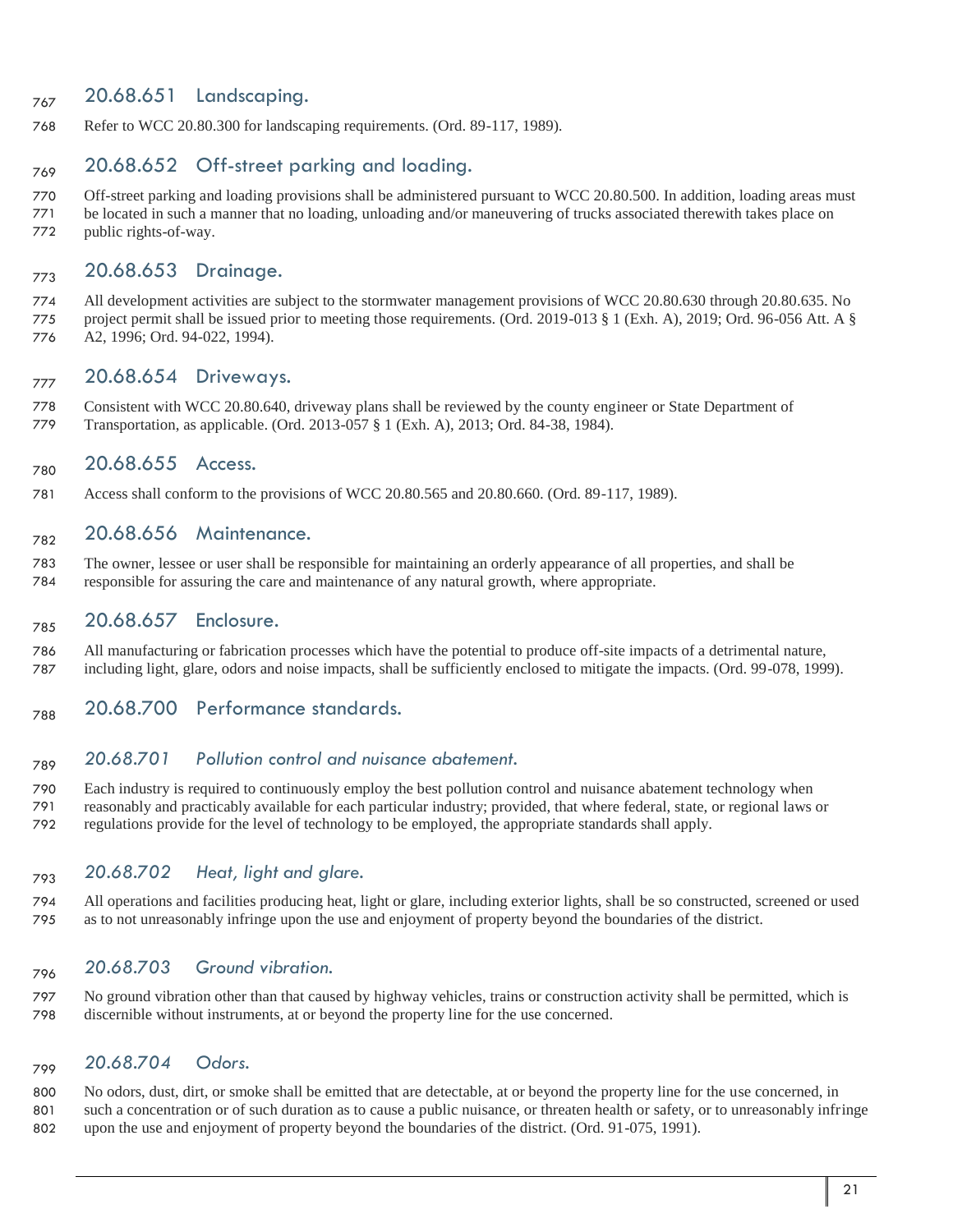### 803 20.68.705 Noise.

 No use in this district shall exceed the maximum environmental noise level established by Chapter 173-60 WAC. (Ord. 91- 075, 1991).

# *20.68.706 Toxic gases and fumes.*

 Any release of toxic gases or fumes must be in compliance with Washington State and Northwest Air Pollution Control Authority standards. (Ord. 91-075, 1991).

### *20.68.707 Liquid pollutants.*

There shall be no off-site release to soil or surface drainage ways of water borne or liquid pollutants. (Ord. 91-075, 1991).

### *20.68.708 Appearance.*

 New facilities developed in the Bellingham Urban Growth Area shall be designed, constructed, operated, and maintained so as to be harmonious and appropriate in appearance with the existing or intended character of the general vicinity, and such uses shall not change the essential character of the same area. (Ord. 2018-006 § 3 (Exh. C), 2018; Ord. 99-078, 1999).

### *20.68.709 Marijuana odor.*

 For indoor facilities no odor or smoke shall be emitted that is detectable at or beyond the walls of the facility, in such a concentration or of such duration as to cause a public nuisance, or threaten health or safety, or to unreasonably infringe upon the use and enjoyment of neighboring use. The applicant shall install an exhaust system that is designed and constructed to capture sources of contaminants to prevent spreading of contaminants or odors to other occupied parts of the building or surrounding area. The system must be designed by a licensed Washington State professional engineer. (Ord. 2015-006 Exh. A, 2015).

# <sub>822</sub> 20.68.800. Fossil Fuel or Renewable Fuel Refineries or Transshipment Facilities

- 823 This section applies to fossil-fuel refineries fossil-fuel transshipment facilities, renewable fuel refineries, or renewable fue
- 824 transshipment facilities

# *.801. Environmental Review and Greenhouse Gas Mitigation*

- 826 (H) State Environmental Policy Act (SEPA) review shall be conducted consistent with WCC Chapter 16.08. Fossil fuel or
- 827 renewable fuel facility capacity 828 applicable SEPA requirements

#### 829 (2) Greenhouse gas emission analysis required:

- $\overline{a}$  For the first expansion requiring County land usepermits after the date of this ordinal in baseline calculation of the calculation of the calculation of the calculation of the calculation of the calculation o 831 existing facility emissions of greenhouse gases shall be provided by the applicant addressing the average of the p 832 three-year throughput. See facility emissions definition in WCC 20.97.124.1 for the scope and geography of the **analysis. Calculation of baseline greenhouse gas emissions shall follow the methodology used for facility**
- **greenhouse gas reports to the State of Washington Department of Ecology, and to the US Environmental Protection Agency Electronic Greenhouse Gas Reporting Tool (e-GGRT), or successor**
- **or requirements.**
- 837  $\overline{ii}$  The data used to calculate the current actual throughput average shall be obtaine **reports from the refinery to federal or state agencies regarding production of the refinery or a particular process unit process unit process unit process unit process unit process unit process unit process unit proce to be expanded. This information shall be provided by the project applicant and verified by the time of the time of the time of the time of the time of the time of the time of the time of the time of the time of the t application for any land use or construction permits**
- **(ii) For crude oil, refinery capacity is based on atmospheric Crude Distinguish** 842 consistent with data collected by the US Energy Information Administration. The zoning administrator may approve **another measure of capacity or source that is consistent with (a) and (a)(i).(b) Facility emissions**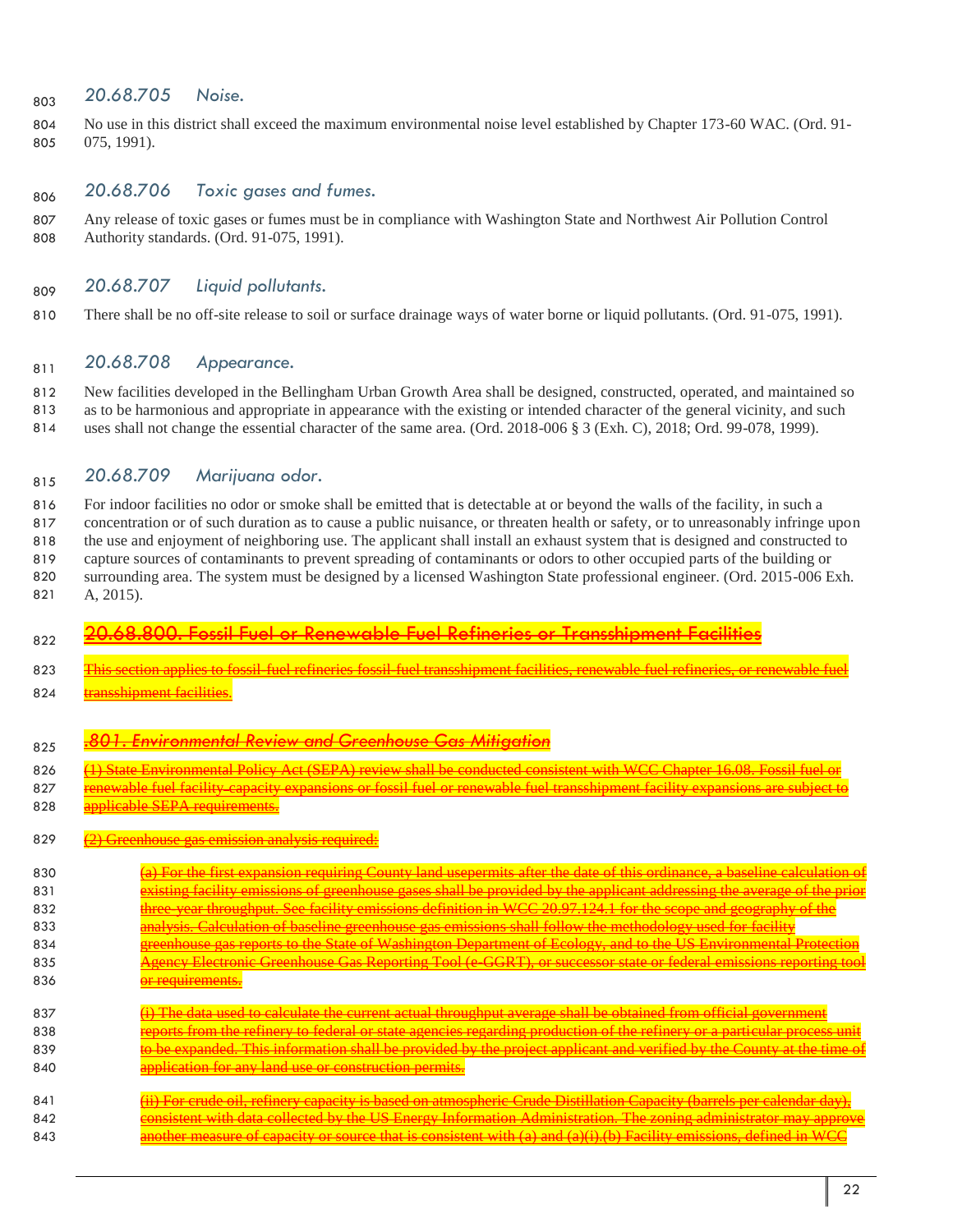| 844<br>845                                    | construction permits and in SEPA documents analyzing the impacts of an expanded facility.                                                                                                                                                                                                                                                                                                                                                                                                                                                                                                 |
|-----------------------------------------------|-------------------------------------------------------------------------------------------------------------------------------------------------------------------------------------------------------------------------------------------------------------------------------------------------------------------------------------------------------------------------------------------------------------------------------------------------------------------------------------------------------------------------------------------------------------------------------------------|
| 846                                           | <u>(e) The emissions analysis shall identify how mitigation will offset greenhouse</u>                                                                                                                                                                                                                                                                                                                                                                                                                                                                                                    |
| 847<br>848<br>849                             | missions and the projected increases s<br><u>dopted by the State of Washington Department of Ecology and shall include upstream greenhouse</u><br>calculations for feedstocks used in the refining process as provided in (e) below.                                                                                                                                                                                                                                                                                                                                                      |
| 850<br>851<br>852<br>853                      | expansions shall be quantified using the latest version of the GREET Model developed by Argonne<br>boratories or, for raw materials produced in Canada, the latest version of the GH Genius model<br><del>ped by Canadian national agencies may be used.</del>                                                                                                                                                                                                                                                                                                                            |
| 854<br>855<br>856<br>857                      | (f) The County may condition the permit to ensure appropriate mitigation consistent with subsection (3) and may<br>periodic monitoring of greenhouse gas reduction measure effectiveness. Greenhouse gas mitigation proposed<br><u>yy the permit applicant shall be additional, real and quantifiable and shall not be required under any other regulatory</u><br><del>mechanism.</del>                                                                                                                                                                                                   |
| 858<br>859                                    | <del>) Should a national or state greenhouse gas mitigation requirement be adopted that pre-empts or would cause</del><br>luplication through local greenhouse gas mitigation, the County may defer to the national or state program.                                                                                                                                                                                                                                                                                                                                                     |
| 860<br>861                                    | 3) Local mitigation of greenhouse gas emissions shall be required, whenever calculated greenhouse gas emiss<br>$\frac{1}{2}$ haseline for a 3 year average (per section $\frac{1}{2}(1/2)(a)$ ) after the effective date of this section $\frac{1}{2}$                                                                                                                                                                                                                                                                                                                                    |
| 862<br>863<br>864<br>865                      | a) The annlicant shall identify local carbon offset projects including the type and extent, duration, and expecte<br>reenhouse cas reductions, to the satisfaction of the County's SEPA Responsible Official. Greenhouse eas<br>nitigation proposed by the applicant shall be additional, real and quantifiable and shall not be required under an<br><mark>ther regulatory mechanism.</mark>                                                                                                                                                                                             |
| 866<br>867<br>868<br>869<br>870<br>871<br>872 | County may, upon request by the Applicant, approve a fee in lieu of providing a local miti-<br>County shall use collected fees in lieu of mitigation for local greenhouse are<br>f the Social Cost of Carbon for Regulatory Impact Analysis Under Executive Order 12866 (May 2013, Peyised<br>ugust 2016). The fee shall be collected annually for the life of the fossil fuel facility or fossil fuel transshipment<br>aeility.                                                                                                                                                          |
| 873<br>874                                    | e) Should a national or state greenhouse gas mitigation requirement be adopted that pre-empts or would cause<br>duplication through local greenhouse gas mitigation, the County shall defer to the national or state program.                                                                                                                                                                                                                                                                                                                                                             |
| 875<br>876<br>877<br>878<br>879<br>880        | <del>Discussion/Note: Regarding the fee in lieu, per the US EPA, the Social cost of cark</del><br><del>CO2) "is a measure, in dollars, of the long-term damage done by a ton of carbon dioxide</del><br><del>(CO2) emissions in a given year.  This dollar figure also represents the value of damages</del><br><del>avoided for a small emission reduction (i.e., the benefit of a CO2 reduction)." See:</del><br>https://19january2017snapshot.epa.gov/climatechange/social-cost-carbon .html. If the<br>County wishes to increase the mitigation fee it may do so by ordinance with an |
| 881                                           | <del>accompanying rationale such as inflation, updated US EPA guidance or other factors.</del>                                                                                                                                                                                                                                                                                                                                                                                                                                                                                            |
| 882<br>883                                    | Rationale for Changes (shown with highlighting): On October 24, 2019, the                                                                                                                                                                                                                                                                                                                                                                                                                                                                                                                 |
| 884                                           | Planning Commission approved a motion to remove the proposed GHG mitigation<br>requirements from the Zoning Code and keep proposed GHG provisions in SEPA                                                                                                                                                                                                                                                                                                                                                                                                                                 |
| 885                                           | (with further discussion on the SEPA language at a later date). The above changes<br>would delete the proposed GHG provisions from the Zoning Code.                                                                                                                                                                                                                                                                                                                                                                                                                                       |
| 886                                           |                                                                                                                                                                                                                                                                                                                                                                                                                                                                                                                                                                                           |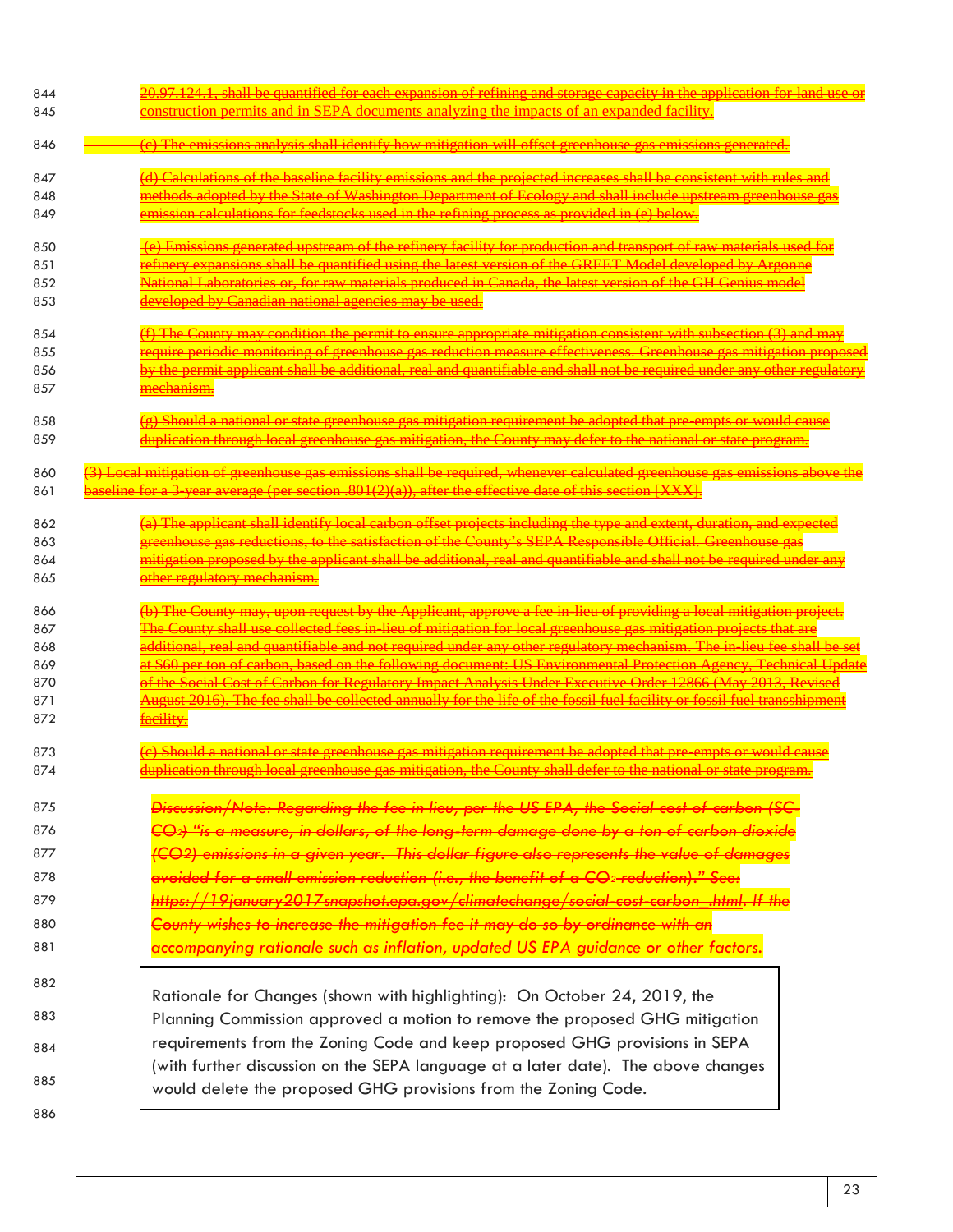- *.802 Non-Capacity Improvements* <sup>887</sup>
- 888 (<del>1) Expansions of existing legal fossil-fuel refineries, fossil-fuel transshipment facilities, renewable fuel refineries, or</del>
- 889 renewable fuel transshipment facilities for non-capacity purposes are outright permitted uses. 890 improvements include, but are not limited to:
- 891 (a) accessory buildings,
- 892 (b) office space,
- 893 <del>(c) parking lot</del>
- 894 **(d) radio communications facilitie**
- 895 <del>() security buildin</del>
- 896 (a) storage buildings, and
- 897 () other similar structures or activities.

898 (2) Regular equipment maintenance, replacement, safety upgrades, and environmental improvements are outright permitted 899 uses, but shall mitigate greenhouse gas emissions if required by WCC 20.68.801.

901 902 903 904 Rationale for Changes (shown with highlighting): Moving permitted uses associated with existing refineries and transshipment facilities from proposed WCC 20.68.802 above to the permitted use section of the Heavy Impact Industrial Zoning District for consistency with other sections of the Code, where additional items have been inserted as permitted uses to address public comments. Additionally, the reference to GHG mitigation provisions in the Zoning Code has been deleted.

905

900

# <sub>906</sub> CHAPTER 20.74 CHERRY POINT INDUSTRIAL (CP) DISTRICT

# <sub>907</sub> 20.74.010 Purpose.

 The purpose of the Cherry Point Industrial District is to implement the policies of the Cherry Point Major Industrial Urban Growth Area section of the Whatcom County Comprehensive Plan by establishing a range of land uses and types of development appropriate for the Cherry Point UGA and to encourage large scale master planning of industrial sites to 911 preserve sites of sufficient size to accommodate major port and industrial development. (Ord. 98-083 Exh. A § 57, 1998).

# $_{912}$  20.74.020 Applicability.

913 This chapter is applicable to the entire Cherry Point Major Industrial Urban Growth Area. (Ord. 98-083 Exh. A § 57, 1998).

# $_{914}$  20.74.030 Permitted uses.

- 915 (1) Primary permitted uses:
- 916 (a) Area south of Grandview: Uses shall include the range of port and large scale industrial uses allowed in the Heavy 917 Impact Industrial District, Chapter 20.68 WCC, as well as large scale high technology businesses.
- 918 (b) Area north of Grandview: Uses shall include the range of port and large scale industrial uses allowed in the Light 919 Impact Industrial District, Chapter 20.66 WCC.
- 920 (2) Secondary permitted uses shall include smaller scale industrial uses, nonretail commercial uses, and industry-related 921 professional services, provided the secondary use supports or is supported by primary permitted uses in the Cherry Point 922 Industrial Urban Growth Area. (Ord. 98-083 Exh. A § 57, 1998).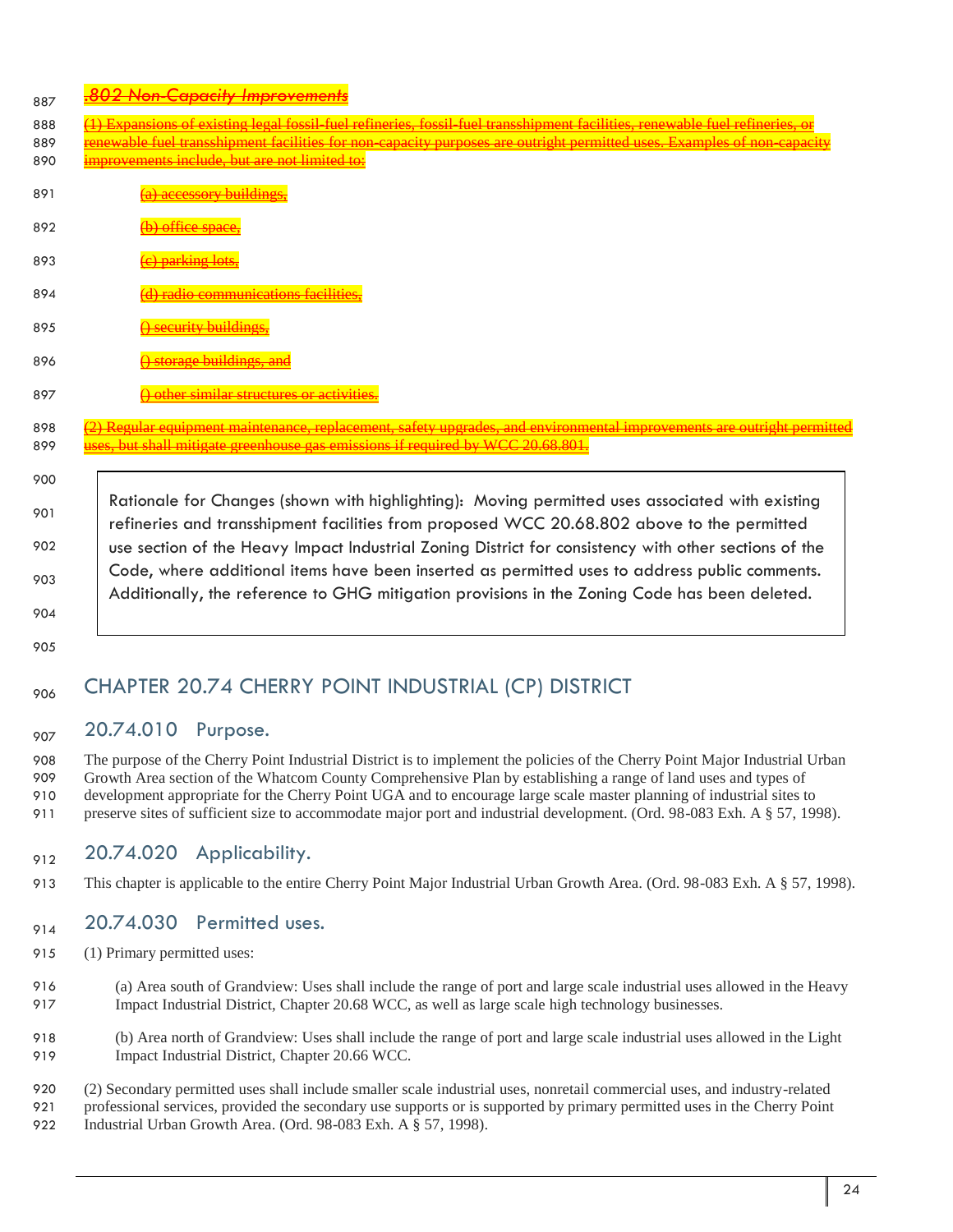# <sub>923</sub> 20.74.040 Accessory uses.

 Accessory uses shall be the same as those permitted in the Heavy Impact Industrial District, Chapter 20.68 WCC. (Ord. 98- 083 Exh. A § 57, 1998).

# $_{926}$  20.74.050 Conditional uses.

 Conditional uses shall be the same as those permitted in the Heavy Impact Industrial District, Chapter 20.68 WCC. (Ord. 98- 083 Exh. A § 57, 1998).

## $20.74.055$  Prohibited uses.

- 930 Prohibited uses shall be the same as those prohibited in the Light Impact Industrial District as applicable (Chapter 20.66), the 931 Heavy Impact Industrial District as applicable, (Chapter 20.68 WCC), and the following:
- Rationale for Changes (shown with highlighting): The Cherry Point Industrial District includes both the Heavy Impact Industrial and Light Impact Industrial zone. Therefore, both should be referenced.
- 935 (1) New piers, docks, or wharves.
- (2) Conversion of Renewable Fuel Refinery or Renewable Fuel Transshipment Facilities to fossil fuel facilities is prohibited, 937 except as allowed under WCC 20.74.115 and WCC 20.68.153.

### $_{938}$  20.74.060 Master site plan requirements.

 (1) Development in the Cherry Point Industrial District requires the review and approval of a master site plan, including SEPA review. Acceptable master site plans include site plans and supporting information submitted and approved for applications for a building permit, a short subdivision, a preliminary plat, a binding site plan, a major project permit or a planned unit development.

- (2) The minimum area for a master site plan (planning block) shall be 160 acres, or the entire property under common ownership if the common ownership is less than 160 acres.
- (3) Each planning block shall include one lot of not less than 40 acres in size to be designated as the site for a port or major industrial activity; provided, that if the planning block is 40 acres or smaller, the requirement for the major industrial site shall be waived.
- (4) Within a planning block, one or more parcels smaller than 40 acres may be created for secondary uses.

 (5) Review and approved of a master site plan for a planning block shall be included in the approval of any building permit, short subdivision, preliminary plat, binding site plan, major project permit or a planned unit development and shall be subject to the same review and approval standards, including SEPA review, as the plat, binding site plan or permit. Each master site plan shall identify, as appropriate, the proposed phasing of the development including the construction of public and private facilities and utilities. The master site plan or supporting documentation as appropriate shall also include any mitigation required under SEPA and the county critical areas ordinance. (Ord. 98-083 Exh. A § 57, 1998).

- $_{955}$  20.74.070 Minimum lot size and parcelization.
- The minimum lot size in the Cherry Point Industrial District shall be 40 acres; provided, that lots less than 40 acres may be permitted as follows:
- (1) When the lots are to be located within a development approved as a major project under Chapter 20.88 WCC consistent with the master site plan requirements in this chapter.
- (2) When the lots are to be located within a development approved as a planned unit development under Chapter 20.85 WCC consistent with the master site plan requirements of this chapter.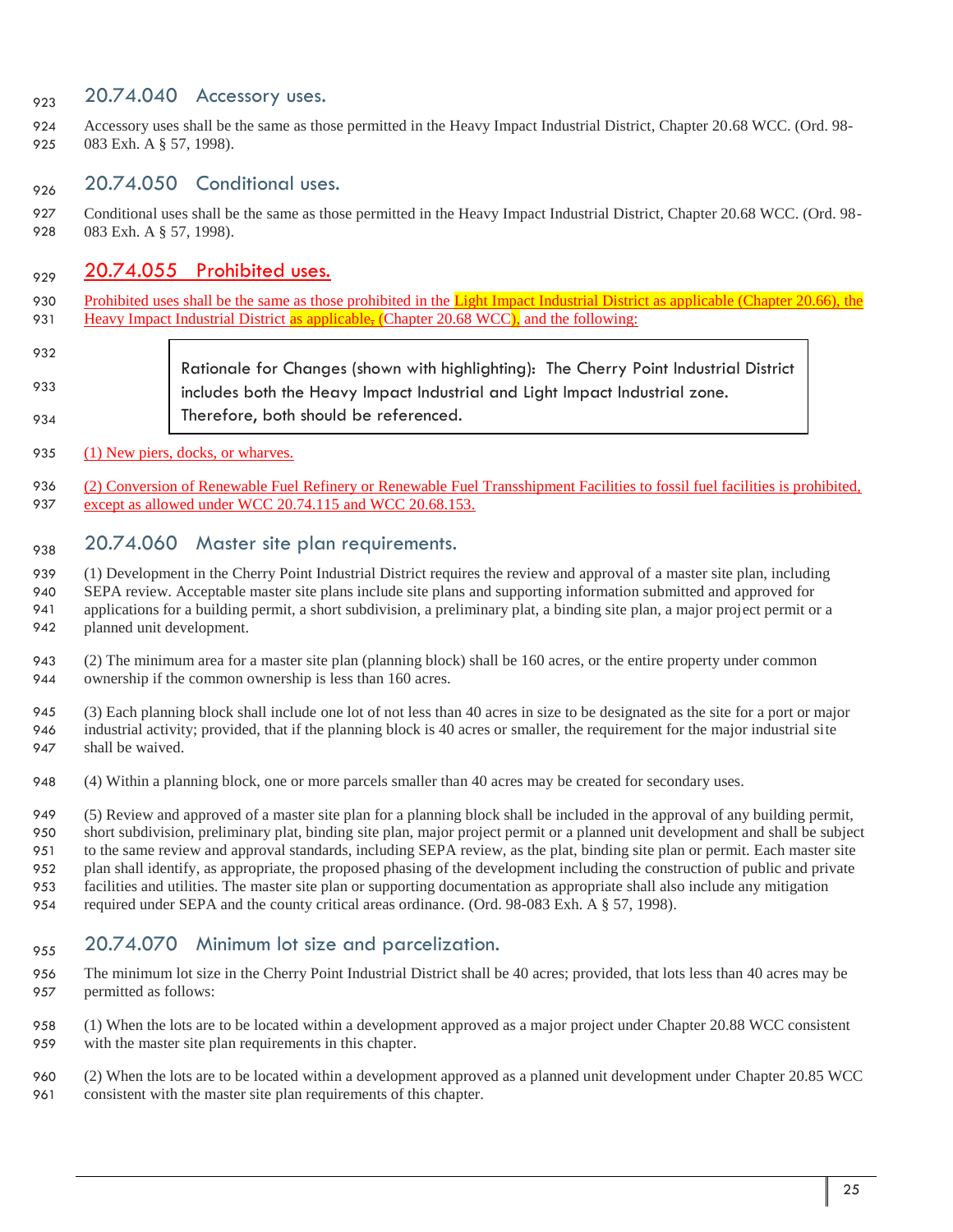- 962 (3) When the lots are part of a short subdivision, long subdivision or binding site plan approved as consistent with the master
- 963 site plan requirements of this chapter.
- 964 (4) When the administrator finds that the lot(s) will be developed with a use(s) that is consistent with the intent of the district 965 and will not interfere with the development of the primary large uses intended by the Comprehensive Plan.
- 966 (5) When an existing lot of record is less than 40 acres, provided further division is consistent with this section. (Ord. 98-083 967 Exh. A § 57, 1998).

# $_{968}$  20.74.080 Design standards.

- 969 Unless otherwise modified by this chapter, building height, setbacks, landscaping, open space and other building and site
- 970 design standards for areas south of Grandview Road shall be the same as those of the Heavy Impact Industrial District,
- 971 Chapter 20.68 WCC; and for the area north of Grandview Road, the same as those of the Light Impact Industrial District,
- 972 Chapter 20.66 WCC. (Ord. 98-083 Exh. A § 57, 1998).

# $20.74.090$  Traffic demand management.

- 974 RCW 36.70A.365 requires the implementation of traffic demand management (TDM) programs for designating a Major 975 Industrial Urban Growth Area. Any employer in the Cherry Point Urban Growth Area that employs 100 or more full-time 976 employees at a single worksite who begin their regular work day between 6:00 a.m. and 9:00 a.m. on weekdays for at least 12 977 continuous months during the year are required to meet the TDM requirements of Chapter 16.24 WCC.
- 978 (1) Employers located in Cherry Point who have not implemented a TDM program shall implement a TDM program by 979 December 1, 2011.
- 980 (2) Employers in Cherry Point meeting the criteria for having to complete a plan after December 1, 2011, shall meet the 981 requirements of this section within one year of having met the criteria. (Ord. 2009-071 § 2 (Exh. B), 2009).

# <sub>982</sub> 20.74.100 Drainage.

983 All development activities are subject to the stormwater management provisions of WCC 20.80.630 through 20.80.635. No 984 project permit shall be issued prior to meeting those requirements. (Ord. 2019-013 § 1 (Exh. A), 2019).

# <sup>985</sup> 20.74.110 Change of Use

- 986 A change of use occurs when the occupancy of a building or a site use changes from one use to another in whole or in part. A
- 987 change of use permit is required to document a change of use, even where no alterations are planned or re 988 This shall be processed as a Type I permit in Chapter 22.05 WCC. The new use shall ensure:
- 
- 989 (1) Applicable building and construction codes are met per Title
- 990  $\left( 2 \right)$  Consistency with the requirements of the CP Industrial District, Chapter 20.74, and base  $\frac{1}{2}$
- 991 (3) Transportation concurrency requirements are met per Chapter 20.78.
- 992 Discussion/Notes: Change of Use Provisions. Focus is on consistency with the CP district where this permit 993 <del>applies.</del>
- 
- 994 995

996

Rationale for Changes (shown with highlighting): On January 30, 2020, the Planning Commission passed a motion to delete the proposed change of use provisions above. Concerns have been expressed relating to the potential conversion of an existing refinery/transshipment facility in a crude oil transshipment facility (e.g. see Resolution 2019-037). The Planning Commission language for proposed WCC 20.68.153 addresses this potential situation by requiring a conditional use permit if shipping capacity of unrefined fossil fuels were to increase over a certain level.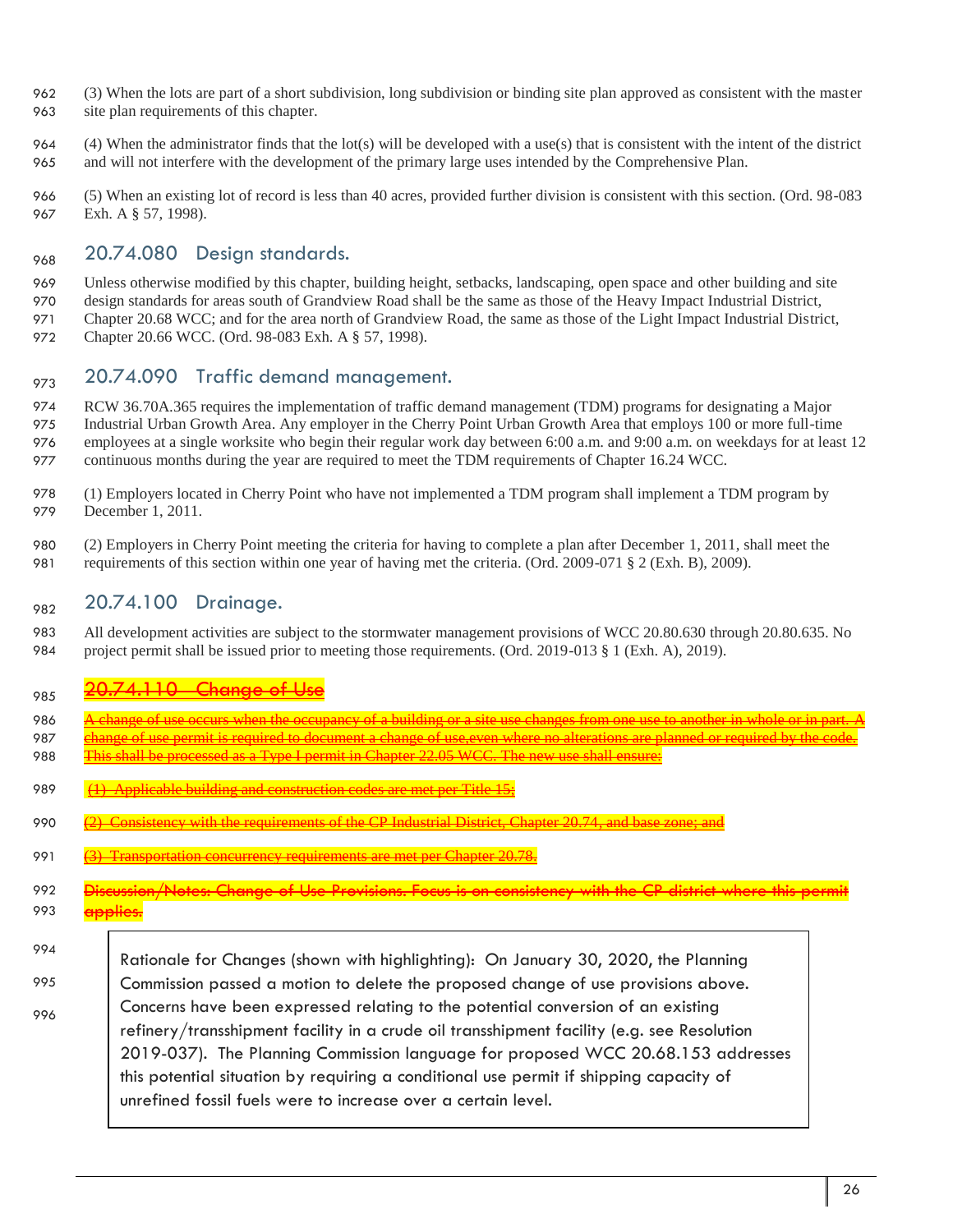997

| 998                          | 20.74.115 Change of Use of Renewable Fuels Facilities.                                                                                                                                                                                                                                                                                                                                   |
|------------------------------|------------------------------------------------------------------------------------------------------------------------------------------------------------------------------------------------------------------------------------------------------------------------------------------------------------------------------------------------------------------------------------------|
| 999<br>1000<br>1001          | A change of use of a Renewable Fuel Refinery or Renewable Fuel Transshipment Facilities to a fossil fuel facility inside the<br>boundary of an existing legal fossil fuel refinery requires a conditional use permit subject to WCC 20.68.153. Other changes<br>of use from Renewable Fuel Refinery or Renewable Fuel Transshipment Facilities to fossil fuel facilities are prohibited. |
| 1002<br>1003                 |                                                                                                                                                                                                                                                                                                                                                                                          |
| 1004                         | <b>CHAPTER 20.88 MAJOR PROJECT PERMITS</b>                                                                                                                                                                                                                                                                                                                                               |
| 1005<br>1006<br>1007<br>1008 | 20.88.100 Major project permits.<br>.110 All major developments shall, prior to any construction, obtain a major project permit.<br>.120 A major project permit will be required for mitigation banks proposed in accordance with the provisions of Chapter<br>16.16 WCC and for any proposed development that meets any two of the following conditions:                                |
|                              |                                                                                                                                                                                                                                                                                                                                                                                          |

(estimated construction cost exclusive \$5,000,000

```
Cost
```

| of land value)                                       |                     |
|------------------------------------------------------|---------------------|
| Size                                                 |                     |
| Retail                                               | 75,000 square feet  |
| office or industrial (gross leasable<br>floor space) | 200,000 square feet |
| Residential                                          | 300 dwelling units  |
| motel/hotel                                          | 200 units           |
| Number of Employees                                  | 250                 |
| <b>SEPA Review</b>                                   | An EIS is required  |

1009

1010 In addition, the zoning administrator may make an administrative determination after receiving a recommendation from the 1011 technical review committee that any project be considered a major development, if in the opinion of the administration it is of

1012 a nature that council review would be appropriate.

1013 .130 Pursuant to WCC 22.05.120 the hearing examiner shall recommend to the county council project approval, approval 1014 with conditions, or denial, based upon written findings and conclusions supported by the evidence of record. The hearing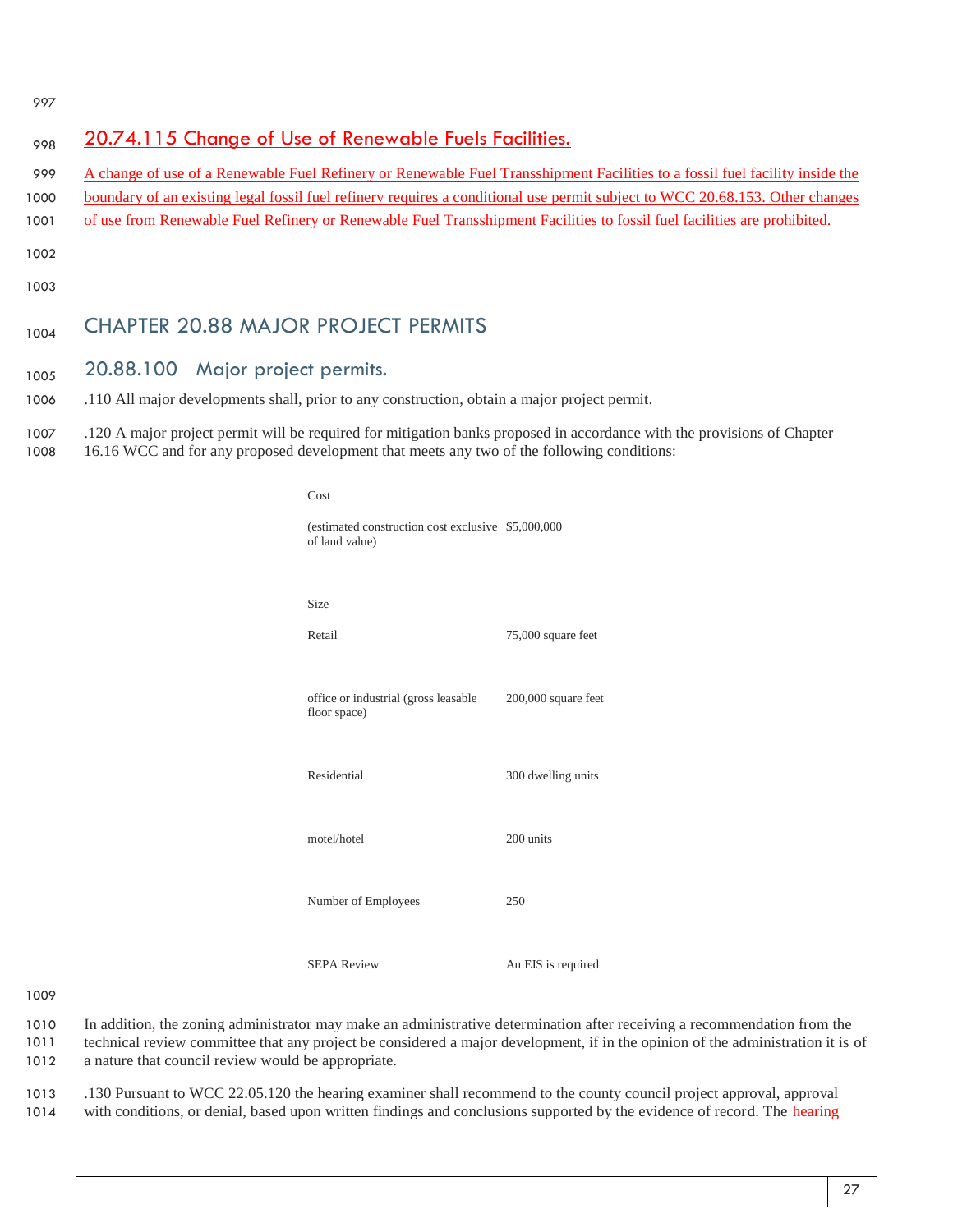- 1015 examiner's recommendation and county council's decision shall determine the adequacy of a major project permit application based on the following criteria:
- (1) Will comply with the development standards and performance standards of the zone in which the proposed major
- development will be located; provided where a proposed major development has obtained a variance from the development and performance standards, standards as varied shall be applied to that project for the purposes of this act.
- (2) Where the project is conditionally permitted in the zone in which it is located, the project must satisfy the standards for the issuance of a conditional use permit for the zone in which the project is located.
- 1022 (3) Will be consistent with applicable laws and regulations.
- 1023 (3) Prior to commencement of any site preparation or construction activities, Wwill obtain, if required, a state aquatic lands 1024 lease, and all other necessary permits consultations and authorizations, including federal determinations that the project will 1025 not interfere with treaty fishing rights of tribal nations, the limits set forth in the "Magnuson Amendment" under 33 U.S.C. § 476(b) (2004), Section 10 of the Rivers and Harbors Act (for structures in or over navigable waters of the U.S.), the Coastal Zone Management Act (including any state Department of Ecology shoreline conditional use or variance approval), the Clean Air Act, and/or under the Clean Water Act, including but not limited to a federal Section 404 authorization (for fill into 1029 waters of the U.S.) and a state Section 401 water quality certification. prior to issuance of any site preparation or construction 1030 permits necessary to construct a facility authorized under a major project permit.
- (4) Will not substantially interfere with the operation of existing uses.
- (5) Will be served by, or will be provided with essential utilities, facilities and services necessary to its operation, such as roads, drainage facilities, electricity, water supply, sewage disposal facilities, and police and fire protection. Standards for such utilities, facilities and services shall be those currently accepted by the state of Washington, Whatcom County, or the appropriate agency or division thereof.
- (6) Will not impose uncompensated requirements for public expenditures for additional utilities, facilities and services, and will not impose uncompensated costs on other property owned.
- (7) Will be appropriately responsive to any EIS prepared for the project.
- .140 In addition, the hearing examiner may recommend or county council may impose any reasonable conditions precedent to the establishment of the major development as may be required to mitigate impacts of the proposal on the natural environment of the county, and to protect the health, safety and general welfare of the people of the county consistent with 1042 the policies for environmental protection set forth in the Comprehensive Plan. The County decision maker may approve a 1043 major project permit with a condition to obtain relevant leases and complete any necessary federal and state permitting 1044 requirements, and may restrict the major project permittee from undertaking site preparation or construction activities until it 1045 has fulfilled that condition.
- .150 The hearing examiner may recommend or county council may also approve alternative mitigation plans for major
- project permits in accordance with WCC 16.16.260(E) which may be used to satisfy the requirements of Chapter 16.16 WCC
- and provide relief from the specific standards and requirements thereof.

# 1049 20.88.200 Procedure.

- .205 If a major project permit is determined to be required, an application shall be completed and filed along with the appropriate fees, and the application shall be processed in accordance with Chapter 22.05 WCC. A master plan is required as part of the application for a major project permit. The master plan document shall include all elements required per the department's administrative manual.
- 1054 .210 Development Standards. The **master planmajor project permit** may propose standards that will control development of the possible future uses that are in addition to, or substitute for, requirements of this chapter. These may be such things as height limits, setbacks, frontage, landscaping requirements, parking requirements, signage, view corridors or facade treatments. Proposed standards that do not meet the minimum county standards must obtain the appropriate variance prior to county approval of the proposed standards. If the proposed design standards will apply to property located partially or totally within an urban growth area, concurrence of the affected city will be required.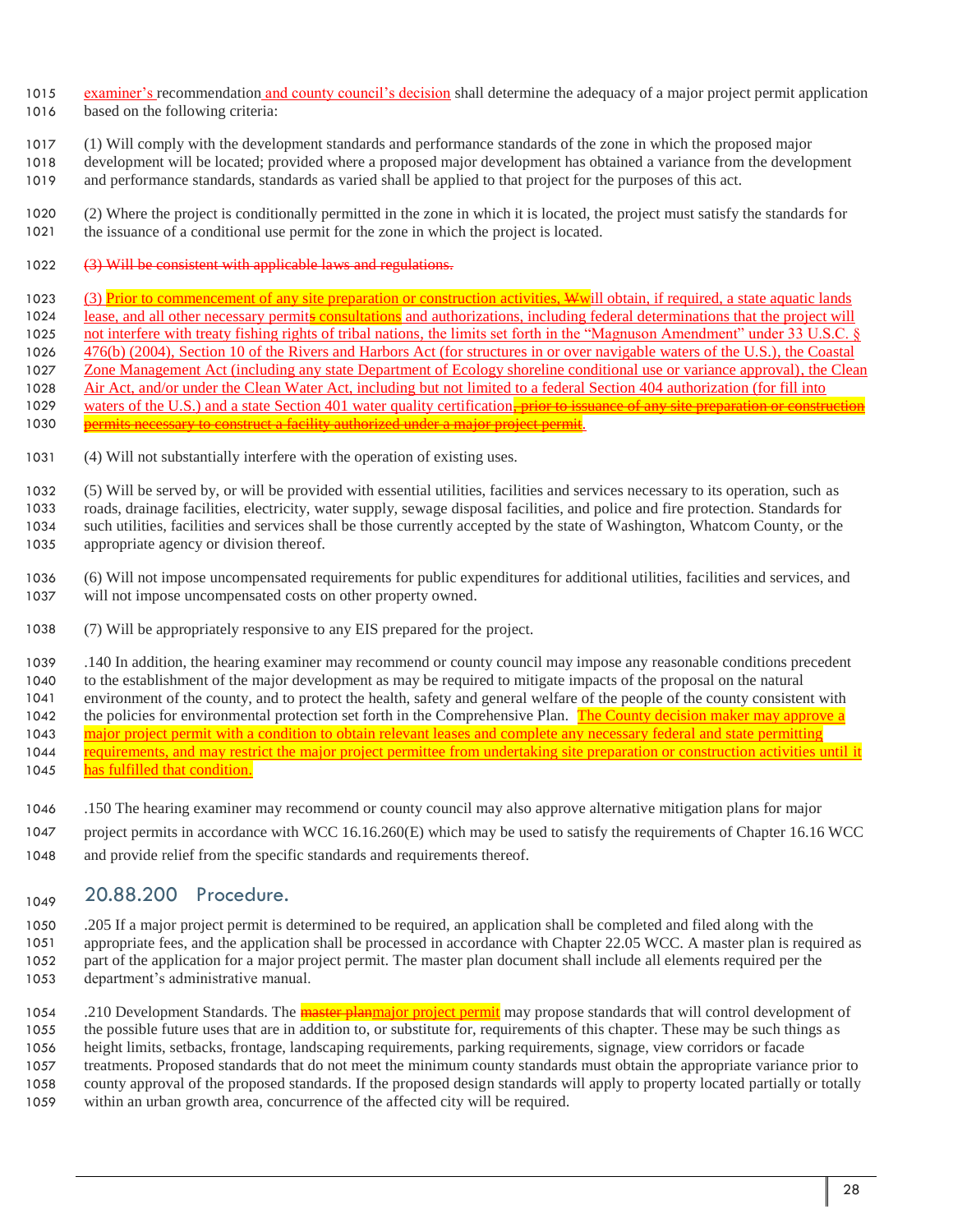- 1060 .215 Procedures. Master plan Major project permit review shall be conducted under current review procedures. Other land
- 1061 use reviews may be conducted concurrently with the **master plan-major project permit** review.
- (a) Any modifications, additions or changes to an approved master plan are subject to the following:
- 1063 (i) Minor changes shall be reviewed for compliance and compatibility with the approved master planmajor project permit.
- (1) A determination is made by the director. The director is authorized to consult a technical committee at his/her discretion.
- (2) Minor changes are those amendments which may affect the dimensions, location and type of improvements of facilities; provided, the amendment maintains the basic character of the major project permit application approved by the county council including general type and location of dwellings and other land use activities, arrangement of buildings, density of the development, and provisions of the project to meet density bonus and open space requirements, or capacity limits, and maintains required conditions or mitigation.
- (ii) Major changes shall be subject to the original procedural application type, subject to the fees as contained in the unified fee schedule.
- 1075 (iii) Master plans Major project permits may include, as a condition of their approval, a requirement for periodic progress reports and mandatory updates on a predetermined interval.
- Rationale for Changes (shown with highlighting): A master plan is one component of the major project permit. The procedures above should relate to the entire permit (not just one component of the permit).
- 

.220 through .265 *Reserved.*

 .270 Where a project requires a major project permit, that project shall be exempt from the requirement of obtaining a conditional use permit.

 .275 Major project permits: Where an applicant has applied for a planned unit development or a development agreement, that project shall be exempt from the requirement to obtain a major project permit except in the Cherry Point Industrial District.

 .280 Major project permits in the Cherry Point Industrial District: where a project in the Cherry Point Industrial District requires a major project permit, the major project permit shall be concurrently processed with other required land use permits 1088 including but not limited to: Cherry Point master site plan, conditional use permit, planned unit development, or development 1089 agreement.

- Rationale for Changes (shown with highlighting): The master plan is part of a permit application (not a permit in itself). Additionally, when a major project permit is required, it is exempt from the conditional use permit (WCC 20.88.270 above).
- 
- 
- 
-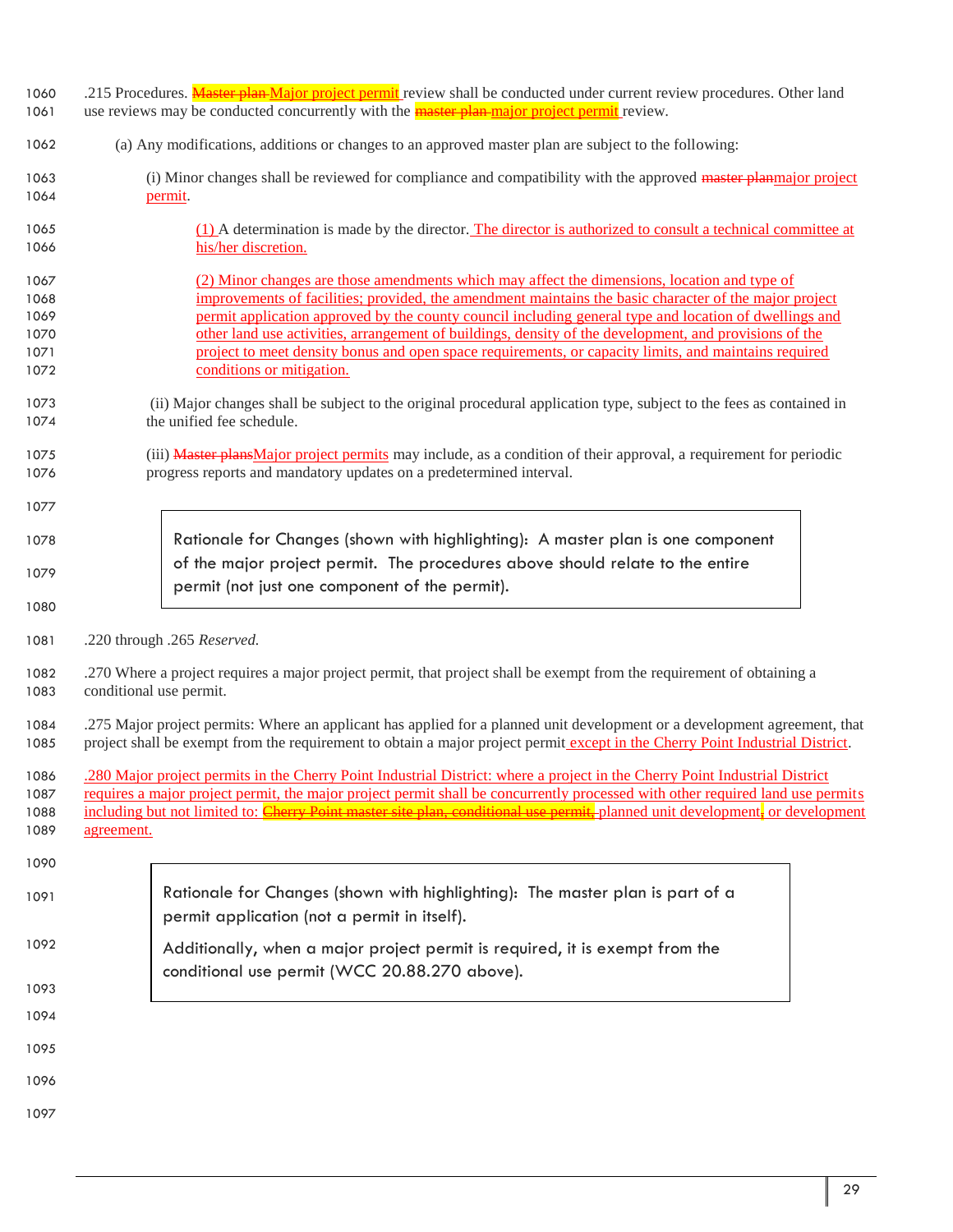# 1098 CHAPTER 20.97 DEFINITIONS

- 1099 *Discussion/Notes: Definitions added are based on a review of federal (US Energy* 1100 *Information Administration, US Census, Code of the Federal Register, Revised Code of*  1101 *Washington), County Ordinance NO. 2018-007, Resolution 2019-004 and examples*
- 1102 *addressed in the White Paper.*

# 1103 20.97.052.1 Change of Use

- 1104 "Change of use" means when a building or occupancy is altered or replaced, for example from manufacturing to office.
- 

1105 Renumber Section 20.97.052.1 Child care facilities to 20.97.052.2 Child care facilities.

# 1106 20.97.124.1 Facility Emissions.

- 1107 "<del>Facility Emissions" are greenhouse gas emissions associated with fossil fuel or renewable fuel refineries or fossil</del> 1108 renewable fuel transshipment facilities based upon:
- 1109 (1) the transportation within the borders of Whatcom County of refined and unrefined fossil fuels to and from a facility 1110 located within the Cherry Point Heavy Industrial area, and
- 1111 (2) the refining and processing of fossil fuels located within the Cherry Point Heavy Industrial

1112 (3) the upstream emissions generated by the production and transport of raw products to the facility such as crude oil Figure 5 and 5 and 5 and 5 and 5 and 5 and 5 and 5 and 5 and 5 and 5 and 5 and 5 and 5 and 5 and 5 and 5 and 5 and 5 and 5 and 5 and 5 and 5 and 5 and 5 and 5 and 5 and 5 and 5 and 5 and 5 and 5 and 5 and 5 and 5 and 5 and

### 1114

#### 1115 1116 1117 Rationale for Changes (shown with highlighting): On October 24, 2019, the Planning Commission approved a motion to remove the proposed GHG mitigation requirements from the Zoning Code and keep proposed GHG provisions in SEPA (with further discussion on the SEPA language at a later date). The term "facility emissions" is no longer is used in the Zoning Code. Therefore, this definition has been moved to the County's SEPA rules, where it would be used.

1118

# $20.97.160.2$  Fossil Fuels.

1120 "Fossil fuels" include coal, petroleum, crude oil, natural gas, oil shales, bitumens, tar sands, propane, butane, and heavy oils. 1121 All contain carbon and were formed as a result of geologic processes acting on the remains of organic matter. Renewable 1122 fuels are not fossil fuels. 1123 1124 1125 1126 1127 1128 1129 1130 Rationale for Changes (shown with highlighting): The U.S. Energy Information Administration defines "Petroleum" as: A broadly defined class of liquid hydrocarbon mixtures. Included are crude oil, lease condensate, unfinished oils, refined products obtained from the processing of crude oil, and natural gas plant liquids. Note: Volumes of finished petroleum products include non hydrocarbon compounds, such as additives and detergents, after they have been blended into the products. While crude oil is a type of petroleum, it might be useful to insert it in the definition so the reader can know that without going to another source. This would be consistent with the definition of "Fossil-Fuel Refinery" below, which specifically refers to crude oil.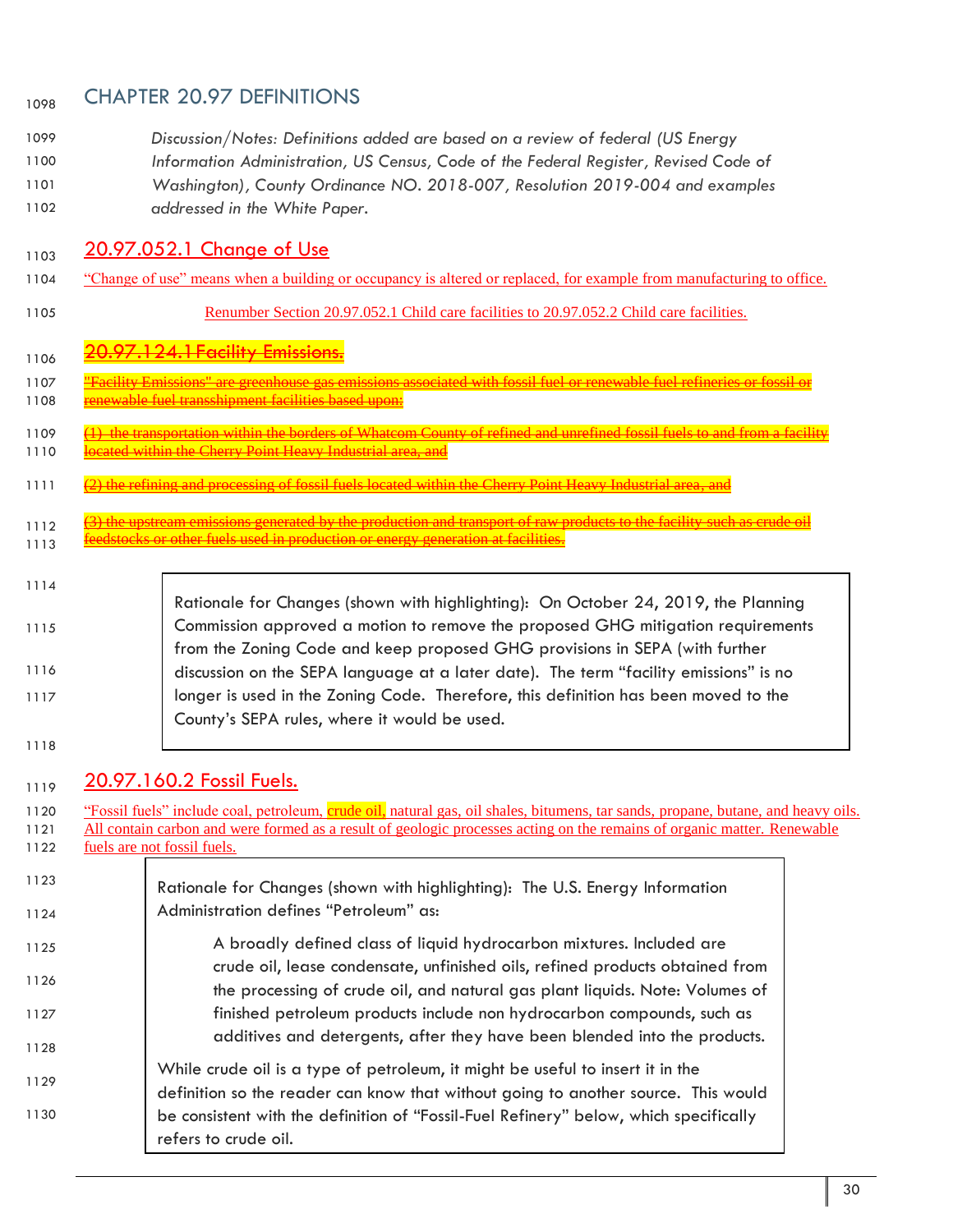# 20.97.160.3 Fossil or Renewable Fuel Transshipment Facilities.

| pump and compressor stations and associated facilities. This definition excludes Small Fossil or Renewable Storage and<br><b>Distribution Facilities.</b>                                                                                             |
|-------------------------------------------------------------------------------------------------------------------------------------------------------------------------------------------------------------------------------------------------------|
|                                                                                                                                                                                                                                                       |
| Rationale for Changes (shown with highlighting): The definition of "Fossil or                                                                                                                                                                         |
| Renewable Fuel Transshipment Facilities" omits "Renewable" in the first sentence of                                                                                                                                                                   |
| the definition.                                                                                                                                                                                                                                       |
| 20.97.160.4 Fossil-Fuel Refinery.                                                                                                                                                                                                                     |
|                                                                                                                                                                                                                                                       |
| A "Fossil-Fuel Refinery" means a facility that converts crude oil and other liquids into petroleum products including but not                                                                                                                         |
|                                                                                                                                                                                                                                                       |
| limited to gasoline, distillates such as diesel fuel and heating oil, jet fuel, petrochemical feedstocks, waxes, lubricating oils,                                                                                                                    |
| and asphalt. Activities that support refineries include but are not limited to: bulk storage, manufacturing, or processing of<br>fossil fuels or by products. This definition excludes Small Fossil or Renewable Storage and Distribution Facilities. |
|                                                                                                                                                                                                                                                       |
| 20.97.160.5 Fossil-Fuel Refinery Capacit                                                                                                                                                                                                              |
| <u>pssil Fuel Refinery Capacity" means the extent of refinery production capacity in relation to storage capacity. "Stora</u>                                                                                                                         |
| apacity" is defined as total volume of all tanks at a facility and "Refining Production Capacity" is defined as the current                                                                                                                           |
| <u>etual throughput averaged over the latest three-year-reporting period prior to the date of a completed application for any</u>                                                                                                                     |
| ecessary County permits obtained from official government reports from the refinery to federal or state agencies regarding<br>production of the refinery or a particular process unit to be expanded.                                                 |
|                                                                                                                                                                                                                                                       |
| Rationale for Changes (shown with highlighting): "Fossil-Fuel Refinery Capacity"                                                                                                                                                                      |
| does not occur in the proposal. "Refinery Capacity" appeared one time                                                                                                                                                                                 |
| (proposed WCC $20.68.801(2)(a)(ii)$ ), but the Planning Commission recommends                                                                                                                                                                         |
| deleting this section of the proposal. Therefore, a definition is not needed.                                                                                                                                                                         |

1159 and any other gas or gases designated by the federal clean air act (United States Code Title 42, Chapter 85), or state clean air 1160 act (Chapter 70.94 RCW) or state limiting greenhouse gas emissions law (Chapter 70.235 RCW).

- 1161 *Discussion/Notes: See RCW 70.235.010 and RCW 70.94.030 regarding State laws.*
- 1162 *See also [https://www.epa.gov/ghgemissions/overview-greenhouse-gases.](https://www.epa.gov/ghgemissions/overview-greenhouse-gases)*

# 1163 20.97.201 Lifecycle Greenhouse Gas Emissions

1164 "Lifecycle greenhouse gas emissions" means the aggregate quantity of greenhouse gas emissions (including direct emissions

1165 and significant indirect emissions), related to the full fuel lifecycle, including all stages of fuel and feedstock production and

1166 distribution, from feedstock generation or extraction through the distribution and delivery and use of the finished fuel to the

1167 ultimate consumer, where the mass values for all greenhouse gases are adjusted to account for their relative global warming

1168 potential.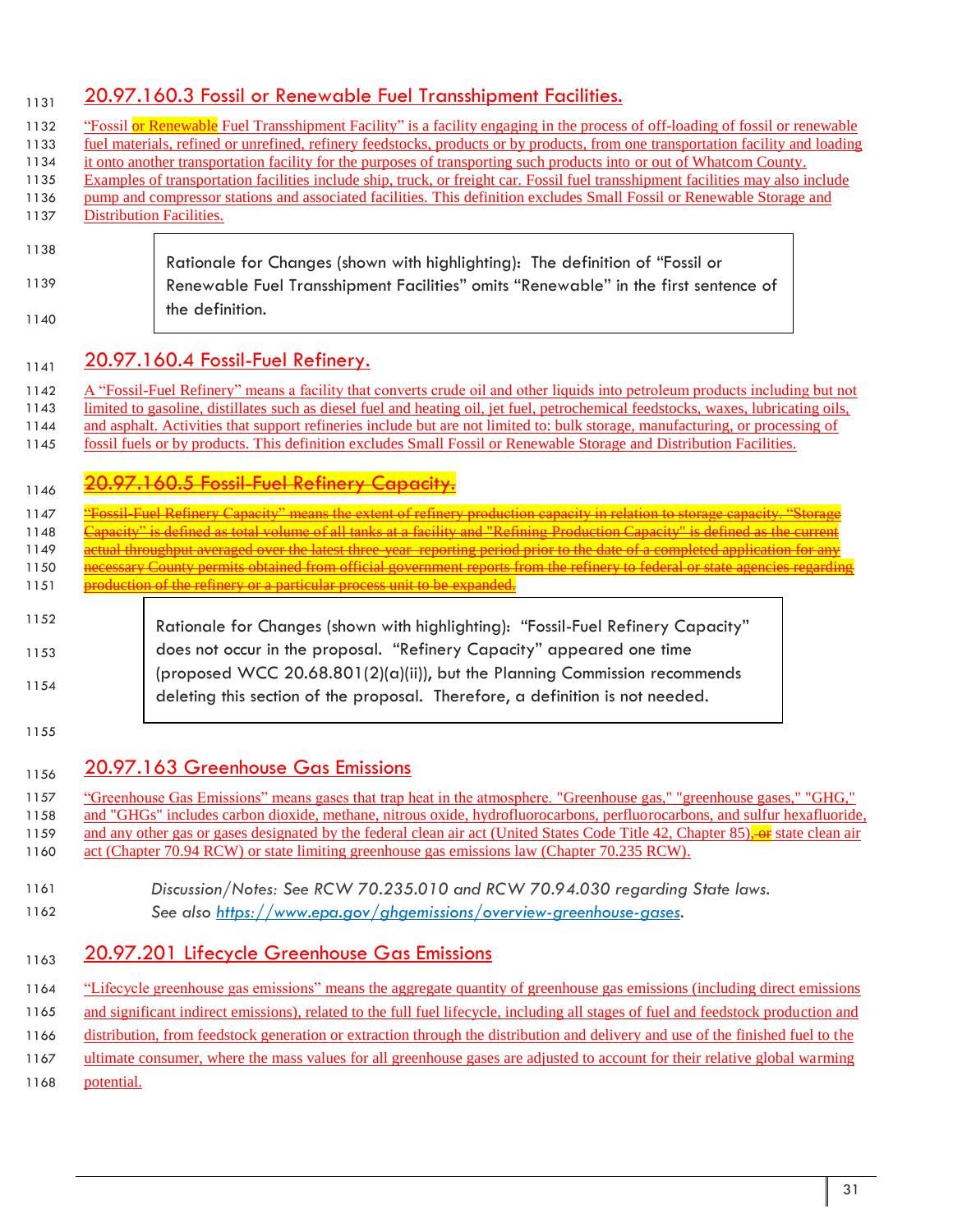| 1169<br>1170<br>1171<br>1172<br>1173         | Discussion/Notes: Considers a definition under the Clean Air Act. See:<br>https://www.epa.gov/renewable-fuel-standard-program/lifecycle-analysis-greenhouse-<br>gas-emissions-under-renewable-fuel and<br>https://www.govinfo.gov/content/pkg/USCODE-2010-title42/html/USCODE-2010-<br>title42-chap85.htm.                                                                                                                                                                                                                             |
|----------------------------------------------|----------------------------------------------------------------------------------------------------------------------------------------------------------------------------------------------------------------------------------------------------------------------------------------------------------------------------------------------------------------------------------------------------------------------------------------------------------------------------------------------------------------------------------------|
| 1174<br>1175<br>1176                         | 97.202 Living We<br>ving wage" means the hourly rate that an individual must earn to support their family, if they are the sole provider and<br>working full time (2080 hours per year). For the purposes of this definition family includes four individuals.                                                                                                                                                                                                                                                                         |
| 1177<br>1178<br>1179<br>1180<br>1181<br>1182 | <del>Discussion/Notes: Based on a definition published by Massachusetts Institute of</del><br>Technology. See http://livingwage.mit.edu/counties/53073. There is a living-wage<br><del>calculator for each state and each county within._Living wage ordinances vary in their</del><br><del>wage rates, and they often set the hourly wage a full-time, year-round worker must earn</del><br><del>to bring a family of four out of poverty. See:</del><br><u>http://www.forworkingfamilies.org/resources/policy-tools-living-wage,</u> |
| 1183<br>1184                                 | Rationale for Changes (shown with highlighting): On January 30, 2020, the Planning Commission<br>passed a motion to delete the "living wage" job language from the conditional use permit approval<br>criteria (proposed WCC 20.68.153). This term does not appear elsewhere in the proposal.                                                                                                                                                                                                                                          |
| 1185<br>1186                                 | <u>20.97.230 Maximum Atmospheric Crude Distillation Capacity</u>                                                                                                                                                                                                                                                                                                                                                                                                                                                                       |
|                                              |                                                                                                                                                                                                                                                                                                                                                                                                                                                                                                                                        |
| 1187<br>1188<br>1189<br>1190                 | "Maximum Atmospheric Crude Distillation Capacity" or "MACDC" is the maximum number of barrels of input that the<br>atmospheric distillation unit can process within a 24-hour period when running at maximum capacity. Maximum capacity is<br>defined as the physical constraints of the atmospheric distillation process equipment as determined by a professional engineer<br>licensed in the State of Washington and shall be measured in barrels per day.                                                                          |
| 1191                                         | NOTE: Renumber existing WCC 20.97.230 (definition of "May") to WCC 20.97.231.                                                                                                                                                                                                                                                                                                                                                                                                                                                          |
| 1192<br>1193<br>1194<br>1195                 | Rationale for Changes (shown with highlighting): On January 30, 2020, the<br>Planning Commission approved a motion adding the above definition to the Zoning<br>Code (the definition was proposed by industry). This term is used in proposed<br>WCC 20.68.153.                                                                                                                                                                                                                                                                        |
| 1196                                         | <u>20.97.350.1</u><br><b>Renewable Biomass</b>                                                                                                                                                                                                                                                                                                                                                                                                                                                                                         |
| 1197                                         | "Renewable biomass" includes but is not limited to the following:                                                                                                                                                                                                                                                                                                                                                                                                                                                                      |
| 1198                                         | (1) Planted crops and crop residue harvested from agricultural land.                                                                                                                                                                                                                                                                                                                                                                                                                                                                   |
| 1199                                         | (2) Planted trees and tree residue from a tree plantation.                                                                                                                                                                                                                                                                                                                                                                                                                                                                             |
| 1200                                         | (3) Animal waste material and animal byproducts.                                                                                                                                                                                                                                                                                                                                                                                                                                                                                       |
| 1201                                         | (4) Slash and pre-commercial thinnings.                                                                                                                                                                                                                                                                                                                                                                                                                                                                                                |
| 1202                                         | (5) Organic matter that is available on a renewable or recurring basis.                                                                                                                                                                                                                                                                                                                                                                                                                                                                |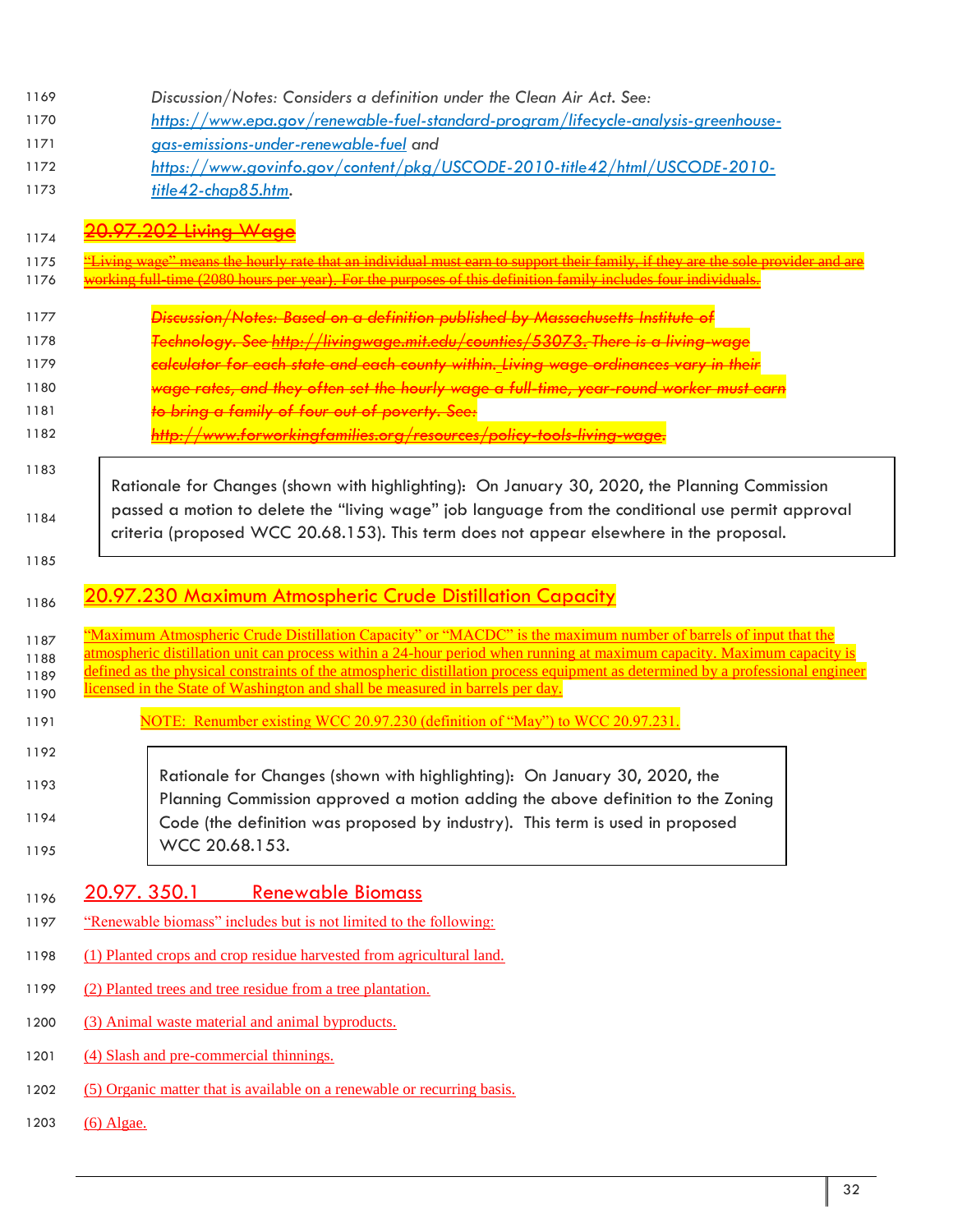- (7) Separated yard waste or food waste, including recycled cooking and trap grease.
- (8) Items 1 through 7 including any incidental, de minimis contaminants that are impractical to remove and are related to customary feedstock production and transport.
- *Discussion/Notes: Adapted from based on federal renewable fuel definition, [https://www.law.cornell.edu/cfr/text/40/80.1401.](https://www.law.cornell.edu/cfr/text/40/80.1401)*

# 1209 20.97.350.2 Renewable Fuel

- "Renewable Fuel" means liquid fuels produced from renewable biomass and limited in terms of blending with fossil fuels. Common renewable fuels include ethanol and biodiesel:
- (1) "E85 motor fuel" means an alternative fuel that is a blend of ethanol and hydrocarbon of which the ethanol portion is
- 1213 nominally seventy-five to eighty-five percent denatured fuel ethanol by volume that complies with the most recent version of
- American society of testing and materials specification D 5798.
- (2) "Renewable diesel" means a diesel fuel substitute produced from nonpetroleum renewable sources, including vegetable
- oils and animal fats, that meets the registration requirements for fuels and fuel additives established by the federal
- 1217 environmental protection agency in 40 Code of Federal Regulations (C.F.R.) Part 79 (2008) and meets the requirements of
- 1218 American society of testing and materials specification D 975.
- 

- Rationale for Changes (shown with highlighting): Federal regulations may be amended over time.
- (3) Renewable fuels shall include those designed to result in a lifecycle greenhouse gas emission reduction of at least 50% or
- more under the Federal Clean Air Act. Renewable fuels shall not include products produced from palm oil or other
- feedstocks that cannot be proven to reduce greenhouse gas emissions utilizing accepted methods of the Washington State 1224 Department of Ecology or US EPA.
- *Discussion/Notes: A basic renewable fuel energy source is biomass. From biomass,*
- *common liquid fuel forms include ethanol and biodiesel. See:*
- [https://www.eia.gov/energyexplained/?page=renewable\\_home.](https://www.eia.gov/energyexplained/?page=renewable_home)
- Washington State defines renewable diesel and E85 motor fuel in the motor fuel quality act (Chapter 19.112 RCW), which are integrated in the definition.
- Limiting fossil fuel percentages to 5% is workable for buses and power cars. See
- [http://www.cleanairtrust.org/Differences-Between-E85-and-E95.html.](http://www.cleanairtrust.org/Differences-Between-E85-and-E95.html) E85 includes 15-
- 25% fossil fuels and is used by flexibly fueled vehicles. See
- [https://www.fueleconomy.gov/feg/flextech.shtml.](https://www.fueleconomy.gov/feg/flextech.shtml)
- Under the EPA renewable fuel standard, three of four renewable fuel categories must meet a 50% or 60% lifecycle greenhouse gas (GHG) reduction. A fourth conventional
- renewable ethanol must meet a 20% lifecycle GHG reduction. See:
- [https://www.epa.gov/renewable-fuel-standard-program/overview-renewable-fuel](https://www.epa.gov/renewable-fuel-standard-program/overview-renewable-fuel-standard)[standard.](https://www.epa.gov/renewable-fuel-standard-program/overview-renewable-fuel-standard)
- 1239 20.97.350.3 Renewable Fuel Refinery
- 1240 A "Renewable Fuel Refinery" means a facility that processes or produces renewable fuels. This definition excludes Small
- Fossil or Renewable Storage and Distribution Facilities.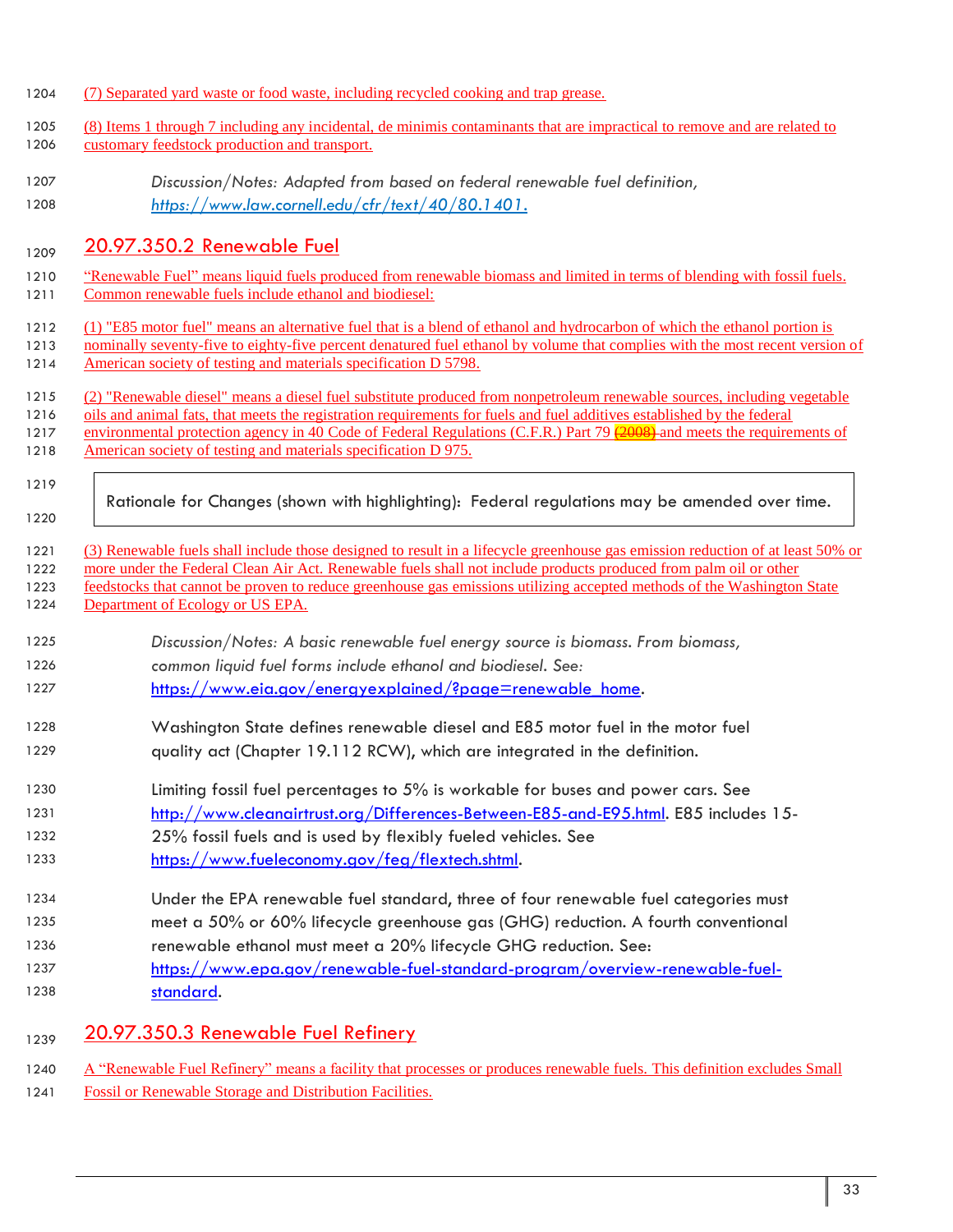# 1242 20.97.425.1 Small Fossil or Renewable Fuel Storage and Distribution Facilities

- 1243 "Small Fossil or Renewable Fuel Storage and Distribution Facilities" means:
- 1244 (1) Equipment and buildings used for purposes of direct sale or distribution to consumers of fossil fuels or renewable fuels, or
- (2) Accessory equipment that supplies fossil fuels or renewable fuels to an onsite allowed commercial or industrial operation,
- 1246 and that does not meet the definitions of fossil-fuel refinery, renewable fuel refinery, or fossil or renewable fuel
- 1247 transshipment facilities.
	- Rationale for Changes (shown with highlighting): Buildings may also be needed at small scale facilities.

# 1251 20.97.434.1 Technical committee.

- 1252 "Technical committee" or "technical review committee" means the designated representatives of the Whatcom County
- 1253 Planning and Development Services Director, who shall act as chairperson, the Whatcom County Public Works Director, and 1254 the Whatcom County Health Department Director.
- 

- 
- 
- 
- 
- 
- 
- 
- 
- 
- 
- 
- 
- 
- 
- 
- 
- 
- 
- 
- 
- 
- 
- 
- 
-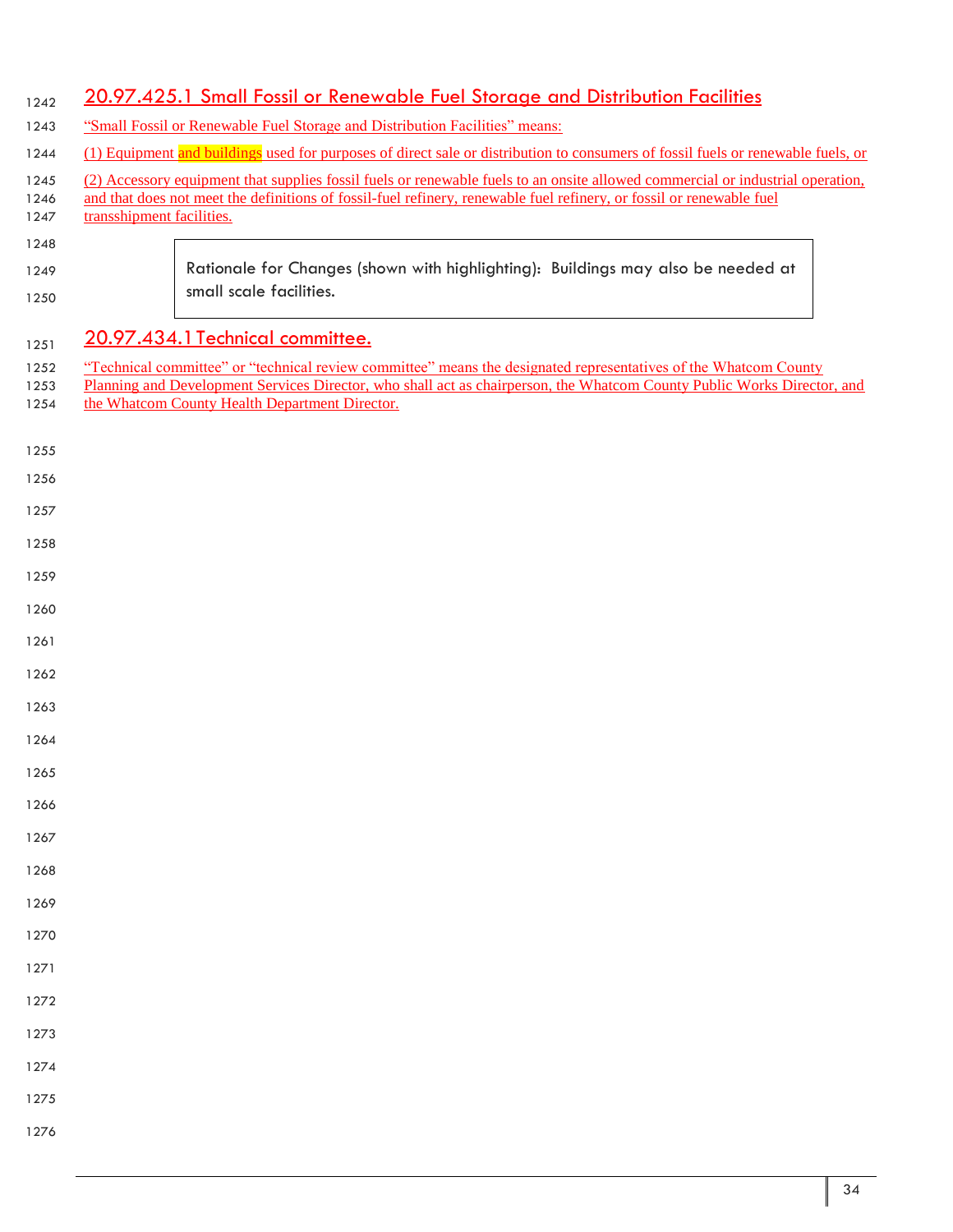# 1277 **Exhibit D**

1278

# 1279 CHAPTER 22.05 PROJECT PERMIT PROCEDURES

# 1280 22.05.020 Project permit processing table.

1281 (1) Marked boxes in the table below indicate the required general steps for processing all project permit applications or 1282 administrative actions. The requirements for each step listed in the top row of the table are provided in WCC 22.05.040 1283 through 22.05.160, as indicated. Specific requirements for each project permit can be found through the references given in 1284 the table.

| Permit<br><b>Application</b><br><b>Processing Table</b>                        | <b>WCC</b><br><b>Reference for</b><br><b>Specific</b><br><b>Requirements</b> | Pre-<br><b>Application</b><br><b>Required</b><br>(see<br>22.05.040) | <b>Determination</b><br>of Complete-<br>ness Required<br>(see 22.05.050) | Notice of<br><b>Application</b><br><b>Required</b><br>(see<br>22.05.070) | <b>Site</b><br><b>Posting</b><br><b>Required</b><br>(see<br>22.05.080) | <b>Notice of</b><br>Open<br><b>Record</b><br><b>Hearing</b><br>Required<br>(see<br>22.05.090) | Open<br><b>Record</b><br><b>Hearing</b><br><b>Held By:</b><br>(see<br>22.05.090) | <b>County</b><br><b>Decision</b><br><b>Maker</b> (see<br>2.11.210,<br>22.05.120 | <b>Appeal Body</b><br>(see 2.11.210,<br>22.05.160,<br>23.60.150(H) |
|--------------------------------------------------------------------------------|------------------------------------------------------------------------------|---------------------------------------------------------------------|--------------------------------------------------------------------------|--------------------------------------------------------------------------|------------------------------------------------------------------------|-----------------------------------------------------------------------------------------------|----------------------------------------------------------------------------------|---------------------------------------------------------------------------------|--------------------------------------------------------------------|
| Type I Applications (Administrative Decision with No Public Notice or Hearing) |                                                                              |                                                                     |                                                                          |                                                                          |                                                                        |                                                                                               |                                                                                  |                                                                                 |                                                                    |
| <b>Boundary Line</b><br>Adjustment                                             | 21.03                                                                        |                                                                     |                                                                          |                                                                          |                                                                        |                                                                                               |                                                                                  | Administrator                                                                   | Hearing<br>Examiner                                                |
| <b>Building Permit</b>                                                         | 15.04                                                                        | (f)                                                                 |                                                                          |                                                                          |                                                                        |                                                                                               |                                                                                  | Administrator                                                                   | Hearing<br>Examiner (i)                                            |
| <b>Natural Resource</b><br>Assessment                                          | Title 16                                                                     |                                                                     |                                                                          |                                                                          |                                                                        |                                                                                               |                                                                                  | Administrator                                                                   | Hearing<br>Examiner                                                |
| Change of Use,<br><b>Cherry Point</b><br><b>Industrial District</b>            | Chapter 20.74                                                                |                                                                     |                                                                          |                                                                          |                                                                        |                                                                                               |                                                                                  | <b>Administrator</b>                                                            | <u>Hearing</u><br><u>Examiner</u>                                  |
| <b>Commercial Site</b><br>Plan Review                                          |                                                                              |                                                                     |                                                                          |                                                                          |                                                                        |                                                                                               |                                                                                  | Administrator                                                                   | Hearing<br>Examiner                                                |
| <b>Exempt Land</b><br>Division                                                 | 21.03                                                                        |                                                                     |                                                                          |                                                                          |                                                                        |                                                                                               |                                                                                  | Administrator                                                                   | Hearing<br>Examiner                                                |
| Floodplain<br>Development<br>Permit                                            | Title 17                                                                     |                                                                     |                                                                          |                                                                          |                                                                        |                                                                                               |                                                                                  | Administrator                                                                   | Hearing<br>Examiner                                                |
| Land Disturbance<br>Permit                                                     | 15.04 and<br>20.80                                                           |                                                                     |                                                                          |                                                                          |                                                                        |                                                                                               |                                                                                  | Administrator                                                                   | Hearing<br>Examiner                                                |
| Lot of Record/Lot<br>Consolidation                                             | 20.83 and<br>20.97.220                                                       |                                                                     |                                                                          |                                                                          |                                                                        |                                                                                               |                                                                                  | Administrator                                                                   | Hearing<br>Examiner                                                |
| Nonconforming<br>Use                                                           | 20.83                                                                        |                                                                     |                                                                          |                                                                          |                                                                        |                                                                                               |                                                                                  | Administrator                                                                   | Hearing<br>Examiner                                                |
| Removal of<br>Development<br>Moratorium                                        | 20.80.738(3)                                                                 |                                                                     |                                                                          |                                                                          |                                                                        |                                                                                               |                                                                                  |                                                                                 |                                                                    |
| Shoreline<br>Exemption                                                         | 23.60                                                                        | (a)                                                                 |                                                                          |                                                                          |                                                                        |                                                                                               |                                                                                  | Administrator                                                                   | Hearing<br>Examiner                                                |
| Zoning                                                                         | 22.20                                                                        |                                                                     |                                                                          |                                                                          |                                                                        |                                                                                               |                                                                                  | Administrator                                                                   | Hearing                                                            |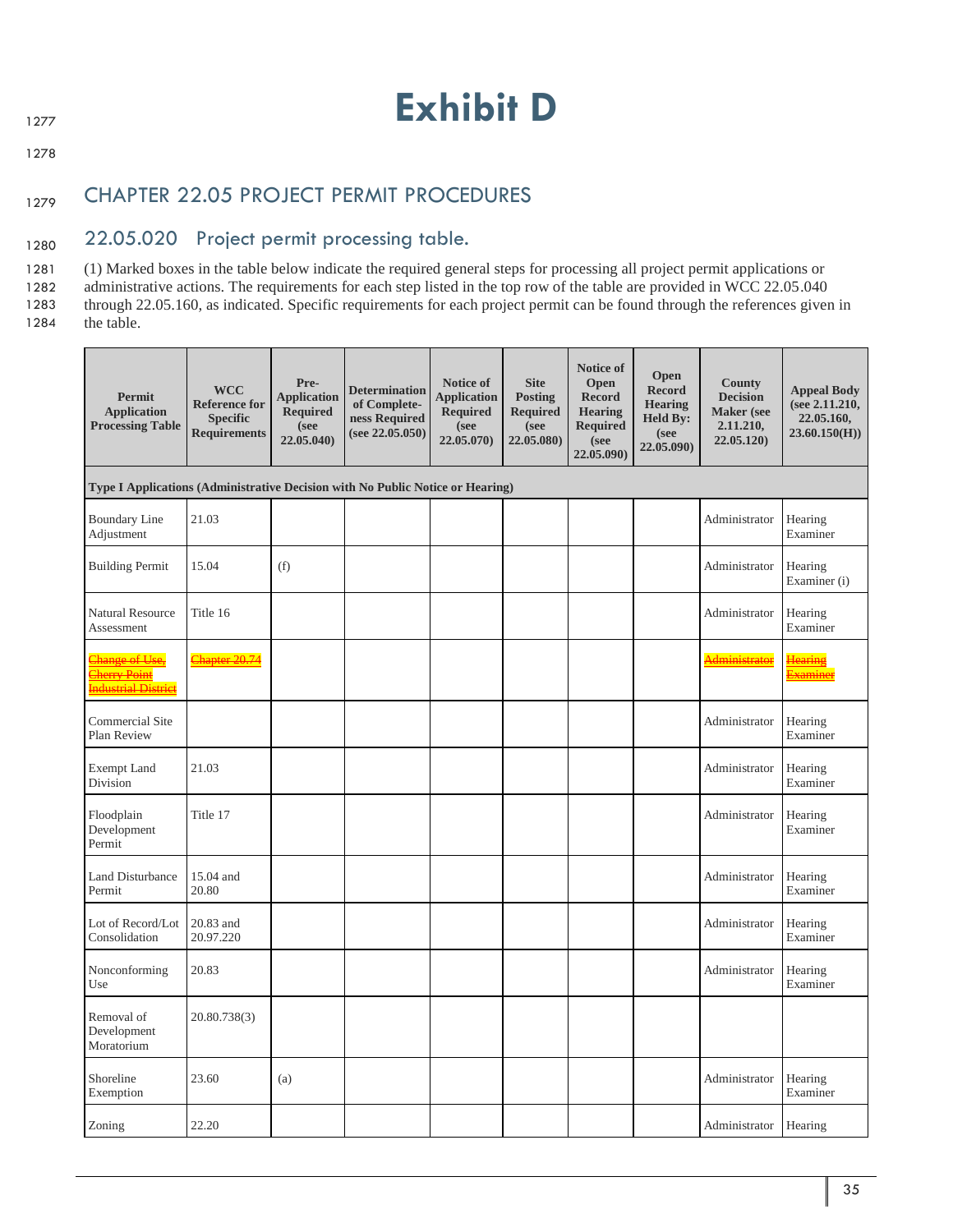| Permit<br><b>Application</b><br><b>Processing Table</b>                                 | <b>WCC</b><br><b>Reference for</b><br><b>Specific</b><br><b>Requirements</b> | Pre-<br><b>Application</b><br>Required<br>(see<br>22.05.040) | <b>Determination</b><br>of Complete-<br>ness Required<br>(see 22.05.050) | Notice of<br><b>Application</b><br><b>Required</b><br>(see<br>22.05.070) | <b>Site</b><br>Posting<br><b>Required</b><br>(see<br>22.05.080) | <b>Notice of</b><br>Open<br><b>Record</b><br><b>Hearing</b><br><b>Required</b><br>(see<br>22.05.090) | Open<br><b>Record</b><br><b>Hearing</b><br><b>Held By:</b><br>(see<br>22.05.090) | <b>County</b><br><b>Decision</b><br><b>Maker</b> (see<br>2.11.210,<br>22.05.120) | <b>Appeal Body</b><br>(see 2.11.210,<br>22.05.160,<br>23.60.150(H) |
|-----------------------------------------------------------------------------------------|------------------------------------------------------------------------------|--------------------------------------------------------------|--------------------------------------------------------------------------|--------------------------------------------------------------------------|-----------------------------------------------------------------|------------------------------------------------------------------------------------------------------|----------------------------------------------------------------------------------|----------------------------------------------------------------------------------|--------------------------------------------------------------------|
| Interpretation                                                                          |                                                                              |                                                              |                                                                          |                                                                          |                                                                 |                                                                                                      |                                                                                  |                                                                                  | Examiner                                                           |
| Type II Applications (Administrative Decision with Public Notice; No Public Hearing)    |                                                                              |                                                              |                                                                          |                                                                          |                                                                 |                                                                                                      |                                                                                  |                                                                                  |                                                                    |
| Administrative<br>Use                                                                   | 20.84.235                                                                    |                                                              |                                                                          |                                                                          |                                                                 |                                                                                                      |                                                                                  | Administrator                                                                    | Hearing<br>Examiner                                                |
| Lot Consolidation<br>Relief                                                             | 20.83.070                                                                    |                                                              |                                                                          |                                                                          |                                                                 |                                                                                                      |                                                                                  | Administrator                                                                    | Hearing<br>Examiner                                                |
| Reasonable Use<br>(b)                                                                   | 16.16                                                                        |                                                              |                                                                          |                                                                          |                                                                 |                                                                                                      |                                                                                  | Administrator                                                                    | Hearing<br>Examiner                                                |
| Shoreline<br>Substantial (c)                                                            | 23.60                                                                        | (a)                                                          |                                                                          |                                                                          |                                                                 |                                                                                                      |                                                                                  | Administrator<br>(d)                                                             | Shorelines<br>Hearings<br>Board (h)                                |
| Shoreline<br>Conditional Use<br>(c)                                                     | 23.60                                                                        | (a)                                                          |                                                                          |                                                                          |                                                                 |                                                                                                      |                                                                                  | Administrator<br>(d)                                                             | Hearing<br>Examiner                                                |
| Short Subdivision                                                                       | 21.04                                                                        |                                                              |                                                                          |                                                                          |                                                                 |                                                                                                      |                                                                                  | Administrator                                                                    | Hearing<br>Examiner                                                |
| Type III Applications (Hearing Examiner Decision with Public Notice and Public Hearing) |                                                                              |                                                              |                                                                          |                                                                          |                                                                 |                                                                                                      |                                                                                  |                                                                                  |                                                                    |
| Conditional Use                                                                         | 20.84.200                                                                    |                                                              |                                                                          |                                                                          |                                                                 |                                                                                                      | Hearing<br>Examiner                                                              | Hearing<br>Examiner                                                              | Superior Court                                                     |
| Floodplain<br>Development<br>Variance                                                   | Title 17                                                                     |                                                              |                                                                          |                                                                          |                                                                 |                                                                                                      | Hearing<br>Examiner                                                              | Hearing<br>Examiner                                                              | Superior Court                                                     |
| Long Subdivision                                                                        | 21.05                                                                        |                                                              |                                                                          |                                                                          |                                                                 |                                                                                                      | Hearing<br>Examiner                                                              | Hearing<br>Examiner $(g)$                                                        | Superior Court                                                     |
| <b>Binding Site Plan</b>                                                                | 21.07                                                                        |                                                              |                                                                          |                                                                          |                                                                 |                                                                                                      | Hearing<br>Examiner                                                              | Hearing<br>Examiner (g)                                                          | <b>Superior Court</b>                                              |
| Reasonable Use<br>(e)                                                                   | 16.16                                                                        |                                                              |                                                                          |                                                                          |                                                                 |                                                                                                      | Hearing<br>Examiner                                                              | Hearing<br>Examiner                                                              | Superior Court                                                     |
| Removal of<br>Development<br>Moratorium                                                 | 20.80.738(2)                                                                 |                                                              |                                                                          |                                                                          |                                                                 |                                                                                                      | Hearing<br>Examiner                                                              | Hearing<br>Examiner                                                              | Superior Court                                                     |
| Shoreline<br>Conditional Use                                                            | 23.60                                                                        | (a)                                                          |                                                                          |                                                                          |                                                                 |                                                                                                      | Hearing<br>Examiner                                                              | Hearing<br>Examiner (d)                                                          | Shorelines<br>Hearings<br>Board (h)                                |
| Shoreline<br>Substantial                                                                | 23.60                                                                        | (a)                                                          |                                                                          |                                                                          |                                                                 |                                                                                                      | Hearing<br>Examiner                                                              | Hearing<br>Examiner (d)                                                          | Shorelines<br>Hearings<br>Board (h)                                |
| Shoreline<br>Variance                                                                   | 23.60                                                                        | (a)                                                          |                                                                          |                                                                          |                                                                 |                                                                                                      | Hearing<br>Examiner                                                              | Hearing<br>Examiner (d)                                                          | Shorelines<br>Hearings<br>Board (h)                                |
| Zoning or Critical                                                                      | 20.84.100 or                                                                 |                                                              |                                                                          |                                                                          |                                                                 |                                                                                                      | Hearing                                                                          | Hearing                                                                          | Superior Court                                                     |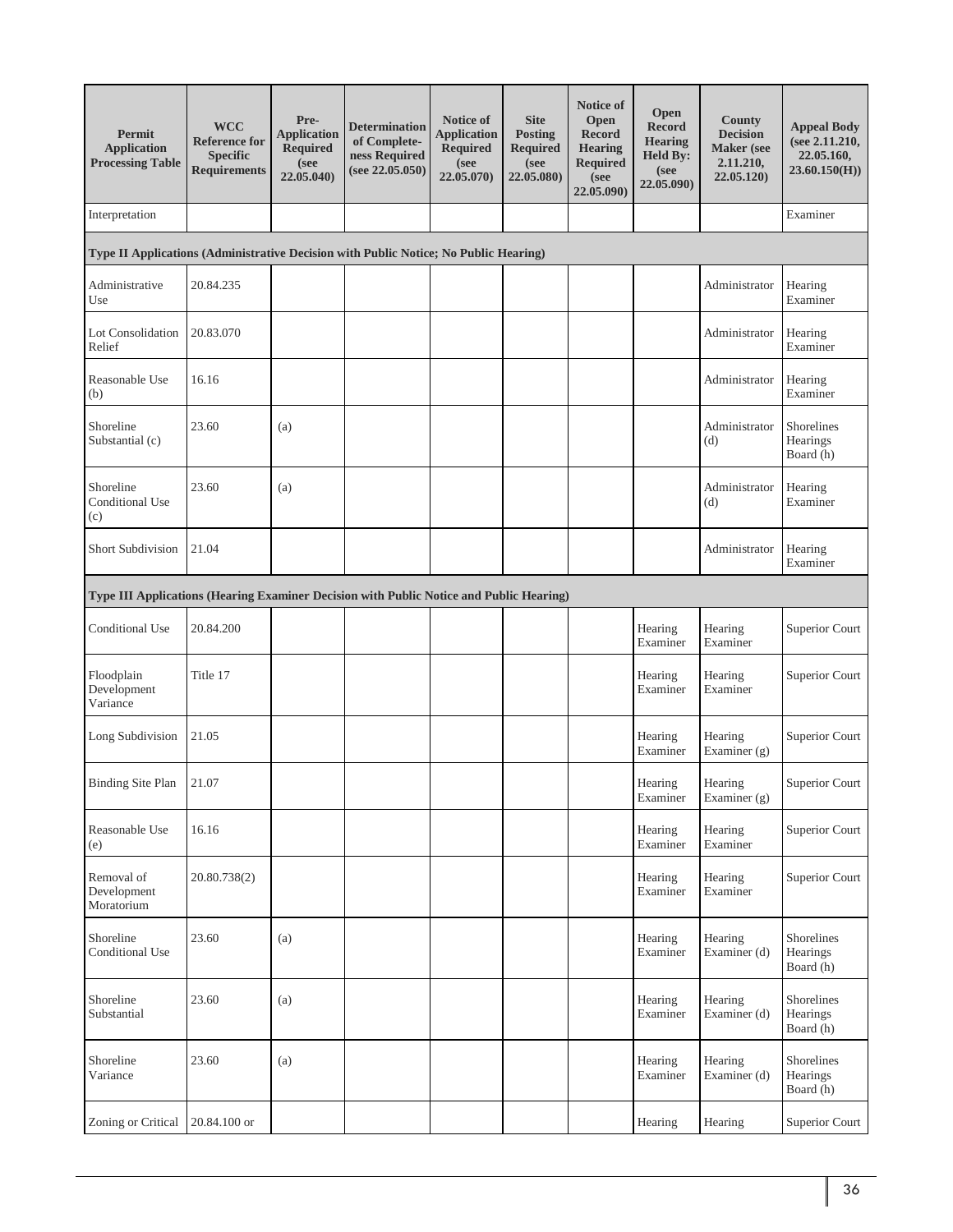| <b>Permit</b><br><b>Application</b><br><b>Processing Table</b>                              | <b>WCC</b><br><b>Reference for</b><br><b>Specific</b><br><b>Requirements</b> | Pre-<br><b>Application</b><br><b>Required</b><br>(see<br>22.05.040 | <b>Determination</b><br>of Complete-<br>ness Required<br>(see 22.05.050) | Notice of<br><b>Application</b><br><b>Required</b><br>(see<br>22.05.070 | <b>Site</b><br><b>Posting</b><br><b>Required</b><br>(see<br>22.05.080) | Notice of<br><b>Open</b><br><b>Record</b><br><b>Hearing</b><br><b>Required</b><br>(see<br>22.05.090) | <b>Open</b><br><b>Record</b><br><b>Hearing</b><br><b>Held By:</b><br>(see<br>22.05.090) | <b>County</b><br><b>Decision</b><br><b>Maker</b> (see<br>2.11.210,<br>22.05.120 | <b>Appeal Body</b><br>(see 2.11.210,<br>22.05.160,<br>23.60.150(H) |
|---------------------------------------------------------------------------------------------|------------------------------------------------------------------------------|--------------------------------------------------------------------|--------------------------------------------------------------------------|-------------------------------------------------------------------------|------------------------------------------------------------------------|------------------------------------------------------------------------------------------------------|-----------------------------------------------------------------------------------------|---------------------------------------------------------------------------------|--------------------------------------------------------------------|
| Areas Ordinance<br>Variance                                                                 | 16.16.270                                                                    |                                                                    |                                                                          |                                                                         |                                                                        |                                                                                                      | Examiner                                                                                | Examiner                                                                        |                                                                    |
| <b>Type IV Applications (County Council Decision with Public Notice and Public Hearing)</b> |                                                                              |                                                                    |                                                                          |                                                                         |                                                                        |                                                                                                      |                                                                                         |                                                                                 |                                                                    |
| Development<br>Agreement                                                                    | 2.11.205                                                                     |                                                                    |                                                                          |                                                                         |                                                                        |                                                                                                      | Hearing<br>Examiner                                                                     | County<br>Council                                                               | Superior Court                                                     |
| Major Project<br>Permit                                                                     | 20.88                                                                        |                                                                    |                                                                          |                                                                         |                                                                        |                                                                                                      | Hearing<br>Examiner                                                                     | County<br>Council                                                               | Superior Court                                                     |
| Planned Unit<br>Development                                                                 | 20.85                                                                        |                                                                    |                                                                          |                                                                         |                                                                        |                                                                                                      | Hearing<br>Examiner                                                                     | County<br>Council                                                               | Superior Court                                                     |

1285

1286 Check marks indicate a step is required; reference letters refer to the notes in subsection (2) of this section.

### 1287 *Discussion/Notes: Scrubbing the Existing Code for consistency with new provisions and*  1288 *desired review process.* 1289 1290 Rationale for Changes (shown with highlighting): On January 30, 2020, the Planning Commission passed a motion to delete the proposed change of use provisions of WCC 20.74.110. Therefore, the "Change of Use" permit type is no longer needed.

#### 1291

### 1292 22.05.110 Final decisions - Type I, II, and III applications.

1293 (1) The director or designee's final decision on all Type I or II applications shall be in the form of a written determination or 1294 permit. The determination or permit may be granted subject to conditions, modifications, or restrictions that are necessary to 1295 comply with all applicable codes.

- 1296 (2) The hearing examiner's final decision on all Type III applications per WCC 22.05.020 or appeals per WCC 22.05.160(1) 1297 shall either grant or deny the application or appeal.
- 1298 (a) The hearing examiner may grant Type III applications subject to conditions, modifications or restrictions that the 1299 hearing examiner finds are necessary to make the application compatible with its environment, carry out the objectives 1300 and goals of the comprehensive plan, statutes, ordinances and regulations as well as other official policies and objectives 1301 of Whatcom County.
- 1302 (b) Requirements:
- 1303 (i) Performance bonds or other security, acceptable to the prosecuting attorney, may be required to ensure 1304 compliance with the conditions, modifications and restrictions.
- 1305 (ii) Fossil or Renewable Fuel Refinery or Fossil or Renewable Fuel Transshipment Facilities: The applicant shall 1306 provide insurance or other financial assurance acceptable to the prosecuting attorney consistent with Section 1307 22.05.125.

1308 (c) The hearing examiner shall render a final decision within 14 calendar days following the conclusion of all testimony 1309 and hearings. Each final decision of the hearing examiner shall be in writing and shall include findings and conclusions 1310 based on the record to support the decision.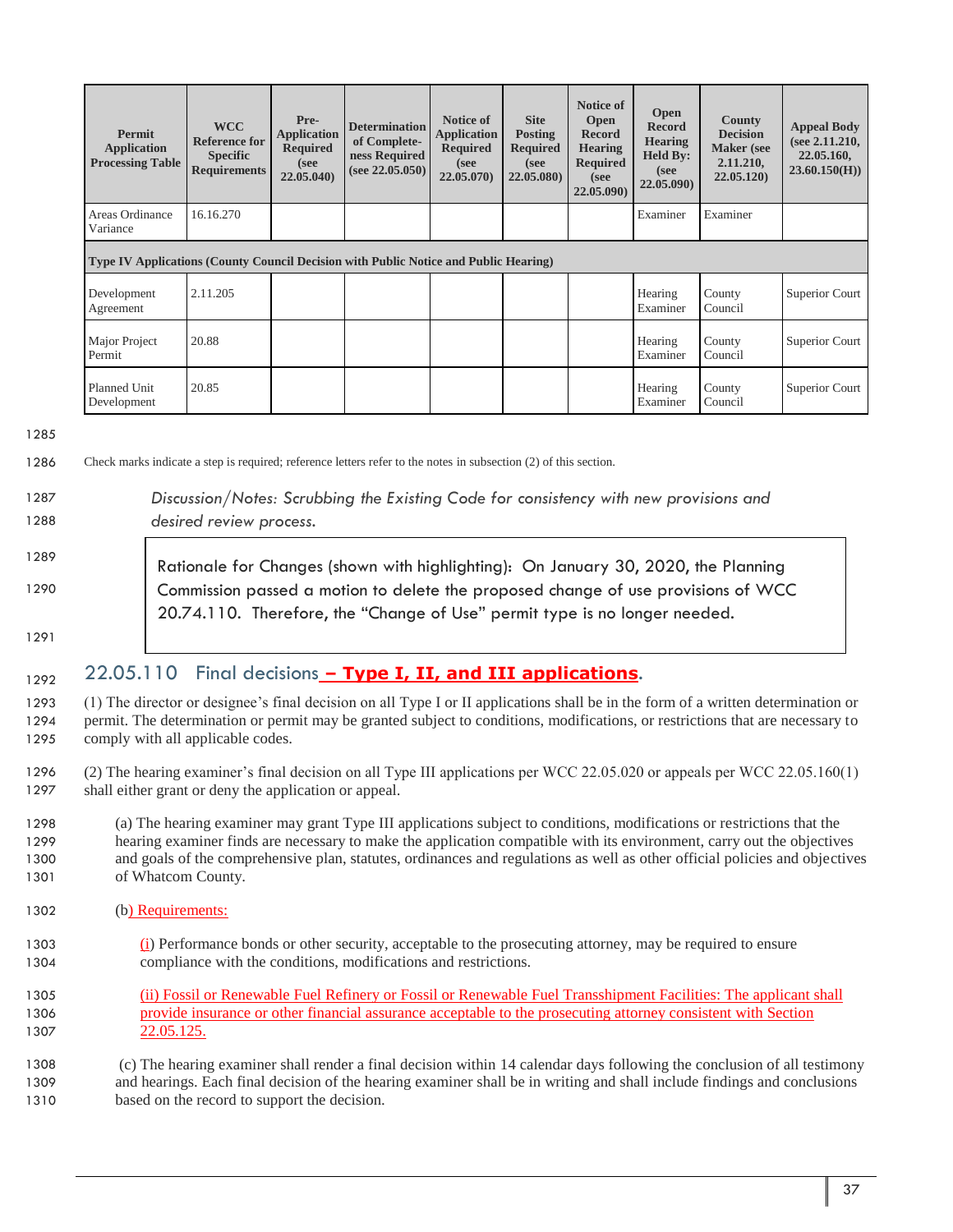- (d) No final decision of the hearing examiner shall be subject to administrative or quasi-judicial review, except as
- provided herein.
- (e) The applicant, any person with standing, or any county department may appeal any final decision of the hearing
- examiner to superior court, except as otherwise specified in WCC 22.05.020. (Ord. 2019-013 § 1 (Exh. A); Ord. 2018- 1315 032 § 1 (Exh. A)).

# <sub>1316</sub> 22.05.120 RecommendedRecommendations and final decisions to county council. Type **IV applications**

- (1) For Type IV applications per WCC 22.05.020 the hearing examiner's recommendations to the county council may be to grant, grant with conditions or deny an application. The hearing examiner's recommendation may include conditions, modifications or restrictions as may be necessary to make the application compatible with its environment, carry out the objectives and goals of the comprehensive plan, statutes, ordinances and regulations as well as other official policies and
- objectives of Whatcom County.

 (2) Each recommended decision of the hearing examiner for an application identified as a Type IV application per WCC 22.05.020 shall be in writing to the clerk of the county council and shall include findings and conclusions based upon the record to support the decision. Such findings and conclusions shall also set forth the manner in which the decision carries out and conforms to the county's comprehensive plan and complies with the applicable statutes, ordinances or regulations.

- (3) The deliberation of the county council on quasi-judicial actions shall be in accordance with WCC 22.05.090(4) and Chapter 42.36 RCW.
- (4) For planned unit developments and major project permits the following shall apply:
- (a) The recommendation of the hearing examiner regarding planned unit developments and major project permits shall 1331 be based upon the criteria set forth in WCC 20.85.335 and 20.88.130, respectively.
- (b) The hearing examiner shall file the recommendation with the clerk of the county council within 21 calendar days following the conclusion of the open record hearing.
- (c) The county council shall conduct the following within the specified time frames, except as provided in subsection 1335  $(4)(c)(iii)$  of this section:
- (i) Hold a public meeting, not an open record public hearing, to deliberate on the project application within 28 calendar days after receiving the hearing examiner's recommendation.
- (ii) Issue a final written decision within 21 calendar days of the public meeting.
- 1339 (iii) The county council may exceed the time limits in subsection  $(4)(c)(i)$  or (ii) of this section if the county council meeting schedule does not accommodate a meeting within the above time frames, or if the county council makes written findings that a specified amount of additional time is needed to process a specific application or project type, per RCW 36.70B.080(1).
- (5) The county council's final written decision may include conditions when the project is approved and shall state the findings of fact upon which the decision is based.
- (a) Performance bonds or other security, acceptable to the prosecuting attorney, may be required to ensure compliance with the conditions, modifications and restrictions.
- (b) Fossil or Renewable Fuel Refinery or Fossil or Renewable Fuel Transshipment Facilities: The applicant shall provide insurance or other financial assurance acceptable to the prosecuting attorney consistent with Section 22.05.125.
- (6) Any deliberation or decision of the county council shall be based solely upon consideration of the record established by
- 1350 the hearing examiner, the recommendations of the hearing examiner and the criteria set forth in county code.applicable state
- **laws and regulations,** county code, the county comprehensive plan if applicable, and the county shoreline management
- 1352 program, including but not limited to compliance with SEPA, WAC 197-11 (SEPA Rules) as adopted and modified in the
- county code, and the county's adopted SEPA policies. (Ord. 2018-032 § 1 (Exh. A)).
-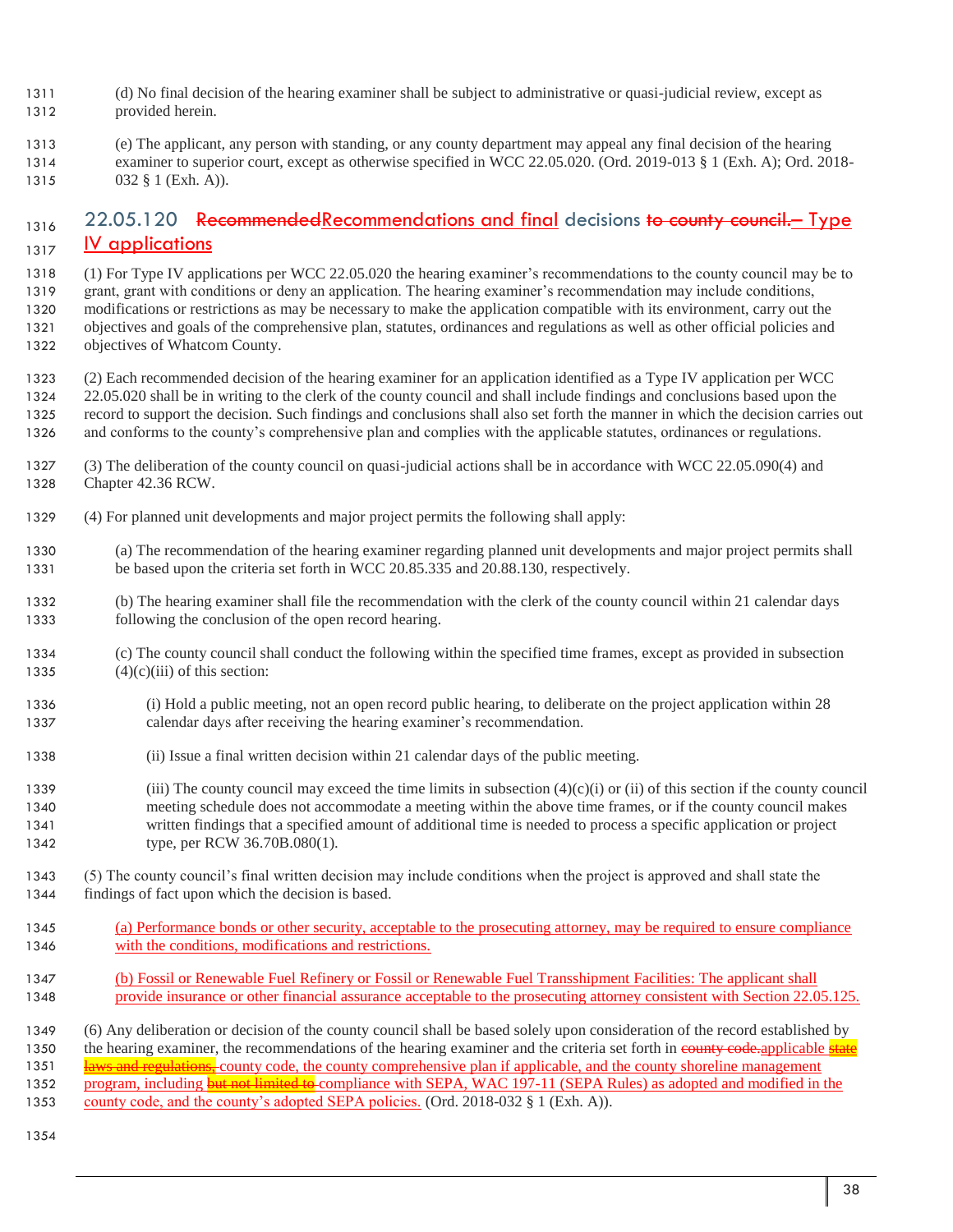| 1355<br>1356<br>1357                 | Rationale for Changes (shown with highlighting): Other parts of the proposal<br>require that state permits be obtained. However, that is different than the County<br>Council or hearing examiner evaluating criteria in state laws and regulations. It's<br>the applicable state agency's job to evaluate state criteria, determine if those<br>criteria are met, and then issue the permit. A copy of that permit can then be<br>submitted to the County. |
|--------------------------------------|-------------------------------------------------------------------------------------------------------------------------------------------------------------------------------------------------------------------------------------------------------------------------------------------------------------------------------------------------------------------------------------------------------------------------------------------------------------|
| 1358                                 | <u>22.05.125 Proof of insurance for hazards created in the County</u>                                                                                                                                                                                                                                                                                                                                                                                       |
| 1359                                 | Permit applicant to provide proof of insurance naming Whatcom County as additional insured for any of the following that                                                                                                                                                                                                                                                                                                                                    |
| 1360                                 | require a conditional use permit or major project permit:                                                                                                                                                                                                                                                                                                                                                                                                   |
| 1361<br>1362<br>1363                 | (1) Expansion of existing fossil fuel refinery or existing fossil fuel transshipment facility;<br>(2) Expansion of or new renewable fuel refinery or renewable fuel transshipment facility.                                                                                                                                                                                                                                                                 |
| 1364<br>1365<br>1366<br>1367<br>1368 | Rationale for Changes (shown with highlighting): On November 14, 2019 and<br>June 25, 2020, the Planning Commission approved motions inserting the insurance<br>language above. The Planning Commission recommended deleting the insurance<br>language below from the original Council proposal.                                                                                                                                                            |
| 1369                                 | the time of Type I, II, III, or IV applications addressing production capacity or storage tank increases at fossil                                                                                                                                                                                                                                                                                                                                          |
| 1370                                 | <mark>fineries, fossil fuel transshipment facilities, renewable fuel refineries, or renewable fuel transshipment facilities (Facilities</mark>                                                                                                                                                                                                                                                                                                              |
| 1371                                 | the applicant shall provide proof of insurance or other financial security acceptable to the prosecuting attorney, which may                                                                                                                                                                                                                                                                                                                                |
| 1372                                 | <del>include a parent company corporate guarantee to cover loss or damages to the County and to County residents from any fire,</del>                                                                                                                                                                                                                                                                                                                       |
| 1373                                 | <del>explosion, spill or other sudden incident from operations of the Facility or from transport of materials, goods, products or</del>                                                                                                                                                                                                                                                                                                                     |
| 1374                                 | waste within the boundaries of Whatcom County. This requirement shall also be met for Type I changes in use from fossil                                                                                                                                                                                                                                                                                                                                     |
| 1375                                 | fuel refineries or transshipment facilities to renewable fuel refineries or transshipment facilities. The required policies and                                                                                                                                                                                                                                                                                                                             |
| 1376                                 | any parent company corporate guarantee shall contain the following Coverage Terms:                                                                                                                                                                                                                                                                                                                                                                          |
| 1377                                 | (1) Insureds: The Primary Named Insured shall include the Permitted Entity(ies). The County shall be included as additional                                                                                                                                                                                                                                                                                                                                 |
| 1378                                 | Insured and shall be provided complete copies of applicable insurance policies and endorsements.                                                                                                                                                                                                                                                                                                                                                            |
| 1379                                 | (2) Insuring Agreements: Insurance shall pay on behalf of the Insured for loss from third-party bodily injury, property                                                                                                                                                                                                                                                                                                                                     |
| 1380                                 | <mark>damage or environmental remediation and restoration expenses resulting from sudden pollution conditions commencing on or</mark>                                                                                                                                                                                                                                                                                                                       |
| 1381                                 | after the Permit effective date, either:                                                                                                                                                                                                                                                                                                                                                                                                                    |
| 1382                                 | (a) emanating from and beyond the boundaries of a Permitted Facility, or                                                                                                                                                                                                                                                                                                                                                                                    |
| 1383                                 | (b) arising from materials or waste during transportation to or from a Permitted Facility.                                                                                                                                                                                                                                                                                                                                                                  |
| 1384                                 | (3) Policy Limits: Policy limits shall be no less than \$100 million for each Loss / total for all Losses. The required limits may                                                                                                                                                                                                                                                                                                                          |
| 1385                                 | be revised periodically by the County based on factors including inflation adjustments and Permit or Facility specific risks.                                                                                                                                                                                                                                                                                                                               |
| 1386                                 | Discussion/Note: Minimum insurance amounts could be increased, but at levels above \$50                                                                                                                                                                                                                                                                                                                                                                     |
| 1387                                 | million to \$100 million may not be available in the insurance market. We suggest taking                                                                                                                                                                                                                                                                                                                                                                    |
| 1388                                 | out the \$100 million liability limit and substituting language that determines the liability                                                                                                                                                                                                                                                                                                                                                               |
| 1389                                 | limit as each permit is reviewed and made part of a development agreement. Other forms                                                                                                                                                                                                                                                                                                                                                                      |
| 1390                                 | of financial assurance instruments could be allowed such as a letter of credit a parent                                                                                                                                                                                                                                                                                                                                                                     |
| 1391                                 | company corporate guarantee or other financial assurance acceptable to the County                                                                                                                                                                                                                                                                                                                                                                           |
| 1392                                 | Prosecutor as a substitute for commercial insurance. We have included code language to                                                                                                                                                                                                                                                                                                                                                                      |

 $\sqrt{ }$